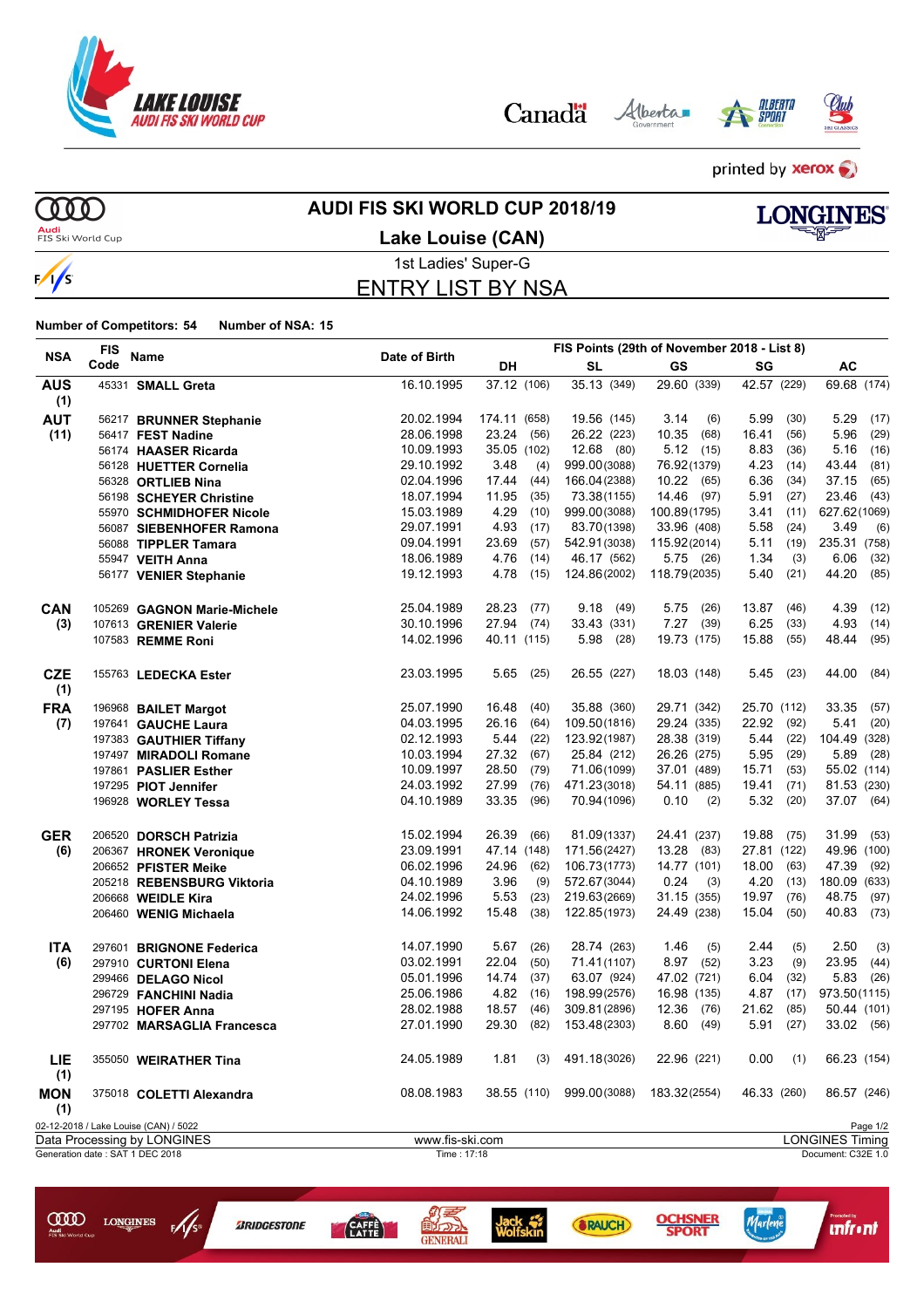

#### **Audi**<br>FIS Ski World Cup

# **AUDI FIS SKI WORLD CUP 2018/19**

**Lake Louise (CAN)**



1st Ladies' Super-G ENTRY LIST BY NSA

|                   | <b>FIS</b> | <b>Name</b>                  | Date of Birth |              | FIS Points (29th of November 2018 - List 8) |              |               |               |                 |  |  |
|-------------------|------------|------------------------------|---------------|--------------|---------------------------------------------|--------------|---------------|---------------|-----------------|--|--|
| <b>NSA</b>        | Code       |                              |               | <b>DH</b>    |                                             | SL           | GS.           | SG            | AC              |  |  |
| <b>NOR</b>        | 426257     | <b>LIE Kajsa Vickhoff</b>    | 20.06.1998    | 22.77        | (53)                                        | 19.95 (150)  | 22.82 (219)   | 12.31<br>(41) | 5.99<br>(30)    |  |  |
| (2)               |            | 425929 MOWINCKEL Ragnhild    | 12.09.1992    | 3.59         | (5)                                         | 81.26(1344)  | 1.03<br>(4)   | 3.49<br>(12)  | 3.84<br>(8)     |  |  |
| <b>RUS</b><br>(1) |            | 485749 PROKOPYEVA Aleksandra | 24.07.1994    | 28.33        | (78)                                        | 41.20 (475)  | 12.85<br>(80) | 23.42<br>(94) | 48.42<br>(94)   |  |  |
| <b>SLO</b><br>(1) |            | 565360 STUHEC IIka           | 26.10.1990    | 3.59         | (5)                                         | 17.64 (126)  | 19.02 (164)   | 2.45<br>(6)   | 3.49<br>(6)     |  |  |
| <b>SUI</b>        |            | 516248 FLURY Jasmine         | 16.09.1993    | 5.00         | (18)                                        | 300.95(2876) | 36.35 (473)   | 4.69<br>(15)  | 109.83<br>(351) |  |  |
| (7)               | 516284     | <b>GISIN Michelle</b>        | 05.12.1993    | 3.70         | (7)                                         | 4.62<br>(9)  | 32.28 (379)   | 2.36<br>(4)   | 0.03<br>(2)     |  |  |
|                   |            | 516138 GUT-BEHRAMI Lara      | 27.04.1991    | 4.60         | (12)                                        | 70.50(1084)  | 5.38<br>(20)  | 1.26<br>(2)   | 35.18<br>(60)   |  |  |
|                   |            | 516185 HAEHLEN Joana         | 23.01.1992    | 21.64        | (49)                                        | 242.00(2748) | 57.05 (957)   | 4.84<br>(16)  | 69.90<br>(175)  |  |  |
|                   |            | 516344 KOPP Rahel            | 18.03.1994    | 51.08        | (159)                                       | 12.55 (78)   | 12.41<br>(77) | 17.20<br>(59) | 5.41<br>(20)    |  |  |
|                   |            | 516219 NUFER Priska          | 11.02.1992    | 12.46        | (36)                                        | 152.46(2287) | 26.80 (285)   | 5.85<br>(26)  | 5.32<br>(18)    |  |  |
|                   |            | 516319 SUTER Corinne         | 28.09.1994    | 5.05         | (20)                                        | 320.67(2917) | 35.39 (445)   | 5.06<br>(18)  | 45.83<br>(90)   |  |  |
| <b>SWE</b>        | 506701     | <b>HOERNBLAD Lisa</b>        | 06.03.1996    | 23.22        | (55)                                        | 28.24 (253)  | 15.30 (105)   | 11.05<br>(39) | 18.75<br>(38)   |  |  |
| (2)               |            | 506718 <b>IVARSSON Lin</b>   | 08.01.1996    | 24.64        | (60)                                        | 97.80(1630)  | 35.42 (446)   | 30.10 (137)   | 63.12 (143)     |  |  |
| <b>USA</b>        |            | 6535765 MANGAN Patricia      | 07.03.1997    | 119.43 (452) |                                             | 29.17 (270)  | 10.28<br>(66) | 24.05<br>(99) | 41.95<br>(78)   |  |  |
| (4)               | 6535600    | <b>MERRYWEATHER Alice</b>    | 05.10.1996    | 31.54        | (92)                                        | 70.33(1075)  | 24.30 (236)   | 24.26 (100)   | 45.58<br>(89)   |  |  |
|                   |            | 538573 ROSS Laurenne         | 17.08.1988    | 5.99         | (29)                                        | 484.37(3024) | 85.85(1556)   | 15.13<br>(51) | 31.05<br>(52)   |  |  |
|                   |            | 6535237 SHIFFRIN Mikaela     | 13.03.1995    | 3.87         | (8)                                         | 0.00<br>(1)  | 0.00<br>(1)   | 17.60<br>(61) | 4.16<br>(11)    |  |  |

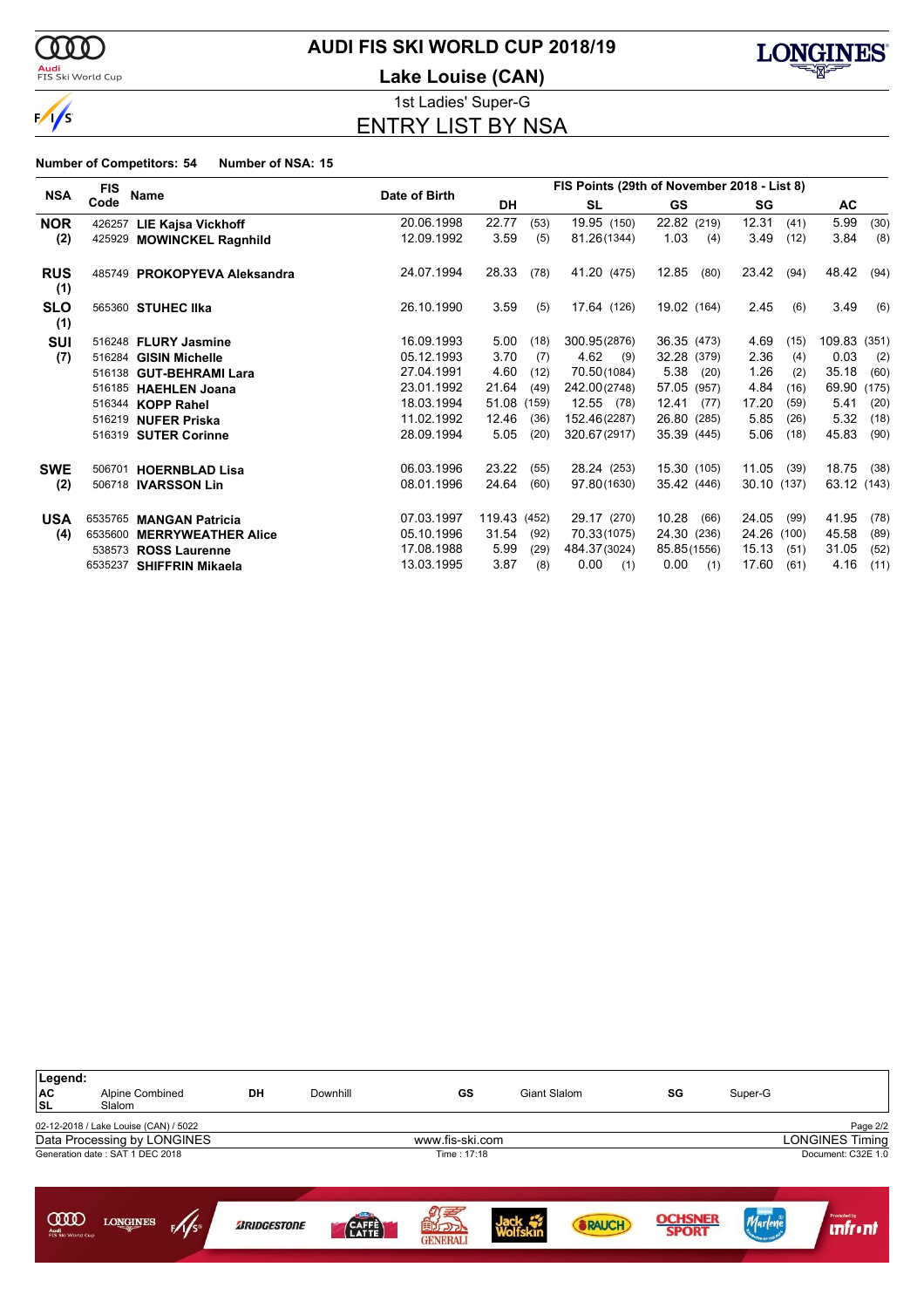

Alberta Canadä





printed by **xerox** 

 $\frac{1}{s}$ 

# **AUDI FIS SKI WORLD CUP 2018/19**



**Audi**<br>FIS Ski World Cup

# 1st Ladies' Super-G **Lake Louise (CAN)**

DRAW LIST

|    |        | <b>Number of Competitors: 54</b> | Number of NSA: 15           |            | Rank 120 in the FIS List: FERK Marusa |       |             |       |            |      |
|----|--------|----------------------------------|-----------------------------|------------|---------------------------------------|-------|-------------|-------|------------|------|
|    |        | <b>FIS</b>                       |                             | <b>NSA</b> | <b>WCSL</b>                           |       | <b>WCSL</b> |       | <b>FIS</b> |      |
| No |        | Code                             | Name                        | Code       | SG                                    |       | Overall     |       | SG         |      |
| 1  |        | 355050                           | <b>WEIRATHER Tina</b>       | LIE        | 521                                   | (1)   | 950         | (8)   | 0.00       | (1)  |
| 2  |        | 516138                           | <b>GUT-BEHRAMI Lara</b>     | SUI        | 425                                   | (2)   | 728         | (12)  | 1.26       | (2)  |
| 3  |        | 55947                            | <b>VEITH Anna</b>           | <b>AUT</b> | 419                                   | (3)   | 679         | (14)  | 1.34       | (3)  |
| 4  |        | 516284                           | <b>GISIN Michelle</b>       | SUI        | 342                                   | (4)   | 1167        | (2)   | 2.36       | (4)  |
| 5  |        | 297601                           | <b>BRIGNONE Federica</b>    | <b>ITA</b> | 336                                   | (5)   | 1013        | (5)   | 2.44       | (5)  |
| 6  |        | 565360                           | <b>STUHEC IIka</b>          | <b>SLO</b> | 335                                   | (6)   | 725         | (13)  | 2.45       | (6)  |
| 7  |        | 297910                           | <b>CURTONI Elena</b>        | <b>ITA</b> | 276                                   | (9)   | 318         | (27)  | 3.23       | (9)  |
| 8  |        | 55970                            | <b>SCHMIDHOFER Nicole</b>   | <b>AUT</b> | 262                                   | (11)  | 636         | (16)  | 3.41       | (11) |
| 9  |        | 425929                           | <b>MOWINCKEL Ragnhild</b>   | <b>NOR</b> | 256                                   | (12)  | 1057        | (4)   | 3.49       | (12) |
| 10 |        | 205218                           | <b>REBENSBURG Viktoria</b>  | <b>GER</b> | 202                                   | (13)  | 970         | (6)   | 4.20       | (13) |
| 11 |        | 56128                            | <b>HUETTER Cornelia</b>     | <b>AUT</b> | 200                                   | (14)  | 540         | (17)  | 4.23       | (14) |
| 12 |        | 516248                           | <b>FLURY Jasmine</b>        | SUI        | 165                                   | (15)  | 309         | (30)  | 4.69       | (15) |
| 13 |        | 516185                           | <b>HAEHLEN Joana</b>        | SUI        | 153                                   | (16)  | 237         | (37)  | 4.84       | (16) |
| 14 |        | 296729                           | <b>FANCHINI Nadia</b>       | <b>ITA</b> | 151                                   | (17)  | 323         | (26)  | 4.87       | (17) |
| 15 |        | 516319                           | <b>SUTER Corinne</b>        | SUI        | 137                                   | (18)  | 310         | (29)  | 5.06       | (18) |
| 16 | $+500$ | 196928                           | <b>WORLEY Tessa</b>         | <b>FRA</b> | 117                                   | (20)  | 671         | (15)  | 5.32       | (20) |
| 17 | $+500$ | 6535237                          | <b>SHIFFRIN Mikaela</b>     | <b>USA</b> | 56                                    | (33)  | 1846        | (1)   | 17.60      | (61) |
| 18 |        | 56088                            | <b>TIPPLER Tamara</b>       | <b>AUT</b> | 133                                   | (19)  | 182         | (46)  | 5.11       | (19) |
| 19 |        | 56177                            | <b>VENIER Stephanie</b>     | <b>AUT</b> | 111                                   | (21)  | 343         | (24)  | 5.40       | (21) |
| 20 |        | 197383                           | <b>GAUTHIER Tiffany</b>     | <b>FRA</b> | 108                                   | (22)  | 220         | (38)  | 5.44       | (22) |
| 21 |        | 155763                           | <b>LEDECKA Ester</b>        | CZE        | 107                                   | (23)  | 218         | (39)  | 5.45       | (23) |
| 22 |        | 56087                            | <b>SIEBENHOFER Ramona</b>   | <b>AUT</b> | 97                                    | (24)  | 386         | (21)  | 5.58       | (24) |
| 23 |        | 516219                           | <b>NUFER Priska</b>         | <b>SUI</b> | 77                                    | (26)  | 165         | (52)  | 5.85       | (26) |
| 24 |        | 56198                            | <b>SCHEYER Christine</b>    | <b>AUT</b> | 72                                    | (27)  | 192         | (43)  | 5.91       | (27) |
| 25 |        | 297702                           | <b>MARSAGLIA Francesca</b>  | <b>ITA</b> | 72                                    | (27)  | 106         | (66)  | 5.91       | (27) |
| 26 |        | 197497                           | <b>MIRADOLI Romane</b>      | <b>FRA</b> | 69                                    | (29)  | 141         | (57)  | 5.95       | (29) |
| 27 |        | 56217                            | <b>BRUNNER Stephanie</b>    | <b>AUT</b> | 66                                    | (30)  | 450         | (19)  | 5.99       | (30) |
| 28 |        | 56174                            | <b>HAASER Ricarda</b>       | <b>AUT</b> | 63                                    | (31)  | 265         | (34)  | 8.83       | (36) |
| 29 |        | 538573                           | <b>ROSS Laurenne</b>        | <b>USA</b> | 63                                    | (31)  | 118         | (60)  | 15.13      | (51) |
| 30 |        | 297195                           | <b>HOFER Anna</b>           | <b>ITA</b> | 50                                    | (34)  | 50          | (86)  | 21.62      | (85) |
| 31 |        | 299466                           | <b>DELAGO Nicol</b>         | <b>ITA</b> | 42                                    | (38)  | 176         | (50)  | 6.04       | (32) |
| 32 |        | 107613                           | <b>GRENIER Valerie</b>      | CAN        | 5                                     | (57)  | 87          | (70)  | 6.25       | (33) |
| 33 |        | 56328                            | <b>ORTLIEB Nina</b>         | <b>AUT</b> | 5                                     | (57)  | 43          | (95)  | 6.36       | (34) |
| 34 |        | 506701                           | <b>HOERNBLAD Lisa</b>       | <b>SWE</b> | 19                                    | (46)  | 38          | (100) | 11.05      | (39) |
| 35 |        | 426257                           | <b>LIE Kajsa Vickhoff</b>   | <b>NOR</b> | 10                                    | (53)  | 42          | (97)  | 12.31      | (41) |
| 36 |        | 105269                           | <b>GAGNON Marie-Michele</b> | CAN        | 18                                    | (47)  | 197         | (42)  | 13.87      | (46) |
| 37 |        | 206460                           | <b>WENIG Michaela</b>       | <b>GER</b> | 25                                    | (44)  | 52          | (85)  | 15.04      | (50) |
| 38 |        | 197861                           | <b>PASLIER Esther</b>       | <b>FRA</b> | $\overline{\phantom{a}}$              | $(-)$ | 3           | (140) | 15.71      | (53) |
| 39 |        | 107583                           | <b>REMME Roni</b>           | CAN        | $\overline{\phantom{a}}$              | $(-)$ | 47          | (90)  | 15.88      | (55) |
| 40 |        | 56417                            | <b>FEST Nadine</b>          | <b>AUT</b> | $\overline{7}$                        | (54)  | 31          | (105) | 16.41      | (56) |
| 41 |        | 516344                           | <b>KOPP Rahel</b>           | SUI        | 22                                    | (45)  | 63          | (76)  | 17.20      | (59) |
| 42 |        | 206652                           | <b>PFISTER Meike</b>        | <b>GER</b> | 12                                    | (52)  | 30          | (106) | 18.00      | (63) |
| 43 |        | 197295                           | <b>PIOT Jennifer</b>        | <b>FRA</b> | 48                                    | (36)  | 55          | (81)  | 19.41      | (71) |
| 44 |        | 206520                           | <b>DORSCH Patrizia</b>      | <b>GER</b> | 18                                    | (47)  | 40          | (99)  | 19.88      | (75) |
| 45 |        | 206668                           | <b>WEIDLE Kira</b>          | <b>GER</b> | 18                                    | (47)  | 186         | (44)  | 19.97      | (76) |

02-12-2018 / Lake Louise (CAN) / 5022<br>Data Processing by LONGINES **Page 1/2**<br>Data Processing by LONGINES **Page 1/2** Data Processing by LONGINES www.fis-ski.com Generation date : SAT 1 DEC 2018 Time : 17:18 Document: C45 1.0 Marlene **LONGINES**  $\sqrt{s}$ **BRIDGESTONE SRAUCH** *<u><u>Infront</u>*</u> **CAFFE** 

**GENERALI**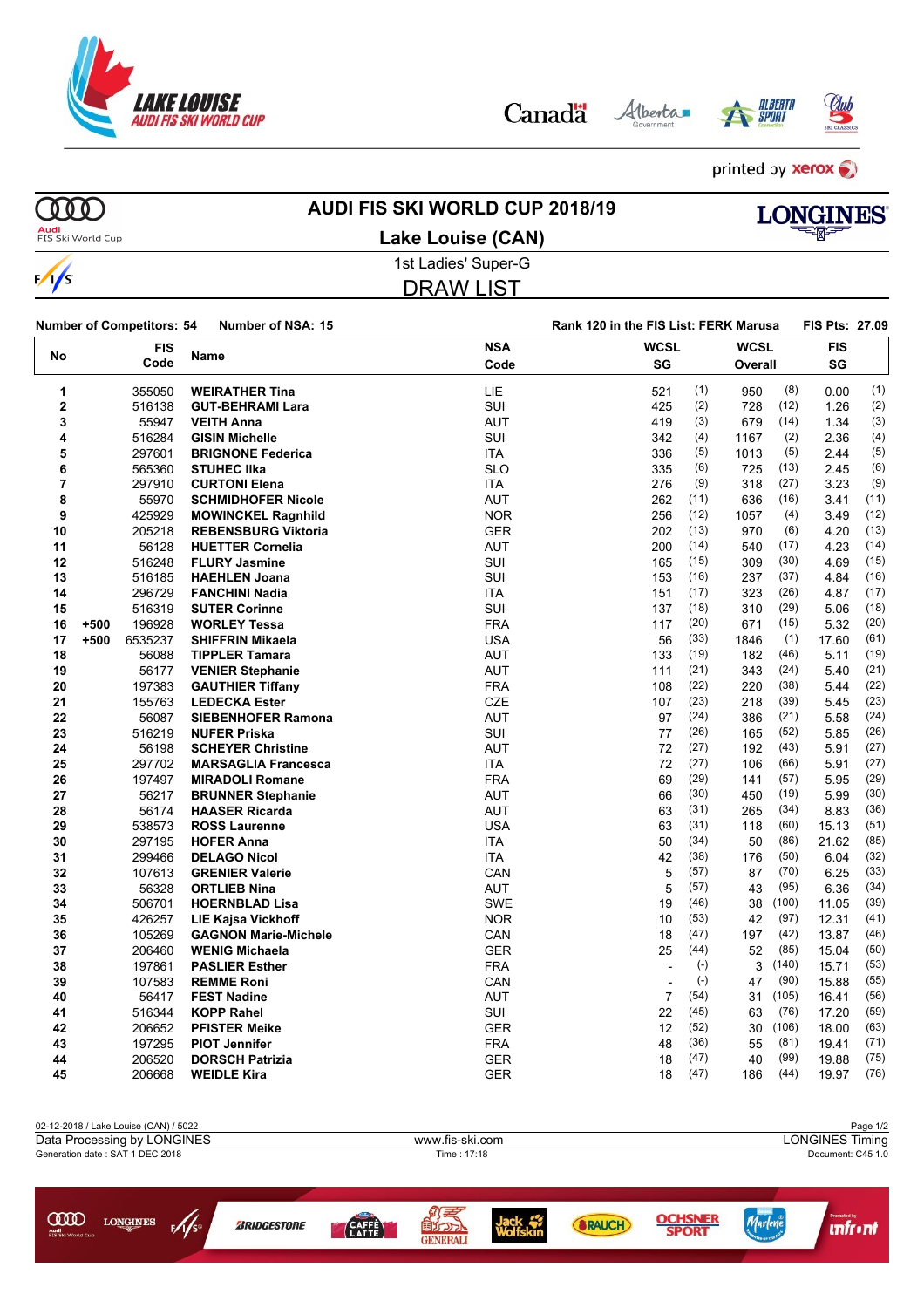

# **AUDI FIS SKI WORLD CUP 2018/19**

**Audi**<br>FIS Ski World Cup

# **Lake Louise (CAN)**



1st Ladies' Super-G

# DRAW LIST

|    | <b>Number of Competitors: 54</b><br>Number of NSA: 15 |            |                              |            | Rank 120 in the FIS List: FERK Marusa |       |                          |         |                |       |
|----|-------------------------------------------------------|------------|------------------------------|------------|---------------------------------------|-------|--------------------------|---------|----------------|-------|
| No |                                                       | <b>FIS</b> | Name                         | <b>NSA</b> | <b>WCSL</b>                           |       | <b>WCSL</b>              |         | <b>FIS</b>     |       |
|    |                                                       | Code       | Code                         |            | SG                                    |       |                          | Overall |                |       |
| 46 | 31-35                                                 | 197641     | <b>GAUCHE Laura</b>          | <b>FRA</b> | 49                                    | (35)  | 111                      | (65)    | 22.92          | (92)  |
| 47 |                                                       | 485749     | <b>PROKOPYEVA Aleksandra</b> | <b>RUS</b> | ٠                                     | $(-)$ |                          | (150)   | 23.42          | (94)  |
| 48 |                                                       | 6535765    | <b>MANGAN Patricia</b>       | USA        | $\overline{\phantom{0}}$              | $(-)$ | 12 <sup>1</sup>          | (119)   | 24.05          | (99)  |
| 49 |                                                       | 6535600    | <b>MERRYWEATHER Alice</b>    | USA        |                                       | (54)  | 37                       | (103)   | 24.26 (100)    |       |
| 50 |                                                       | 196968     | <b>BAILET Margot</b>         | <b>FRA</b> | ٠                                     | $(-)$ |                          | (150)   | 25.70 (112)    |       |
| 51 |                                                       | 206367     | <b>HRONEK Veronique</b>      | <b>GER</b> | -                                     | $(-)$ |                          | 5 (134) | >27.81         | (122) |
| 52 |                                                       | 506718     | <b>IVARSSON Lin</b>          | <b>SWE</b> | $\overline{\phantom{0}}$              | $(-)$ | $\overline{\phantom{0}}$ | (150)   | $>30.10$ (137) |       |
| 53 |                                                       | 45331      | <b>SMALL Greta</b>           | <b>AUS</b> | $\overline{\phantom{0}}$              | $(-)$ |                          | (150)   | >42.57         | (229) |
| 54 |                                                       | 375018     | <b>COLETTI Alexandra</b>     | <b>MON</b> | $\overline{\phantom{0}}$              | $(-)$ | $\mathcal{P}$            | (144)   | >46.33         | (260) |

| Legend:<br>$+500$<br>⋗<br>31-35<br><b>FIS_SG</b><br><b>WCSLSG</b> | At least 500 points on WCSL-O after 15th place or after 30th place<br>Greater than 120th rank in the Fis points list<br>Ranked 31-35 in the WCSL in this discipline, but is not in the best 45 competitors present at the event<br>FIS points for SG (8th FIS points list 2018/2019)<br><b>Control Number</b><br>No<br>FIS World Cup Start List points for Super-G |  |                    |                |                 |  |               |                |         |                                      |  |
|-------------------------------------------------------------------|--------------------------------------------------------------------------------------------------------------------------------------------------------------------------------------------------------------------------------------------------------------------------------------------------------------------------------------------------------------------|--|--------------------|----------------|-----------------|--|---------------|----------------|---------|--------------------------------------|--|
|                                                                   | 02-12-2018 / Lake Louise (CAN) / 5022                                                                                                                                                                                                                                                                                                                              |  |                    |                |                 |  |               |                |         | Page 2/2                             |  |
|                                                                   | Data Processing by LONGINES                                                                                                                                                                                                                                                                                                                                        |  |                    |                | www.fis-ski.com |  |               |                |         | <b>LONGINES Timing</b>               |  |
|                                                                   | Generation date: SAT 1 DEC 2018                                                                                                                                                                                                                                                                                                                                    |  |                    | Time: 17:18    |                 |  |               |                |         | Document: C45 1.0                    |  |
|                                                                   |                                                                                                                                                                                                                                                                                                                                                                    |  |                    |                |                 |  |               |                |         |                                      |  |
| OOOC<br>Audi<br>FIS Ski World Cup                                 | <b>LONGINES</b>                                                                                                                                                                                                                                                                                                                                                    |  | <b>ARIDGESTONE</b> | CAFFÈ<br>LATTE | 国力の<br>GENERAI  |  | <b>BRAUCH</b> | <b>OCHSNEI</b> | Marlens | <b>Promoted by</b><br><b>Infront</b> |  |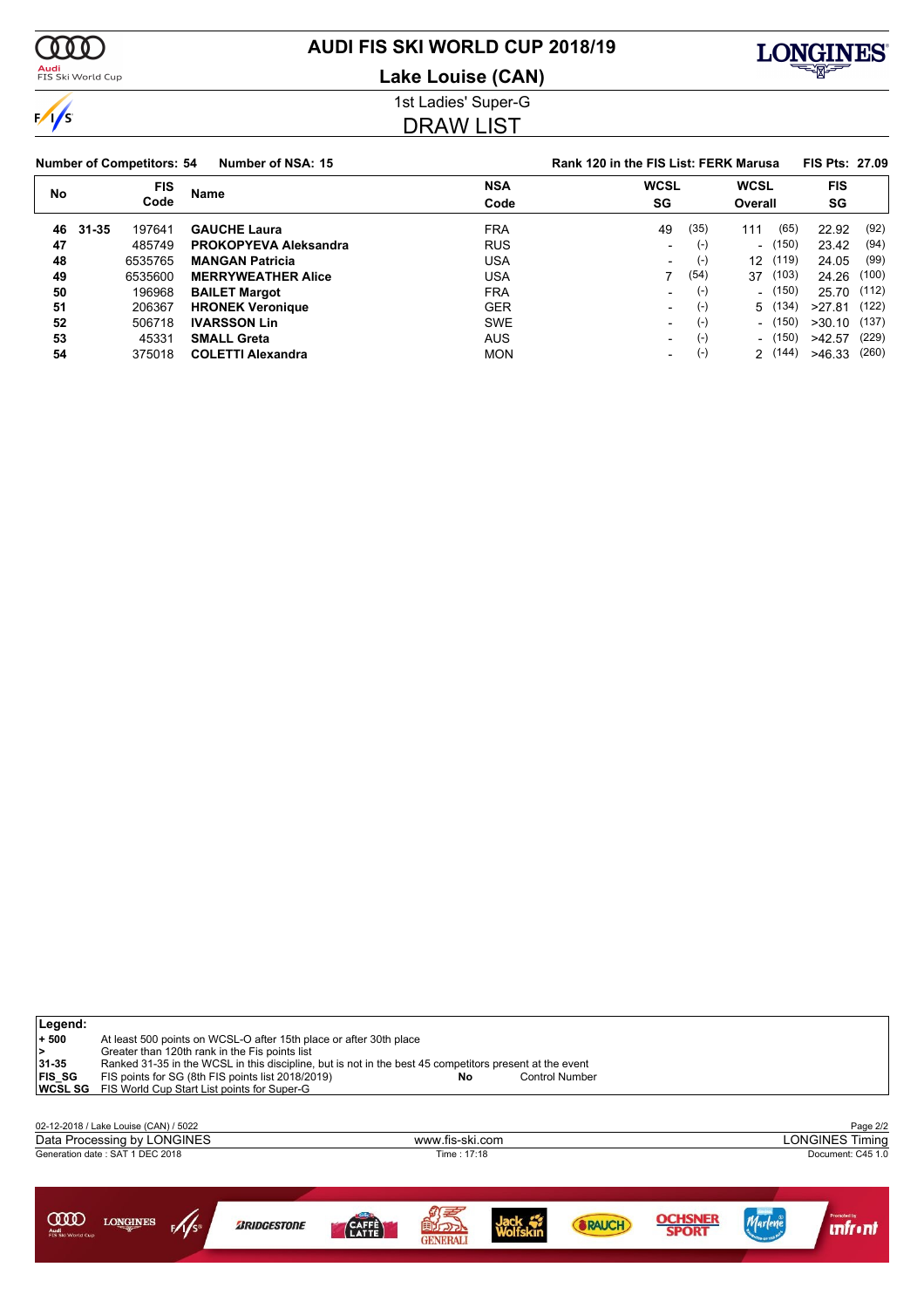

Alberta Canadä





printed by **xerox** 

| Audi<br><b>Lake Louise (CAN)</b><br>FIS Ski World Cup<br>1st Ladies' Super-G<br>$\frac{1}{s}$<br><b>START LIST</b><br>Technical Data<br>Jurv<br><b>USA</b><br><b>Course Name</b><br><b>FIS Technical Delegate</b><br><b>CHAYES Daniel</b><br>Referee<br><b>SKAARDAL Atle</b><br><b>FIS</b><br><b>Start Altitude</b><br><b>FIS</b><br><b>Assistant Referee</b><br><b>MACLACHLAN Darrell</b><br><b>Finish Altitude</b><br>CAN<br><b>Chief of Race</b><br><b>BREWINGTON Jim</b><br><b>Vertical Drop</b><br><b>Course Length</b><br><b>Homologation Number</b><br><b>Race Information</b><br><b>Course setter</b><br>PICHLER Karl-Heinz<br>LIE<br><b>Gates/Turning Gates</b><br>39/37<br>11:00<br><b>Start Time</b><br>Number of Competitors: 54 Number of NSA:<br>15<br>Year of NSA<br><b>FIS</b><br>Bib<br>Name<br>Code<br>Birth<br>Code<br>1<br>205218 REBENSBURG Viktoria<br>1989<br><b>GER</b><br>2<br>1993 AUT<br>56177 VENIER Stephanie<br>3<br>297910 CURTONI Elena<br>1991 ITA<br>296729 FANCHINI Nadia<br>1986<br>ITA<br>4<br>5<br>1991<br>SUI<br>516138 GUT-BEHRAMI Lara<br>6<br>197383 GAUTHIER Tiffany<br>1993 FRA<br>7<br>355050 WEIRATHER Tina<br>1989 LIE<br>8<br>56088 TIPPLER Tamara<br>1991<br>AUT<br>9<br>55947 VEITH Anna<br>1989 AUT<br>10<br>1989 FRA<br>196928 WORLEY Tessa<br>break<br>297601 BRIGNONE Federica<br>11<br>1990 ITA<br>12<br>6535237 SHIFFRIN Mikaela<br>1995 USA<br>13<br>516284 GISIN Michelle<br>1993 SUI<br>14<br>56128 HUETTER Cornelia<br>1992 AUT<br>15<br>565360 STUHEC IIka<br>1990<br><b>SLO</b><br>16<br>516185 HAEHLEN Joana<br>1992 SUI<br>17<br>55970 SCHMIDHOFER Nicole<br>1989 AUT<br>18<br>516248 FLURY Jasmine<br>1993 SUI<br>19<br>425929 MOWINCKEL Ragnhild<br>1992 NOR<br>20<br>1994 SUI<br>516319 SUTER Corinne<br>break --<br>21<br>297195 <b>HOFER Anna</b><br>1988 ITA<br>22<br>297702 MARSAGLIA Francesca<br>1990 ITA<br>1992 SUI<br>23<br>516219 NUFER Priska<br>24<br>538573 ROSS Laurenne<br>1988 USA<br>25<br>197497 MIRADOLI Romane<br>1994 FRA<br>26<br>155763 LEDECKA Ester<br>1995<br>CZE<br>27<br>56217 BRUNNER Stephanie<br>1994 AUT<br>28<br>56087 SIEBENHOFER Ramona<br>1991 AUT<br>29<br>56174 HAASER Ricarda<br>1993 AUT<br>30<br>56198 SCHEYER Christine<br>1994 AUT<br>break<br>31<br>1996 ITA<br>299466 DELAGO Nicol<br>32<br>107613 GRENIER Valerie<br>1996 CAN<br>33<br>56328 ORTLIEB Nina<br>1996 AUT<br>34<br>506701 HOERNBLAD Lisa<br>1996 SWE<br>35<br>426257 LIE Kajsa Vickhoff<br>1998 NOR<br>02-12-2018 / Lake Louise (CAN) / 5022<br>Data Processing by LONGINES<br>www.fis-ski.com<br>Generation date: SAT 1 DEC 2018<br>Time: 19:48 |                   | LONGINES                           |
|-------------------------------------------------------------------------------------------------------------------------------------------------------------------------------------------------------------------------------------------------------------------------------------------------------------------------------------------------------------------------------------------------------------------------------------------------------------------------------------------------------------------------------------------------------------------------------------------------------------------------------------------------------------------------------------------------------------------------------------------------------------------------------------------------------------------------------------------------------------------------------------------------------------------------------------------------------------------------------------------------------------------------------------------------------------------------------------------------------------------------------------------------------------------------------------------------------------------------------------------------------------------------------------------------------------------------------------------------------------------------------------------------------------------------------------------------------------------------------------------------------------------------------------------------------------------------------------------------------------------------------------------------------------------------------------------------------------------------------------------------------------------------------------------------------------------------------------------------------------------------------------------------------------------------------------------------------------------------------------------------------------------------------------------------------------------------------------------------------------------------------------------------------------------------------------------------------------------------------------------------------------------------------------------------------------------------------------------------------------------------------------------------------------------------------------------------------------------------------------------------------------------------------------------------------------------------------------------------------------------------------|-------------------|------------------------------------|
|                                                                                                                                                                                                                                                                                                                                                                                                                                                                                                                                                                                                                                                                                                                                                                                                                                                                                                                                                                                                                                                                                                                                                                                                                                                                                                                                                                                                                                                                                                                                                                                                                                                                                                                                                                                                                                                                                                                                                                                                                                                                                                                                                                                                                                                                                                                                                                                                                                                                                                                                                                                                                               |                   |                                    |
|                                                                                                                                                                                                                                                                                                                                                                                                                                                                                                                                                                                                                                                                                                                                                                                                                                                                                                                                                                                                                                                                                                                                                                                                                                                                                                                                                                                                                                                                                                                                                                                                                                                                                                                                                                                                                                                                                                                                                                                                                                                                                                                                                                                                                                                                                                                                                                                                                                                                                                                                                                                                                               |                   | <b>SUN 2 DEC 2018</b>              |
|                                                                                                                                                                                                                                                                                                                                                                                                                                                                                                                                                                                                                                                                                                                                                                                                                                                                                                                                                                                                                                                                                                                                                                                                                                                                                                                                                                                                                                                                                                                                                                                                                                                                                                                                                                                                                                                                                                                                                                                                                                                                                                                                                                                                                                                                                                                                                                                                                                                                                                                                                                                                                               |                   | Start Time: 11:00                  |
|                                                                                                                                                                                                                                                                                                                                                                                                                                                                                                                                                                                                                                                                                                                                                                                                                                                                                                                                                                                                                                                                                                                                                                                                                                                                                                                                                                                                                                                                                                                                                                                                                                                                                                                                                                                                                                                                                                                                                                                                                                                                                                                                                                                                                                                                                                                                                                                                                                                                                                                                                                                                                               |                   |                                    |
|                                                                                                                                                                                                                                                                                                                                                                                                                                                                                                                                                                                                                                                                                                                                                                                                                                                                                                                                                                                                                                                                                                                                                                                                                                                                                                                                                                                                                                                                                                                                                                                                                                                                                                                                                                                                                                                                                                                                                                                                                                                                                                                                                                                                                                                                                                                                                                                                                                                                                                                                                                                                                               |                   | Men's Olympic / East Summit        |
|                                                                                                                                                                                                                                                                                                                                                                                                                                                                                                                                                                                                                                                                                                                                                                                                                                                                                                                                                                                                                                                                                                                                                                                                                                                                                                                                                                                                                                                                                                                                                                                                                                                                                                                                                                                                                                                                                                                                                                                                                                                                                                                                                                                                                                                                                                                                                                                                                                                                                                                                                                                                                               |                   | 2207m                              |
|                                                                                                                                                                                                                                                                                                                                                                                                                                                                                                                                                                                                                                                                                                                                                                                                                                                                                                                                                                                                                                                                                                                                                                                                                                                                                                                                                                                                                                                                                                                                                                                                                                                                                                                                                                                                                                                                                                                                                                                                                                                                                                                                                                                                                                                                                                                                                                                                                                                                                                                                                                                                                               |                   | 1680m<br>527m                      |
|                                                                                                                                                                                                                                                                                                                                                                                                                                                                                                                                                                                                                                                                                                                                                                                                                                                                                                                                                                                                                                                                                                                                                                                                                                                                                                                                                                                                                                                                                                                                                                                                                                                                                                                                                                                                                                                                                                                                                                                                                                                                                                                                                                                                                                                                                                                                                                                                                                                                                                                                                                                                                               |                   | 1969m                              |
|                                                                                                                                                                                                                                                                                                                                                                                                                                                                                                                                                                                                                                                                                                                                                                                                                                                                                                                                                                                                                                                                                                                                                                                                                                                                                                                                                                                                                                                                                                                                                                                                                                                                                                                                                                                                                                                                                                                                                                                                                                                                                                                                                                                                                                                                                                                                                                                                                                                                                                                                                                                                                               |                   | 12178/11/16                        |
|                                                                                                                                                                                                                                                                                                                                                                                                                                                                                                                                                                                                                                                                                                                                                                                                                                                                                                                                                                                                                                                                                                                                                                                                                                                                                                                                                                                                                                                                                                                                                                                                                                                                                                                                                                                                                                                                                                                                                                                                                                                                                                                                                                                                                                                                                                                                                                                                                                                                                                                                                                                                                               |                   |                                    |
|                                                                                                                                                                                                                                                                                                                                                                                                                                                                                                                                                                                                                                                                                                                                                                                                                                                                                                                                                                                                                                                                                                                                                                                                                                                                                                                                                                                                                                                                                                                                                                                                                                                                                                                                                                                                                                                                                                                                                                                                                                                                                                                                                                                                                                                                                                                                                                                                                                                                                                                                                                                                                               |                   |                                    |
|                                                                                                                                                                                                                                                                                                                                                                                                                                                                                                                                                                                                                                                                                                                                                                                                                                                                                                                                                                                                                                                                                                                                                                                                                                                                                                                                                                                                                                                                                                                                                                                                                                                                                                                                                                                                                                                                                                                                                                                                                                                                                                                                                                                                                                                                                                                                                                                                                                                                                                                                                                                                                               |                   |                                    |
|                                                                                                                                                                                                                                                                                                                                                                                                                                                                                                                                                                                                                                                                                                                                                                                                                                                                                                                                                                                                                                                                                                                                                                                                                                                                                                                                                                                                                                                                                                                                                                                                                                                                                                                                                                                                                                                                                                                                                                                                                                                                                                                                                                                                                                                                                                                                                                                                                                                                                                                                                                                                                               |                   |                                    |
|                                                                                                                                                                                                                                                                                                                                                                                                                                                                                                                                                                                                                                                                                                                                                                                                                                                                                                                                                                                                                                                                                                                                                                                                                                                                                                                                                                                                                                                                                                                                                                                                                                                                                                                                                                                                                                                                                                                                                                                                                                                                                                                                                                                                                                                                                                                                                                                                                                                                                                                                                                                                                               |                   |                                    |
|                                                                                                                                                                                                                                                                                                                                                                                                                                                                                                                                                                                                                                                                                                                                                                                                                                                                                                                                                                                                                                                                                                                                                                                                                                                                                                                                                                                                                                                                                                                                                                                                                                                                                                                                                                                                                                                                                                                                                                                                                                                                                                                                                                                                                                                                                                                                                                                                                                                                                                                                                                                                                               | Ski<br>Time       |                                    |
|                                                                                                                                                                                                                                                                                                                                                                                                                                                                                                                                                                                                                                                                                                                                                                                                                                                                                                                                                                                                                                                                                                                                                                                                                                                                                                                                                                                                                                                                                                                                                                                                                                                                                                                                                                                                                                                                                                                                                                                                                                                                                                                                                                                                                                                                                                                                                                                                                                                                                                                                                                                                                               |                   |                                    |
|                                                                                                                                                                                                                                                                                                                                                                                                                                                                                                                                                                                                                                                                                                                                                                                                                                                                                                                                                                                                                                                                                                                                                                                                                                                                                                                                                                                                                                                                                                                                                                                                                                                                                                                                                                                                                                                                                                                                                                                                                                                                                                                                                                                                                                                                                                                                                                                                                                                                                                                                                                                                                               | Stoeckli          |                                    |
|                                                                                                                                                                                                                                                                                                                                                                                                                                                                                                                                                                                                                                                                                                                                                                                                                                                                                                                                                                                                                                                                                                                                                                                                                                                                                                                                                                                                                                                                                                                                                                                                                                                                                                                                                                                                                                                                                                                                                                                                                                                                                                                                                                                                                                                                                                                                                                                                                                                                                                                                                                                                                               | Atomic            |                                    |
|                                                                                                                                                                                                                                                                                                                                                                                                                                                                                                                                                                                                                                                                                                                                                                                                                                                                                                                                                                                                                                                                                                                                                                                                                                                                                                                                                                                                                                                                                                                                                                                                                                                                                                                                                                                                                                                                                                                                                                                                                                                                                                                                                                                                                                                                                                                                                                                                                                                                                                                                                                                                                               | Head              |                                    |
|                                                                                                                                                                                                                                                                                                                                                                                                                                                                                                                                                                                                                                                                                                                                                                                                                                                                                                                                                                                                                                                                                                                                                                                                                                                                                                                                                                                                                                                                                                                                                                                                                                                                                                                                                                                                                                                                                                                                                                                                                                                                                                                                                                                                                                                                                                                                                                                                                                                                                                                                                                                                                               | Dynastar          |                                    |
|                                                                                                                                                                                                                                                                                                                                                                                                                                                                                                                                                                                                                                                                                                                                                                                                                                                                                                                                                                                                                                                                                                                                                                                                                                                                                                                                                                                                                                                                                                                                                                                                                                                                                                                                                                                                                                                                                                                                                                                                                                                                                                                                                                                                                                                                                                                                                                                                                                                                                                                                                                                                                               | Head              |                                    |
|                                                                                                                                                                                                                                                                                                                                                                                                                                                                                                                                                                                                                                                                                                                                                                                                                                                                                                                                                                                                                                                                                                                                                                                                                                                                                                                                                                                                                                                                                                                                                                                                                                                                                                                                                                                                                                                                                                                                                                                                                                                                                                                                                                                                                                                                                                                                                                                                                                                                                                                                                                                                                               | Rossignol         |                                    |
|                                                                                                                                                                                                                                                                                                                                                                                                                                                                                                                                                                                                                                                                                                                                                                                                                                                                                                                                                                                                                                                                                                                                                                                                                                                                                                                                                                                                                                                                                                                                                                                                                                                                                                                                                                                                                                                                                                                                                                                                                                                                                                                                                                                                                                                                                                                                                                                                                                                                                                                                                                                                                               | Head              |                                    |
|                                                                                                                                                                                                                                                                                                                                                                                                                                                                                                                                                                                                                                                                                                                                                                                                                                                                                                                                                                                                                                                                                                                                                                                                                                                                                                                                                                                                                                                                                                                                                                                                                                                                                                                                                                                                                                                                                                                                                                                                                                                                                                                                                                                                                                                                                                                                                                                                                                                                                                                                                                                                                               | Salomon           |                                    |
|                                                                                                                                                                                                                                                                                                                                                                                                                                                                                                                                                                                                                                                                                                                                                                                                                                                                                                                                                                                                                                                                                                                                                                                                                                                                                                                                                                                                                                                                                                                                                                                                                                                                                                                                                                                                                                                                                                                                                                                                                                                                                                                                                                                                                                                                                                                                                                                                                                                                                                                                                                                                                               | Head              |                                    |
|                                                                                                                                                                                                                                                                                                                                                                                                                                                                                                                                                                                                                                                                                                                                                                                                                                                                                                                                                                                                                                                                                                                                                                                                                                                                                                                                                                                                                                                                                                                                                                                                                                                                                                                                                                                                                                                                                                                                                                                                                                                                                                                                                                                                                                                                                                                                                                                                                                                                                                                                                                                                                               | Rossignol         |                                    |
|                                                                                                                                                                                                                                                                                                                                                                                                                                                                                                                                                                                                                                                                                                                                                                                                                                                                                                                                                                                                                                                                                                                                                                                                                                                                                                                                                                                                                                                                                                                                                                                                                                                                                                                                                                                                                                                                                                                                                                                                                                                                                                                                                                                                                                                                                                                                                                                                                                                                                                                                                                                                                               |                   |                                    |
|                                                                                                                                                                                                                                                                                                                                                                                                                                                                                                                                                                                                                                                                                                                                                                                                                                                                                                                                                                                                                                                                                                                                                                                                                                                                                                                                                                                                                                                                                                                                                                                                                                                                                                                                                                                                                                                                                                                                                                                                                                                                                                                                                                                                                                                                                                                                                                                                                                                                                                                                                                                                                               | Rossignol         |                                    |
|                                                                                                                                                                                                                                                                                                                                                                                                                                                                                                                                                                                                                                                                                                                                                                                                                                                                                                                                                                                                                                                                                                                                                                                                                                                                                                                                                                                                                                                                                                                                                                                                                                                                                                                                                                                                                                                                                                                                                                                                                                                                                                                                                                                                                                                                                                                                                                                                                                                                                                                                                                                                                               | Atomic            |                                    |
|                                                                                                                                                                                                                                                                                                                                                                                                                                                                                                                                                                                                                                                                                                                                                                                                                                                                                                                                                                                                                                                                                                                                                                                                                                                                                                                                                                                                                                                                                                                                                                                                                                                                                                                                                                                                                                                                                                                                                                                                                                                                                                                                                                                                                                                                                                                                                                                                                                                                                                                                                                                                                               | Rossignol<br>Head |                                    |
|                                                                                                                                                                                                                                                                                                                                                                                                                                                                                                                                                                                                                                                                                                                                                                                                                                                                                                                                                                                                                                                                                                                                                                                                                                                                                                                                                                                                                                                                                                                                                                                                                                                                                                                                                                                                                                                                                                                                                                                                                                                                                                                                                                                                                                                                                                                                                                                                                                                                                                                                                                                                                               | Stoeckli          |                                    |
|                                                                                                                                                                                                                                                                                                                                                                                                                                                                                                                                                                                                                                                                                                                                                                                                                                                                                                                                                                                                                                                                                                                                                                                                                                                                                                                                                                                                                                                                                                                                                                                                                                                                                                                                                                                                                                                                                                                                                                                                                                                                                                                                                                                                                                                                                                                                                                                                                                                                                                                                                                                                                               | Atomic            |                                    |
|                                                                                                                                                                                                                                                                                                                                                                                                                                                                                                                                                                                                                                                                                                                                                                                                                                                                                                                                                                                                                                                                                                                                                                                                                                                                                                                                                                                                                                                                                                                                                                                                                                                                                                                                                                                                                                                                                                                                                                                                                                                                                                                                                                                                                                                                                                                                                                                                                                                                                                                                                                                                                               | Fischer           |                                    |
|                                                                                                                                                                                                                                                                                                                                                                                                                                                                                                                                                                                                                                                                                                                                                                                                                                                                                                                                                                                                                                                                                                                                                                                                                                                                                                                                                                                                                                                                                                                                                                                                                                                                                                                                                                                                                                                                                                                                                                                                                                                                                                                                                                                                                                                                                                                                                                                                                                                                                                                                                                                                                               | Stoeckli          |                                    |
|                                                                                                                                                                                                                                                                                                                                                                                                                                                                                                                                                                                                                                                                                                                                                                                                                                                                                                                                                                                                                                                                                                                                                                                                                                                                                                                                                                                                                                                                                                                                                                                                                                                                                                                                                                                                                                                                                                                                                                                                                                                                                                                                                                                                                                                                                                                                                                                                                                                                                                                                                                                                                               | Head              |                                    |
|                                                                                                                                                                                                                                                                                                                                                                                                                                                                                                                                                                                                                                                                                                                                                                                                                                                                                                                                                                                                                                                                                                                                                                                                                                                                                                                                                                                                                                                                                                                                                                                                                                                                                                                                                                                                                                                                                                                                                                                                                                                                                                                                                                                                                                                                                                                                                                                                                                                                                                                                                                                                                               | Head              |                                    |
|                                                                                                                                                                                                                                                                                                                                                                                                                                                                                                                                                                                                                                                                                                                                                                                                                                                                                                                                                                                                                                                                                                                                                                                                                                                                                                                                                                                                                                                                                                                                                                                                                                                                                                                                                                                                                                                                                                                                                                                                                                                                                                                                                                                                                                                                                                                                                                                                                                                                                                                                                                                                                               |                   |                                    |
|                                                                                                                                                                                                                                                                                                                                                                                                                                                                                                                                                                                                                                                                                                                                                                                                                                                                                                                                                                                                                                                                                                                                                                                                                                                                                                                                                                                                                                                                                                                                                                                                                                                                                                                                                                                                                                                                                                                                                                                                                                                                                                                                                                                                                                                                                                                                                                                                                                                                                                                                                                                                                               | Atomic            |                                    |
|                                                                                                                                                                                                                                                                                                                                                                                                                                                                                                                                                                                                                                                                                                                                                                                                                                                                                                                                                                                                                                                                                                                                                                                                                                                                                                                                                                                                                                                                                                                                                                                                                                                                                                                                                                                                                                                                                                                                                                                                                                                                                                                                                                                                                                                                                                                                                                                                                                                                                                                                                                                                                               | Salomon           |                                    |
|                                                                                                                                                                                                                                                                                                                                                                                                                                                                                                                                                                                                                                                                                                                                                                                                                                                                                                                                                                                                                                                                                                                                                                                                                                                                                                                                                                                                                                                                                                                                                                                                                                                                                                                                                                                                                                                                                                                                                                                                                                                                                                                                                                                                                                                                                                                                                                                                                                                                                                                                                                                                                               | Dynastar          |                                    |
|                                                                                                                                                                                                                                                                                                                                                                                                                                                                                                                                                                                                                                                                                                                                                                                                                                                                                                                                                                                                                                                                                                                                                                                                                                                                                                                                                                                                                                                                                                                                                                                                                                                                                                                                                                                                                                                                                                                                                                                                                                                                                                                                                                                                                                                                                                                                                                                                                                                                                                                                                                                                                               | Stoeckli          |                                    |
|                                                                                                                                                                                                                                                                                                                                                                                                                                                                                                                                                                                                                                                                                                                                                                                                                                                                                                                                                                                                                                                                                                                                                                                                                                                                                                                                                                                                                                                                                                                                                                                                                                                                                                                                                                                                                                                                                                                                                                                                                                                                                                                                                                                                                                                                                                                                                                                                                                                                                                                                                                                                                               | Dynastar          |                                    |
|                                                                                                                                                                                                                                                                                                                                                                                                                                                                                                                                                                                                                                                                                                                                                                                                                                                                                                                                                                                                                                                                                                                                                                                                                                                                                                                                                                                                                                                                                                                                                                                                                                                                                                                                                                                                                                                                                                                                                                                                                                                                                                                                                                                                                                                                                                                                                                                                                                                                                                                                                                                                                               | Atomic            |                                    |
|                                                                                                                                                                                                                                                                                                                                                                                                                                                                                                                                                                                                                                                                                                                                                                                                                                                                                                                                                                                                                                                                                                                                                                                                                                                                                                                                                                                                                                                                                                                                                                                                                                                                                                                                                                                                                                                                                                                                                                                                                                                                                                                                                                                                                                                                                                                                                                                                                                                                                                                                                                                                                               | Head              |                                    |
|                                                                                                                                                                                                                                                                                                                                                                                                                                                                                                                                                                                                                                                                                                                                                                                                                                                                                                                                                                                                                                                                                                                                                                                                                                                                                                                                                                                                                                                                                                                                                                                                                                                                                                                                                                                                                                                                                                                                                                                                                                                                                                                                                                                                                                                                                                                                                                                                                                                                                                                                                                                                                               | Fischer           |                                    |
|                                                                                                                                                                                                                                                                                                                                                                                                                                                                                                                                                                                                                                                                                                                                                                                                                                                                                                                                                                                                                                                                                                                                                                                                                                                                                                                                                                                                                                                                                                                                                                                                                                                                                                                                                                                                                                                                                                                                                                                                                                                                                                                                                                                                                                                                                                                                                                                                                                                                                                                                                                                                                               | Fischer           |                                    |
|                                                                                                                                                                                                                                                                                                                                                                                                                                                                                                                                                                                                                                                                                                                                                                                                                                                                                                                                                                                                                                                                                                                                                                                                                                                                                                                                                                                                                                                                                                                                                                                                                                                                                                                                                                                                                                                                                                                                                                                                                                                                                                                                                                                                                                                                                                                                                                                                                                                                                                                                                                                                                               | Head              |                                    |
|                                                                                                                                                                                                                                                                                                                                                                                                                                                                                                                                                                                                                                                                                                                                                                                                                                                                                                                                                                                                                                                                                                                                                                                                                                                                                                                                                                                                                                                                                                                                                                                                                                                                                                                                                                                                                                                                                                                                                                                                                                                                                                                                                                                                                                                                                                                                                                                                                                                                                                                                                                                                                               | Atomic            |                                    |
|                                                                                                                                                                                                                                                                                                                                                                                                                                                                                                                                                                                                                                                                                                                                                                                                                                                                                                                                                                                                                                                                                                                                                                                                                                                                                                                                                                                                                                                                                                                                                                                                                                                                                                                                                                                                                                                                                                                                                                                                                                                                                                                                                                                                                                                                                                                                                                                                                                                                                                                                                                                                                               | Rossignol         |                                    |
|                                                                                                                                                                                                                                                                                                                                                                                                                                                                                                                                                                                                                                                                                                                                                                                                                                                                                                                                                                                                                                                                                                                                                                                                                                                                                                                                                                                                                                                                                                                                                                                                                                                                                                                                                                                                                                                                                                                                                                                                                                                                                                                                                                                                                                                                                                                                                                                                                                                                                                                                                                                                                               | Head              |                                    |
|                                                                                                                                                                                                                                                                                                                                                                                                                                                                                                                                                                                                                                                                                                                                                                                                                                                                                                                                                                                                                                                                                                                                                                                                                                                                                                                                                                                                                                                                                                                                                                                                                                                                                                                                                                                                                                                                                                                                                                                                                                                                                                                                                                                                                                                                                                                                                                                                                                                                                                                                                                                                                               | Fischer           |                                    |
|                                                                                                                                                                                                                                                                                                                                                                                                                                                                                                                                                                                                                                                                                                                                                                                                                                                                                                                                                                                                                                                                                                                                                                                                                                                                                                                                                                                                                                                                                                                                                                                                                                                                                                                                                                                                                                                                                                                                                                                                                                                                                                                                                                                                                                                                                                                                                                                                                                                                                                                                                                                                                               | Head              |                                    |
|                                                                                                                                                                                                                                                                                                                                                                                                                                                                                                                                                                                                                                                                                                                                                                                                                                                                                                                                                                                                                                                                                                                                                                                                                                                                                                                                                                                                                                                                                                                                                                                                                                                                                                                                                                                                                                                                                                                                                                                                                                                                                                                                                                                                                                                                                                                                                                                                                                                                                                                                                                                                                               |                   |                                    |
|                                                                                                                                                                                                                                                                                                                                                                                                                                                                                                                                                                                                                                                                                                                                                                                                                                                                                                                                                                                                                                                                                                                                                                                                                                                                                                                                                                                                                                                                                                                                                                                                                                                                                                                                                                                                                                                                                                                                                                                                                                                                                                                                                                                                                                                                                                                                                                                                                                                                                                                                                                                                                               |                   |                                    |
|                                                                                                                                                                                                                                                                                                                                                                                                                                                                                                                                                                                                                                                                                                                                                                                                                                                                                                                                                                                                                                                                                                                                                                                                                                                                                                                                                                                                                                                                                                                                                                                                                                                                                                                                                                                                                                                                                                                                                                                                                                                                                                                                                                                                                                                                                                                                                                                                                                                                                                                                                                                                                               |                   | Page 1/2<br><b>LONGINES Timing</b> |
|                                                                                                                                                                                                                                                                                                                                                                                                                                                                                                                                                                                                                                                                                                                                                                                                                                                                                                                                                                                                                                                                                                                                                                                                                                                                                                                                                                                                                                                                                                                                                                                                                                                                                                                                                                                                                                                                                                                                                                                                                                                                                                                                                                                                                                                                                                                                                                                                                                                                                                                                                                                                                               |                   | Document: C51A 1.0                 |
|                                                                                                                                                                                                                                                                                                                                                                                                                                                                                                                                                                                                                                                                                                                                                                                                                                                                                                                                                                                                                                                                                                                                                                                                                                                                                                                                                                                                                                                                                                                                                                                                                                                                                                                                                                                                                                                                                                                                                                                                                                                                                                                                                                                                                                                                                                                                                                                                                                                                                                                                                                                                                               |                   |                                    |
|                                                                                                                                                                                                                                                                                                                                                                                                                                                                                                                                                                                                                                                                                                                                                                                                                                                                                                                                                                                                                                                                                                                                                                                                                                                                                                                                                                                                                                                                                                                                                                                                                                                                                                                                                                                                                                                                                                                                                                                                                                                                                                                                                                                                                                                                                                                                                                                                                                                                                                                                                                                                                               |                   |                                    |
|                                                                                                                                                                                                                                                                                                                                                                                                                                                                                                                                                                                                                                                                                                                                                                                                                                                                                                                                                                                                                                                                                                                                                                                                                                                                                                                                                                                                                                                                                                                                                                                                                                                                                                                                                                                                                                                                                                                                                                                                                                                                                                                                                                                                                                                                                                                                                                                                                                                                                                                                                                                                                               |                   |                                    |
| <b>CIID</b><br><b>LONGINES</b><br><b>SRAUCH</b><br><b>ARIDGESTONE</b><br>CAFFÉ<br>LATTE                                                                                                                                                                                                                                                                                                                                                                                                                                                                                                                                                                                                                                                                                                                                                                                                                                                                                                                                                                                                                                                                                                                                                                                                                                                                                                                                                                                                                                                                                                                                                                                                                                                                                                                                                                                                                                                                                                                                                                                                                                                                                                                                                                                                                                                                                                                                                                                                                                                                                                                                       | <b>DCHSNER</b>    | <b>unfront</b>                     |

**EVERALI**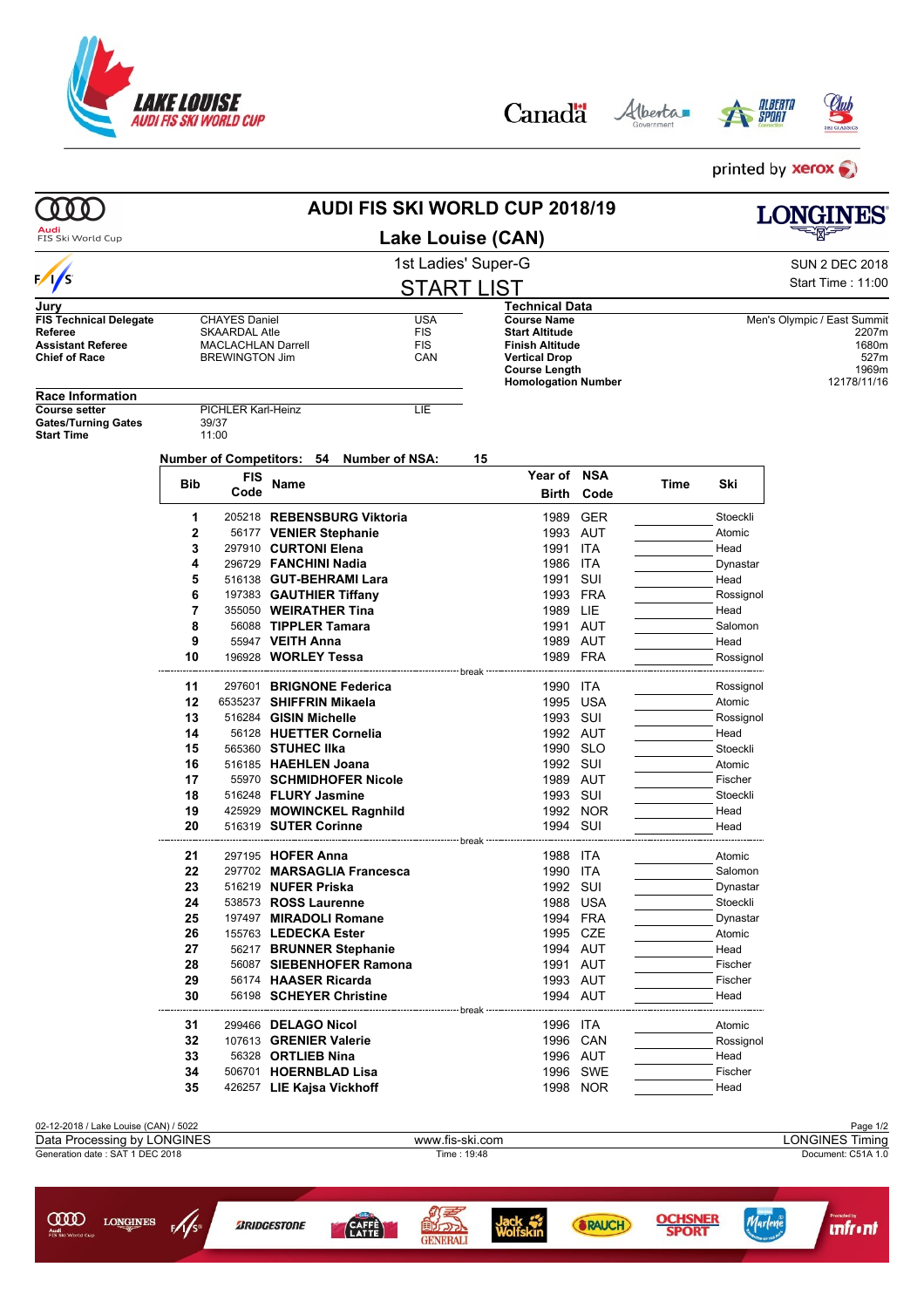# **AUDI FIS SKI WORLD CUP 2018/19**

**Lake Louise (CAN)**



START LIST

1st Ladies' Super-G Super-G SUN 2 DEC 2018 Start Time : 11:00

**LONGINES** 

宻

| <b>Bib</b> | <b>FIS</b><br>Code | <b>Name</b>                  | Year of NSA | <b>Birth Code</b> | Time | Ski       |
|------------|--------------------|------------------------------|-------------|-------------------|------|-----------|
| 36         | 105269             | <b>GAGNON Marie-Michele</b>  | 1989        | CAN               |      | Rossignol |
| 37         |                    | 206460 WENIG Michaela        | 1992        | <b>GER</b>        |      | Stoeckli  |
| 38         | 197861             | <b>PASLIER Esther</b>        | 1997        | <b>FRA</b>        |      | Salomon   |
| 39         | 107583             | <b>REMME Roni</b>            | 1996        | CAN               |      | Head      |
| 40         |                    | 56417 FEST Nadine            | 1998        | AUT               |      | Rossignol |
| 41         |                    | 516344 KOPP Rahel            | 1994        | SUI               |      | Rossignol |
| 42         |                    | 206652 PFISTER Meike         | 1996        | <b>GER</b>        |      | Rossignol |
| 43         |                    | 197295 PIOT Jennifer         | 1992        | FRA               |      | Fischer   |
| 44         |                    | 206520 DORSCH Patrizia       | 1994        | <b>GER</b>        |      | Stoeckli  |
| 45         | 206668             | <b>WEIDLE Kira</b>           | 1996        | <b>GER</b>        |      | Rossignol |
| 46         |                    | 197641 GAUCHE Laura          | 1995        | <b>FRA</b>        |      | Salomon   |
| 47         | 485749             | <b>PROKOPYEVA Aleksandra</b> | 1994        | <b>RUS</b>        |      | Atomic    |
| 48         | 6535765            | <b>MANGAN Patricia</b>       | 1997        | <b>USA</b>        |      | Rossignol |
| 49         | 6535600            | <b>MERRYWEATHER Alice</b>    | 1996        | <b>USA</b>        |      | Rossignol |
| 50         | 196968             | <b>BAILET Margot</b>         | 1990        | <b>FRA</b>        |      | Salomon   |
| 51         | 206367             | <b>HRONEK Veronique</b>      | 1991        | <b>GER</b>        |      | Head      |
| 52         | 506718             | <b>IVARSSON Lin</b>          | 1996        | SWE               |      | Head      |
| 53         |                    | 45331 SMALL Greta            | 1995        | AUS               |      | Atomic    |
| 54         |                    | 375018 COLETTI Alexandra     | 1983        | <b>MON</b>        |      | Head      |

| <b>Forerunners:</b> |                                      |            |                  |     |                      |     |
|---------------------|--------------------------------------|------------|------------------|-----|----------------------|-----|
|                     | F1-ALEXANDER Kiki<br>F4-PUSKAS Aaron | CAN<br>CAN | F2-VALJOVIC Luka | CAN | F3-VAN SOEST Katrina | CAN |





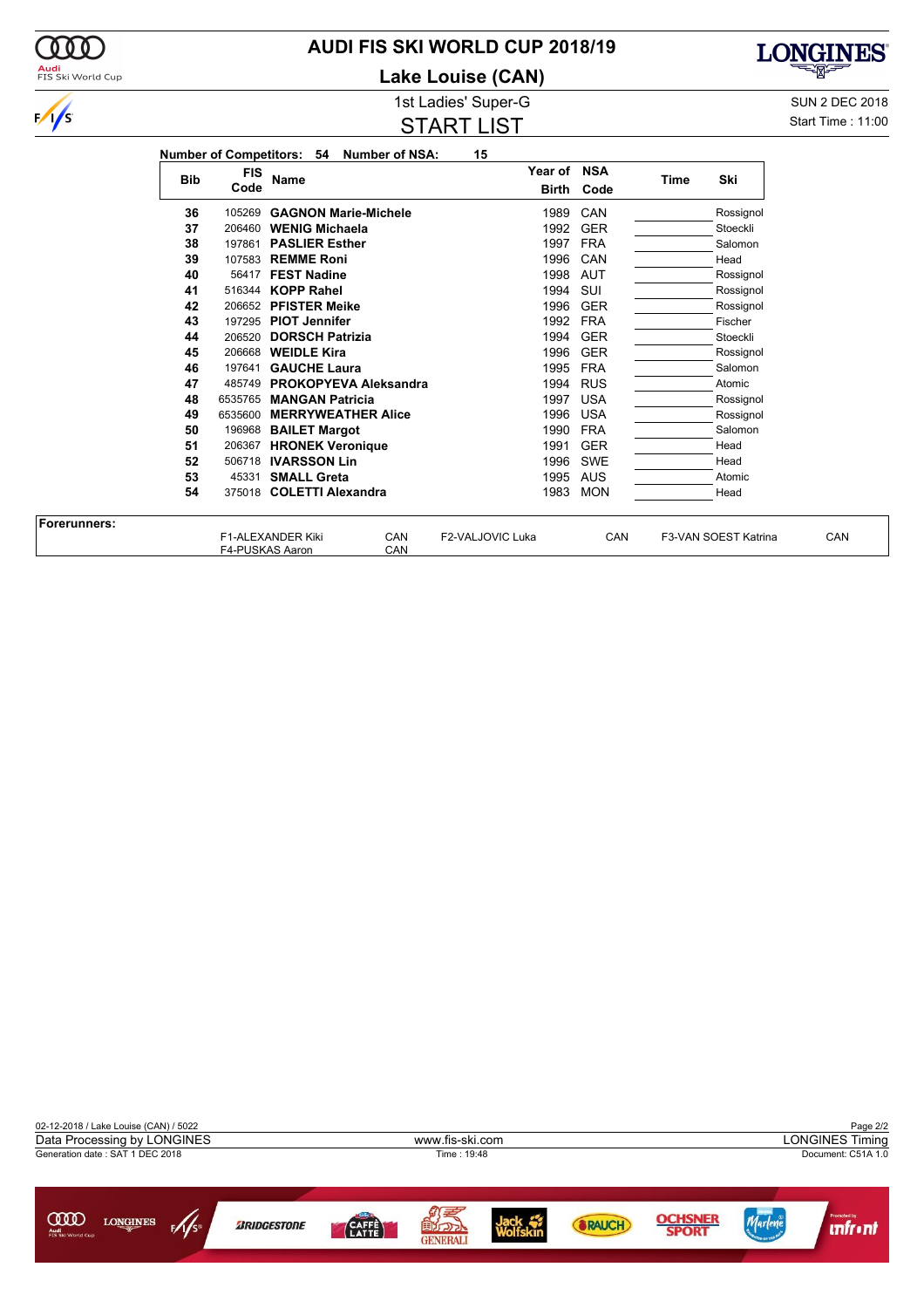

*BRIDGESTONE* 

 $\underset{\underset{\text{piss laword }\text{Cup}}{\text{cond}}}{{\text{QQO}}} \hspace{-0.3cm}\underset{\text{long}}{\text{Longimes}}$ 

| Canadä | Alberta |
|--------|---------|
|        |         |





 $printed$  by **xerox** 

Marlene

**Infront** 

**OCHSNER**<br>SPORT

| O O                                                                                                |                |                                       |                                                                                                    | <b>AUDI FIS SKI WORLD CUP 2018/19</b>  |             |                                                                                                                                                     |                   |                    |                   | <b>LONGINES</b>             |                                                |
|----------------------------------------------------------------------------------------------------|----------------|---------------------------------------|----------------------------------------------------------------------------------------------------|----------------------------------------|-------------|-----------------------------------------------------------------------------------------------------------------------------------------------------|-------------------|--------------------|-------------------|-----------------------------|------------------------------------------------|
| Audi<br>FIS Ski World Cup                                                                          |                |                                       |                                                                                                    | Lake Louise (CAN)                      |             |                                                                                                                                                     |                   |                    |                   |                             |                                                |
|                                                                                                    |                |                                       |                                                                                                    | 1st Ladies' Super-G                    |             |                                                                                                                                                     |                   |                    |                   |                             | <b>SUN 2 DEC 2018</b>                          |
| $\frac{1}{s}$                                                                                      |                |                                       |                                                                                                    | <b>OFFICIAL RESULTS</b>                |             |                                                                                                                                                     |                   |                    |                   |                             | Start Time: 11:00                              |
| Jurv                                                                                               |                |                                       |                                                                                                    |                                        |             | <b>Technical Data</b>                                                                                                                               |                   |                    |                   |                             |                                                |
| <b>FIS Technical Delegate</b><br>Referee<br><b>Assistant Referee</b><br><b>Chief of Race</b>       |                |                                       | <b>CHAYES Daniel</b><br><b>SKAARDAL Atle</b><br><b>MACLACHLAN Darrell</b><br><b>BREWINGTON Jim</b> | <b>USA</b><br><b>FIS</b><br>FIS<br>CAN |             | <b>Course Name</b><br><b>Start Altitude</b><br><b>Finish Altitude</b><br><b>Vertical Drop</b><br><b>Course Length</b><br><b>Homologation Number</b> |                   |                    |                   | Men's Olympic / East Summit | 2207m<br>1680m<br>527m<br>1969m<br>12178/11/16 |
| <b>Race Information</b><br><b>Course setter</b><br><b>Gates/Turning Gates</b><br><b>Start Time</b> |                |                                       | PICHLER Karl-Heinz<br>39/37<br>11:00                                                               | LIE                                    |             |                                                                                                                                                     |                   |                    |                   |                             |                                                |
|                                                                                                    |                | <b>Number of Competitors: 54</b>      | Number of NSA: 15                                                                                  |                                        |             |                                                                                                                                                     |                   |                    |                   |                             |                                                |
| Rank                                                                                               | Bib            | <b>FIS</b>                            | Name                                                                                               |                                        |             | Year of                                                                                                                                             | <b>NSA</b>        | Time               | <b>Difference</b> | <b>Distance</b>             | Ski                                            |
|                                                                                                    |                | Code                                  |                                                                                                    |                                        |             | Birth                                                                                                                                               | Code              |                    |                   | (m)                         |                                                |
| 1                                                                                                  | 12             | 6535237                               | <b>SHIFFRIN Mikaela</b>                                                                            |                                        |             | 1995                                                                                                                                                | <b>USA</b>        | 1.19.41            |                   |                             | Atomic                                         |
| $\mathbf{2}$                                                                                       | 19             | 425929                                | <b>MOWINCKEL Ragnhild</b>                                                                          |                                        |             | 1992                                                                                                                                                | <b>NOR</b>        | 1:20.18            | 0.77              | 18.91                       | Head                                           |
| 3                                                                                                  | $\mathbf{1}$   | 205218<br>56087                       | <b>REBENSBURG Viktoria</b>                                                                         |                                        |             | 1989                                                                                                                                                | <b>GER</b>        | 1:20.24            | 0.83              | 20.37                       | Stoeckli                                       |
| 4<br>5                                                                                             | 28             | 107613                                | <b>SIEBENHOFER Ramona</b><br><b>GRENIER Valerie</b>                                                |                                        |             | 1991                                                                                                                                                | AUT<br>CAN        | 1:20.25            | 0.84              | 20.61                       | Fischer                                        |
| 6                                                                                                  | 32<br>25       | 197497                                | <b>MIRADOLI Romane</b>                                                                             |                                        |             | 1996<br>1994                                                                                                                                        | <b>FRA</b>        | 1:20.29<br>1:20.31 | 0.88<br>0.90      | 21.58<br>22.07              | Rossignol<br>Dynastar                          |
| 6                                                                                                  | 9              | 55947                                 | <b>VEITH Anna</b>                                                                                  |                                        |             | 1989                                                                                                                                                | AUT               | 1:20.31            | 0.90              | 22.07                       | Head                                           |
| 8                                                                                                  | 5              | 516138                                | <b>GUT-BEHRAMI Lara</b>                                                                            |                                        |             | 1991                                                                                                                                                | SUI               | 1:20.39            | 0.98              | 24.00                       | Head                                           |
| 9                                                                                                  | 2              | 56177                                 | <b>VENIER Stephanie</b>                                                                            |                                        |             | 1993                                                                                                                                                | AUT               | 1:20.41            | 1.00              | 24.49                       | Atomic                                         |
| 10                                                                                                 | 15             | 565360                                | <b>STUHEC IIka</b>                                                                                 |                                        |             | 1990                                                                                                                                                | <b>SLO</b>        | 1:20.48            | 1.07              | 26.18                       | Stoeckli                                       |
| 11                                                                                                 | 17             | 55970                                 | <b>SCHMIDHOFER Nicole</b>                                                                          |                                        |             | 1989                                                                                                                                                | AUT               | 1:20.50            | 1.09              | 26.66                       | Fischer                                        |
| 12                                                                                                 | 11             | 297601                                | <b>BRIGNONE Federica</b>                                                                           |                                        |             | 1990                                                                                                                                                | ITA               | 1:20.57            | 1.16              | 28.35                       | Rossignol                                      |
| 13                                                                                                 | 3              | 297910                                | <b>CURTONI Elena</b>                                                                               |                                        |             | 1991                                                                                                                                                | ITA               | 1:20.66            | 1.25              | 30.51                       | Head                                           |
| 14                                                                                                 | 13             | 516284                                | <b>GISIN Michelle</b>                                                                              |                                        |             | 1993                                                                                                                                                | SUI               | 1:20.67            | 1.26              | 30.75                       | Rossignol                                      |
| 15                                                                                                 | $\overline{7}$ | 355050                                | <b>WEIRATHER Tina</b>                                                                              |                                        |             | 1989                                                                                                                                                | LIE               | 1:20.69            | 1.28              | 31.23                       | Head                                           |
| 16                                                                                                 | 4              | 296729                                | <b>FANCHINI Nadia</b>                                                                              |                                        |             | 1986                                                                                                                                                | ITA               | 1:20.71            | 1.30              | 31.71                       | Dynastar                                       |
| 17                                                                                                 | 14             | 56128                                 | <b>HUETTER Cornelia</b>                                                                            |                                        |             | 1992                                                                                                                                                | AUT               | 1:20.80            | 1.39              | 33.87                       | Head                                           |
| 18                                                                                                 | 31             | 299466                                | <b>DELAGO Nicol</b>                                                                                |                                        |             | 1996                                                                                                                                                | ITA               | 1:20.87            | 1.46              | 35.55                       | Atomic                                         |
| 19                                                                                                 | 20             | 516319                                | <b>SUTER Corinne</b>                                                                               |                                        |             | 1994                                                                                                                                                | SUI               | 1:20.89            | 1.48              | 36.03                       | Head                                           |
| 20                                                                                                 | 36             | 105269                                | <b>GAGNON Marie-Michele</b>                                                                        |                                        |             | 1989                                                                                                                                                | CAN               | 1:21.17            | 1.76              | 42.69                       | Rossignol                                      |
| 21                                                                                                 | 16             | 516185                                | <b>HAEHLEN Joana</b>                                                                               |                                        |             | 1992                                                                                                                                                | SUI               | 1:21.23            | 1.82              | 44.12                       | Atomic                                         |
| 22                                                                                                 | 6              | 197383                                | <b>GAUTHIER Tiffany</b>                                                                            |                                        |             | 1993                                                                                                                                                | <b>FRA</b>        | 1:21.28            | 1.87              | 45.30                       | Rossignol                                      |
| 23                                                                                                 | 35             | 426257                                | <b>LIE Kajsa Vickhoff</b>                                                                          |                                        |             | 1998                                                                                                                                                | <b>NOR</b>        | 1:21.34            | 1.93              | 46.72                       | Head                                           |
| 24                                                                                                 | 29             | 56174                                 | <b>HAASER Ricarda</b>                                                                              |                                        |             | 1993                                                                                                                                                | <b>AUT</b>        | 1:21.37            | 1.96              |                             | 47.43 Fischer                                  |
| 25                                                                                                 | 22             | 297702                                | <b>MARSAGLIA Francesca</b>                                                                         |                                        |             | 1990                                                                                                                                                | <b>ITA</b>        | 1:21.39            | 1.98              | 47.90                       | Salomon                                        |
| 26                                                                                                 | 18             | 516248                                | <b>FLURY Jasmine</b>                                                                               |                                        |             | 1993                                                                                                                                                | SUI               | 1:21.43            | 2.02              | 48.84                       | Stoeckli                                       |
| 27                                                                                                 | 26             | 155763                                | <b>LEDECKA Ester</b>                                                                               |                                        |             | 1995                                                                                                                                                | CZE               | 1:21.52            | 2.11              | 50.96                       | Atomic                                         |
| 28                                                                                                 | 43             | 197295                                | <b>PIOT Jennifer</b>                                                                               |                                        |             | 1992                                                                                                                                                | <b>FRA</b>        | 1:21.57            | 2.16              | 52.14                       | Fischer                                        |
| 29                                                                                                 | 23             | 516219                                | <b>NUFER Priska</b>                                                                                |                                        |             | 1992                                                                                                                                                | SUI               | 1:21.59            | 2.18              | 52.61                       | Dynastar                                       |
| 30                                                                                                 | 8              | 56088                                 | <b>TIPPLER Tamara</b>                                                                              |                                        |             | 1991                                                                                                                                                | <b>AUT</b>        | 1.21.63            | 2.22              |                             | 53.55 Salomon                                  |
| 31                                                                                                 | 46             | 197641                                | <b>GAUCHE Laura</b>                                                                                |                                        |             | 1995                                                                                                                                                | <b>FRA</b>        | 1:21.77            | 2.36              | 56.83                       | Salomon                                        |
| 31<br>33                                                                                           | 34             | 506701<br>56417                       | <b>HOERNBLAD Lisa</b>                                                                              |                                        |             | 1996<br>1998                                                                                                                                        | <b>SWE</b><br>AUT | 1.21.77            | 2.36              |                             | 56.83 Fischer<br>59.40 Rossignol               |
| 34                                                                                                 | 40<br>21       | 297195                                | <b>FEST Nadine</b><br><b>HOFER Anna</b>                                                            |                                        |             | 1988                                                                                                                                                | ITA               | 1:21.88<br>1.21.91 | 2.47<br>2.50      | 60.10                       | Atomic                                         |
| 35                                                                                                 | 45             | 206668                                | <b>WEIDLE Kira</b>                                                                                 |                                        |             | 1996                                                                                                                                                | GER               | 1:21.97            | 2.56              | 61.49                       | Rossignol                                      |
| 36                                                                                                 | 39             | 107583                                | <b>REMME Roni</b>                                                                                  |                                        |             | 1996                                                                                                                                                | CAN               | 1:22.04            | 2.63              |                             | 63.12 Head                                     |
| 37                                                                                                 | 38             | 197861                                | <b>PASLIER Esther</b>                                                                              |                                        |             | 1997                                                                                                                                                | <b>FRA</b>        | 1:22.26            | 2.85              | 68.22                       | Salomon                                        |
|                                                                                                    |                |                                       |                                                                                                    |                                        |             |                                                                                                                                                     |                   |                    |                   |                             |                                                |
|                                                                                                    |                | 02-12-2018 / Lake Louise (CAN) / 5022 |                                                                                                    |                                        |             |                                                                                                                                                     |                   |                    |                   |                             | Page 1/2                                       |
| Generation date: SUN 2 DEC 2018                                                                    |                | Data Processing by LONGINES           |                                                                                                    | www.fis-ski.com                        | Time: 12:55 |                                                                                                                                                     |                   |                    |                   |                             | LONGINES Timing<br>Document: C73B 1.0          |
|                                                                                                    |                |                                       |                                                                                                    |                                        |             |                                                                                                                                                     |                   |                    |                   |                             |                                                |

9号<br>**配示** 

CAFE

Jack<br>Wolfskin

**SRAUCH**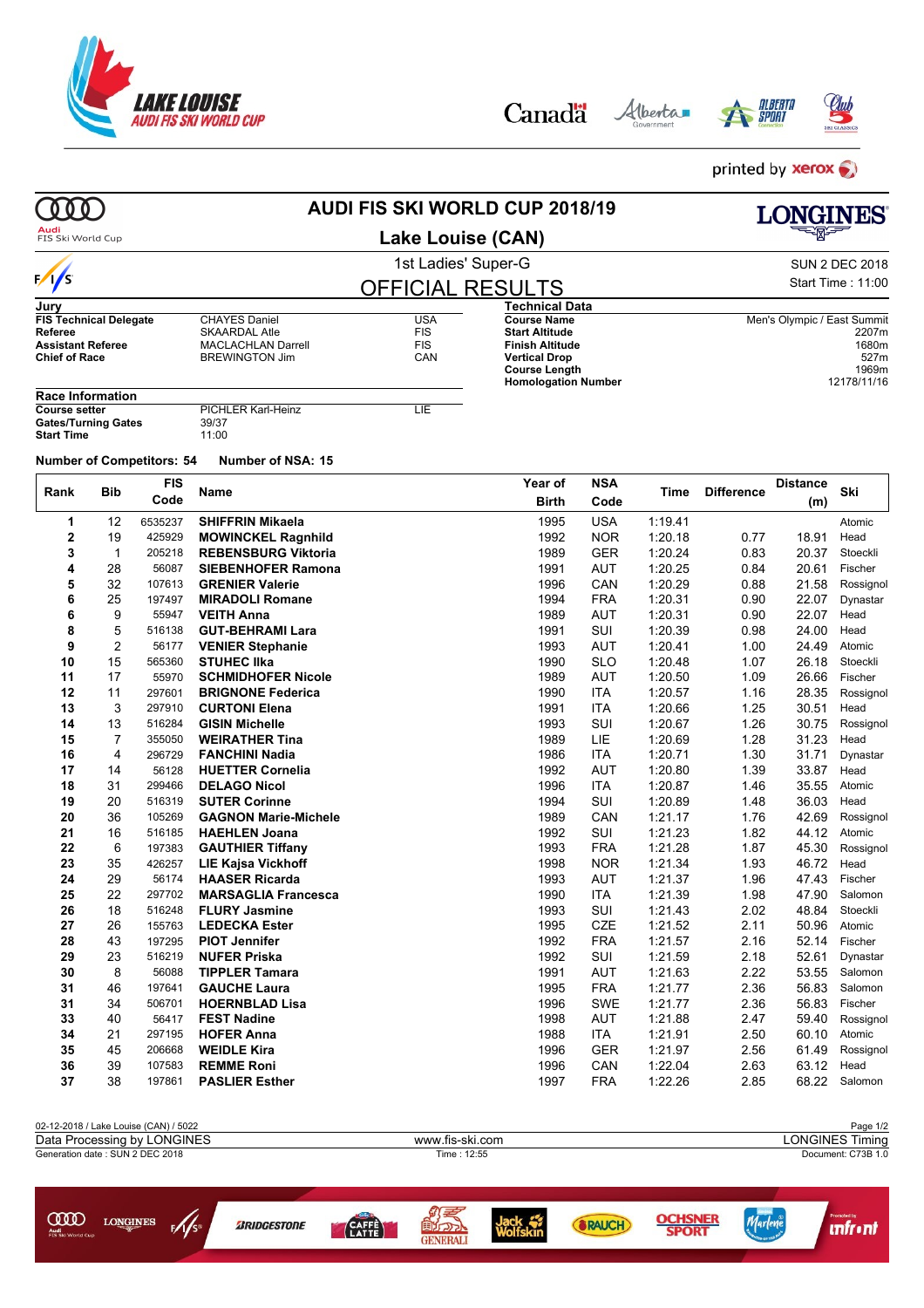

# **AUDI FIS SKI WORLD CUP 2018/19**

**Lake Louise (CAN)**



### $\overline{O}$ FFIQIAL REQUITO

1st Ladies' Super-G Super-G SUN 2 DEC 2018

**LONGINES** 趣

|                              |            |                                      |                                      |            | ist Laures ouper-o      |                |            |         |                          |                 | <b>JUIN Z DEU ZUTO</b> |  |
|------------------------------|------------|--------------------------------------|--------------------------------------|------------|-------------------------|----------------|------------|---------|--------------------------|-----------------|------------------------|--|
| $\sqrt{s}$                   |            |                                      |                                      |            | <b>OFFICIAL RESULTS</b> |                |            |         | <b>Start Time: 11:00</b> |                 |                        |  |
|                              |            | <b>Number of Competitors: 54</b>     | Number of NSA: 15                    |            |                         |                |            |         |                          |                 |                        |  |
|                              | <b>Bib</b> | <b>FIS</b>                           | <b>Name</b>                          |            |                         | Year of        | <b>NSA</b> | Time    | <b>Difference</b>        | <b>Distance</b> | Ski                    |  |
| Rank                         |            | Code                                 |                                      |            |                         | <b>Birth</b>   | Code       |         |                          | (m)             |                        |  |
| 38                           | 49         | 6535600                              | <b>MERRYWEATHER Alice</b>            |            |                         | 1996           | <b>USA</b> | 1:22.41 | 3.00                     | 71.68           | Rossignol              |  |
| 39                           | 44         | 206520                               | <b>DORSCH Patrizia</b>               |            |                         | 1994           | <b>GER</b> | 1:22.53 | 3.12                     | 74.44           | Stoeckli               |  |
| 40                           | 54         | 375018                               | <b>COLETTI Alexandra</b>             |            |                         | 1983           | <b>MON</b> | 1:22.73 | 3.32                     | 79.02           | Head                   |  |
| 41                           | 47         | 485749                               | <b>PROKOPYEVA Aleksandra</b>         |            |                         | 1994           | <b>RUS</b> | 1:22.86 | 3.45                     | 81.98           | Atomic                 |  |
| 42                           | 41         | 516344                               | <b>KOPP Rahel</b>                    |            |                         | 1994           | SUI        | 1:23.16 | 3.75                     | 88.79           | Rossignol              |  |
| 43                           | 50         | 196968                               | <b>BAILET Margot</b>                 |            |                         | 1990           | <b>FRA</b> | 1:23.24 | 3.83                     | 90.60           | Salomon                |  |
| 44                           | 52         | 506718                               | <b>IVARSSON Lin</b>                  |            |                         | 1996           | <b>SWE</b> | 1:23.51 | 4.10                     | 96.67           | Head                   |  |
| 45                           | 53         | 45331                                | <b>SMALL Greta</b>                   |            |                         | 1995           | <b>AUS</b> | 1:24.13 | 4.72                     | 110.47          | Atomic                 |  |
| 46                           | 48         | 6535765                              | <b>MANGAN Patricia</b>               |            |                         | 1997           | <b>USA</b> | 1:24.17 | 4.76                     | 111.35          | Rossignol              |  |
|                              |            | <b>DID NOT FINISH: 8 competitors</b> |                                      |            |                         |                |            |         |                          |                 |                        |  |
|                              | 10         | 196928                               | <b>WORLEY Tessa</b>                  |            |                         | 1989           | <b>FRA</b> |         |                          |                 | Rossignol              |  |
|                              | 24         | 538573                               | <b>ROSS Laurenne</b>                 |            |                         | 1988           | <b>USA</b> |         |                          |                 | Stoeckli               |  |
|                              | 27         | 56217                                | <b>BRUNNER Stephanie</b>             |            |                         | 1994           | <b>AUT</b> |         |                          |                 | Head                   |  |
|                              | 30         | 56198                                | <b>SCHEYER Christine</b>             |            |                         | 1994           | <b>AUT</b> |         |                          |                 | Head                   |  |
|                              | 33         | 56328                                | <b>ORTLIEB Nina</b>                  |            |                         | 1996           | <b>AUT</b> |         |                          |                 | Head                   |  |
|                              | 37         | 206460                               | <b>WENIG Michaela</b>                |            |                         | 1992           | <b>GER</b> |         |                          |                 | Stoeckli               |  |
|                              | 42         | 206652                               | <b>PFISTER Meike</b>                 |            |                         | 1996           | <b>GER</b> |         |                          |                 | Rossignol              |  |
|                              | 51         | 206367                               | <b>HRONEK Veronique</b>              |            |                         | 1991           | <b>GER</b> |         |                          |                 | Head                   |  |
| Forerunners:                 |            |                                      |                                      |            |                         |                |            |         |                          |                 |                        |  |
|                              |            |                                      | F1-ALEXANDER Kiki<br>F4-PUSKAS Aaron | CAN<br>CAN | F2-VALJOVIC Luka        |                | CAN        |         | F3-VAN SOEST Katrina     |                 | CAN                    |  |
| <b>Conditions on course:</b> |            | <b>MOSTLY CLOUDY</b>                 | <b>HARD</b><br>Snow:                 |            | Temperature - Start:    | $-9^{\circ}$ C |            |         | Temperature - Finish:    | $-9^{\circ}$ C  |                        |  |
|                              |            |                                      |                                      |            |                         |                |            |         |                          |                 |                        |  |

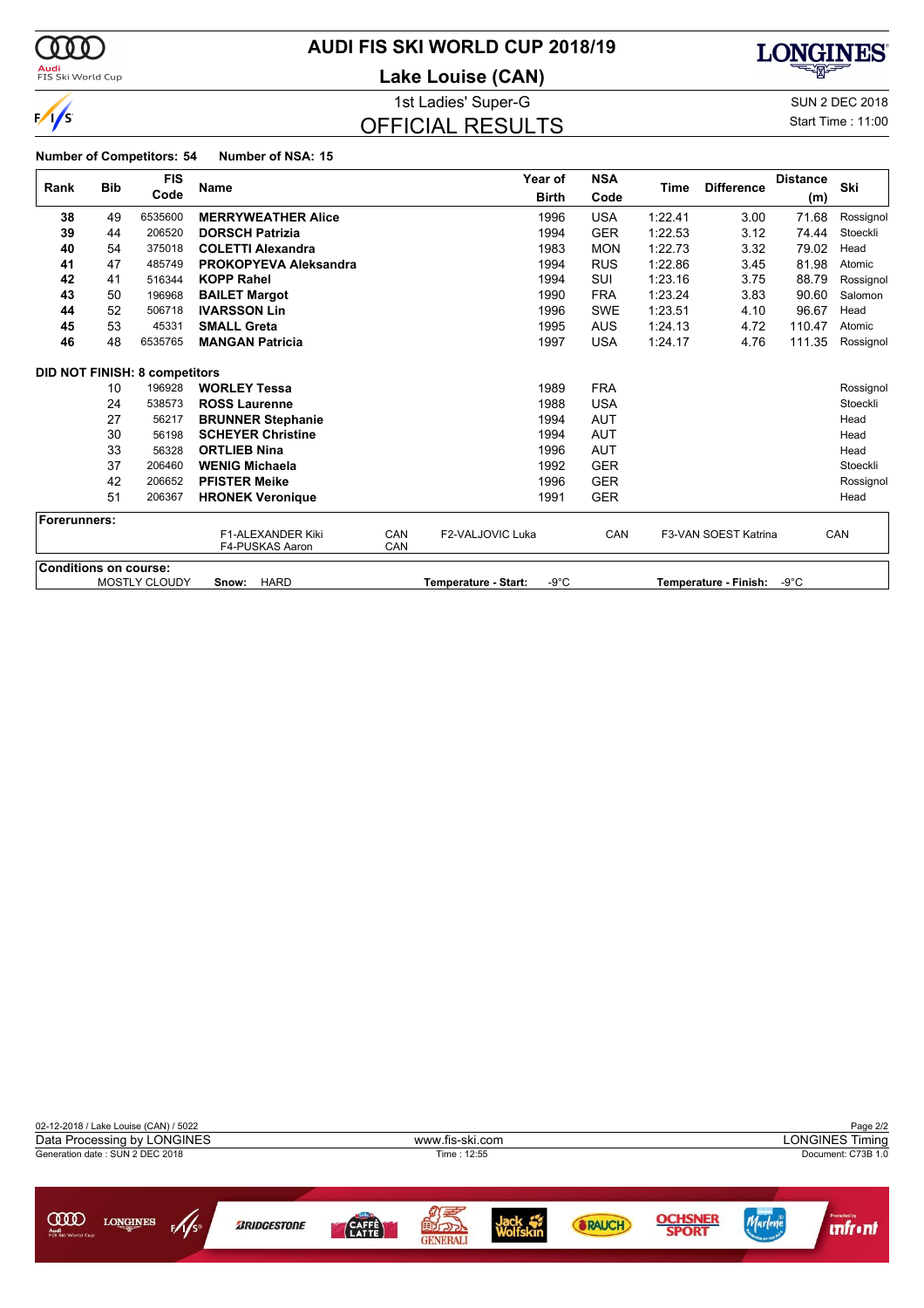

Alberta Canadä





printed by **xerox** 

**OOO** 

# **AUDI FIS SKI WORLD CUP 2018/19**



**Audi**<br>FIS Ski World Cup

**Lake Louise (CAN)**

PENALTY CALCULATION

# $\frac{1}{s}$

#### **Best 10 at Finish**

|              |            | FIS  |                            | <b>NSA</b> | <b>FIS</b>    |        | Race          |
|--------------|------------|------|----------------------------|------------|---------------|--------|---------------|
| Rank         | <b>Bib</b> | Code | <b>Name</b>                | Code       | <b>Points</b> | Best 5 | <b>Points</b> |
|              | 12         |      | 6535237 SHIFFRIN Mikaela   | USA        | 17.60         |        |               |
| $\mathbf{2}$ | 19         |      | 425929 MOWINCKEL Ragnhild  | <b>NOR</b> | 3.49          | 3.49   | 11.54         |
| 3            |            |      | 205218 REBENSBURG Viktoria | <b>GER</b> | 4.20          | 4.20   | 12.44         |
| 4            | 28         |      | 56087 SIEBENHOFER Ramona   | <b>AUT</b> | 5.58          |        |               |
| 5            | 32         |      | 107613 GRENIER Valerie     | CAN        | 6.25          |        |               |
| 6            | 25         |      | 197497 MIRADOLI Romane     | <b>FRA</b> | 5.95          |        |               |
| 6            | 9          |      | 55947 VEITH Anna           | <b>AUT</b> | 1.34          | 1.34   | 13.49         |
| 8            | 5.         |      | 516138 GUT-BEHRAMI Lara    | SUI        | 1.26          | 1.26   | 14.69         |
| 9            |            |      | 56177 VENIER Stephanie     | <b>AUT</b> | 5.40          |        |               |
| 10           | 15         |      | 565360 STUHEC IIka         | <b>SLO</b> | 2.45          | 2.45   | 16.03         |

#### **Best 5 FIS Points at Start**

| Rank | <b>Bib</b> | <b>FIS</b> | <b>Name</b>              | <b>NSA</b> | <b>FIS</b>    |
|------|------------|------------|--------------------------|------------|---------------|
|      |            | Code       |                          | Code       | <b>Points</b> |
| 15   |            |            | 355050 WEIRATHER Tina    | LIE        | 0.00          |
| 8    | 5          |            | 516138 GUT-BEHRAMI Lara  | SUI        | 1.26          |
| 6    | 9          |            | 55947 VEITH Anna         | <b>AUT</b> | 1.34          |
| 14   | 13         |            | 516284 GISIN Michelle    | SUI        | 2.36          |
| 12   |            |            | 297601 BRIGNONE Federica | <b>ITA</b> | 2.44          |

| <b>TOTALS:</b>                               |         |       |       |
|----------------------------------------------|---------|-------|-------|
| FIS Points of Best 5 at Start (B)            | 7.40    |       |       |
| FIS Points of Best at Finish in Top 10 (A)   |         | 12.74 |       |
| Race Points of Corresponding Competitors (C) |         |       | 68.19 |
| Calculated Penalty (A+B-C):10 =>             | $-4.81$ |       |       |
| <b>Rounded</b>                               | $-4.81$ |       |       |
| <b>Category Adder</b>                        | 0.00    |       |       |
| <b>Correction Value (Z)</b>                  | 0.00    |       |       |
| <b>Calculated Penalty</b>                    | $-4.81$ |       |       |
| <b>Penalty Applied</b>                       | 0.00    |       |       |







1st Ladies' Super-G SUN 2 DEC 2018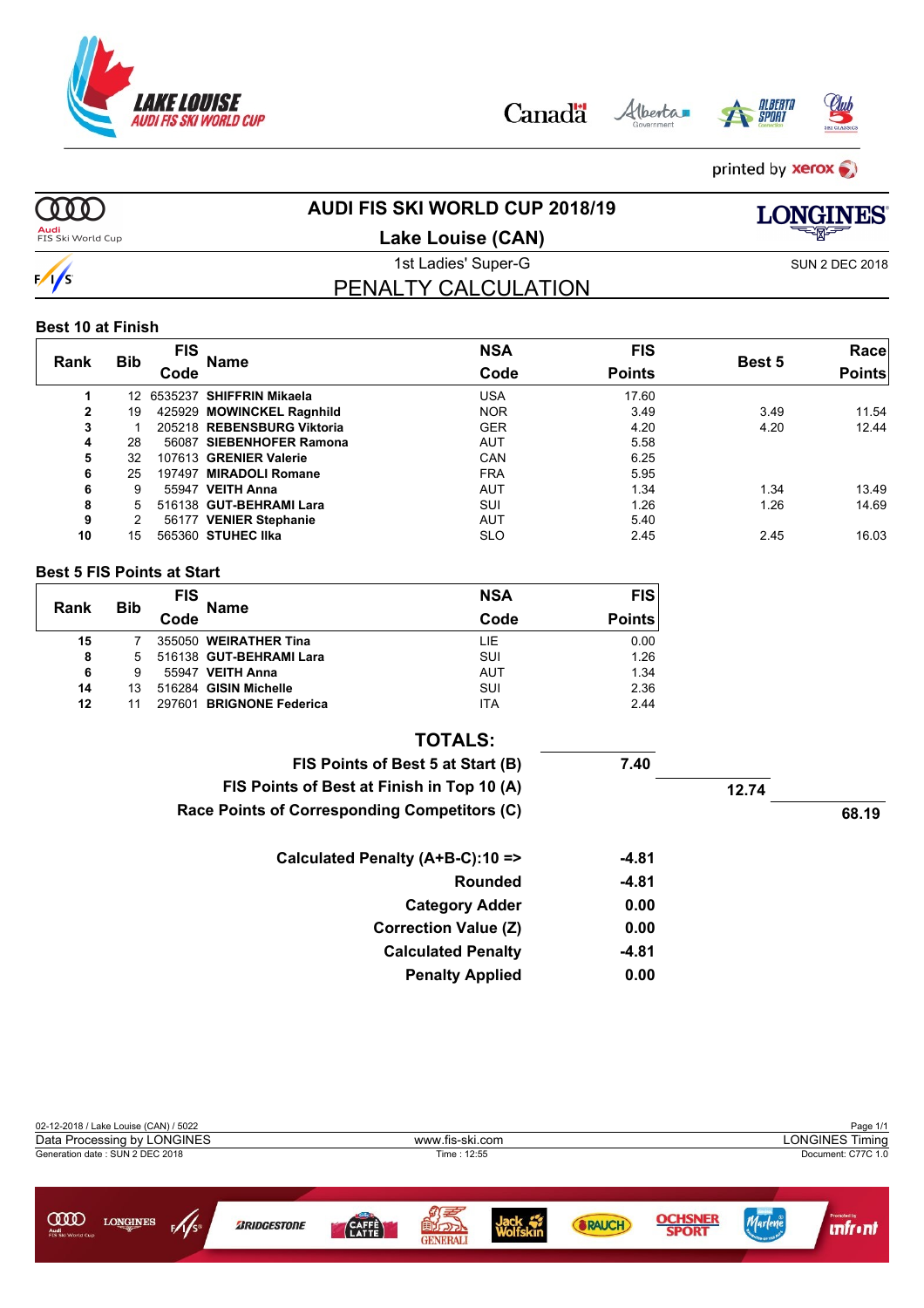

Alberta Canadä





printed by **xerox** 

 $000$ 

 $\frac{1}{s}$ 

# **AUDI FIS SKI WORLD CUP 2018/19**

**Audi**<br>FIS Ski World Cup

### **Lake Louise (CAN)**

# **LONGINES** 1st Ladies' Super-G Super-G SUN 2 DEC 2018

Start Time : 11:00

<u>**unfront**</u>

PERFORMANCE ANALYSIS BY RANK

**Number of Competitors: 46 Number of NSA: 15**

 $F/\sqrt{s}$ 

|              |    |                                        | <b>NSA</b> |                | <b>Positions</b>   |               |             | <b>Partials</b> |      |              | <b>Difference</b>                        |                 | Speed             |      |
|--------------|----|----------------------------------------|------------|----------------|--------------------|---------------|-------------|-----------------|------|--------------|------------------------------------------|-----------------|-------------------|------|
|              |    | Rank Bib Name<br>Ski                   | Code       | Pos            |                    | Time Rank Pos |             |                 |      |              | Time Rank Time Dist.(m) Pos. (km/h) Rank |                 |                   |      |
| 1            |    | 12 SHIFFRIN Mikaela                    | <b>USA</b> | Int1:          | 18.49              | (8)           | $11-12:$    | 27.08           | (1)  | 0.20         |                                          | Sp1             | 104.89            | (12) |
|              |    | Atomic                                 |            | Int2:          | 45.57              | (1)           | $12-13:$    | 19.67           | (1)  |              |                                          |                 | Sp2 100.27        | (1)  |
|              |    |                                        |            | Int3:          | 1:05.24            | (1)           | I3-Fin:     | 14.17           | (5)  |              |                                          |                 |                   |      |
|              |    |                                        |            | Fin:           | 1:19.41            | (1)           |             |                 |      |              | 0.00                                     | Avg:            | 89.26             |      |
| $\mathbf{2}$ |    | 19 MOWINCKEL Ragnhild                  | <b>NOR</b> | Int1:          | 18.43              | (4)           | $11 - 12$ : | 27.51           | (7)  | 0.14         |                                          | Sp1             | 100.49            | (41) |
|              |    | Head                                   |            | Int2:          | 45.94              | (5)           | $12 - 13:$  | 20.11           | (20) | 0.37         |                                          | Sp2             | 97.86             | (12) |
|              |    |                                        |            | Int3:<br>Fin:  | 1:06.05<br>1:20.18 | (7)<br>(2)    | I3-Fin:     | 14.13           | (4)  | 0.81<br>0.77 | 18.91                                    | Avg:            | 88.41             |      |
|              |    |                                        |            |                |                    |               |             |                 |      |              |                                          |                 |                   |      |
| 3            | 1  | <b>REBENSBURG Viktoria</b><br>Stoeckli | <b>GER</b> | Int1:          | 18.33              | (2)           | $11 - 12$ : | 27.40           | (4)  | 0.04         |                                          | Sp1             | 103.98            | (18) |
|              |    |                                        |            | Int2:<br>Int3: | 45.73<br>1:05.80   | (2)           | $12-13:$    | 20.07           | (16) | 0.16<br>0.56 |                                          | Sp <sub>2</sub> | 96.59             | (18) |
|              |    |                                        |            | Fin:           | 1:20.24            | (2)<br>(3)    | I3-Fin:     | 14.44           | (28) | 0.83         | 20.37                                    | Avg:            | 88.34             |      |
| 4            |    | 28 SIEBENHOFER Ramona                  |            | Int1:          | 18.44              |               |             |                 |      | 0.15         |                                          | Sp1             | 103.17            | (25) |
|              |    | Fischer                                | <b>AUT</b> | Int2:          | 46.00              | (5)<br>(7)    | $11 - 12$ : | 27.56           | (9)  | 0.43         |                                          | Sp2             | 97.27             | (17) |
|              |    |                                        |            | Int3:          | 1:06.02            | (5)           | $12-13:$    | 20.02           | (10) | 0.78         |                                          |                 |                   |      |
|              |    |                                        |            | Fin:           | 1:20.25            | (4)           | I3-Fin:     | 14.23           | (9)  | 0.84         | 20.61                                    | Avg:            | 88.33             |      |
| 5            |    | 32 GRENIER Valerie                     | CAN        | Int1:          | 18.42              | (3)           | $11 - 12$ : | 27.33           | (3)  | 0.13         |                                          | Sp1             | 100.57            | (40) |
|              |    | Rossignol                              |            | Int2:          | 45.75              | (3)           | $12-13:$    | 20.26           | (26) | 0.18         |                                          | Sp <sub>2</sub> | 96.29             | (19) |
|              |    |                                        |            | Int3:          | 1:06.01            | (3)           | I3-Fin:     | 14.28           | (12) | 0.77         |                                          |                 |                   |      |
|              |    |                                        |            | Fin:           | 1:20.29            | (5)           |             |                 |      | 0.88         | 21.58                                    | Avg:            | 88.28             |      |
| 6            | 25 | <b>MIRADOLI Romane</b>                 | <b>FRA</b> | Int1:          | 18.71              | (24)          | $11 - 12$ : | 27.52           | (8)  | 0.42         |                                          | Sp1             | 105.52            | (11) |
|              |    | Dynastar                               |            | Int2:          | 46.23              | (13)          | $12 - 13:$  | 19.79           | (3)  | 0.66         |                                          | Sp2             | 98.67             | (5)  |
|              |    |                                        |            | Int3:          | 1:06.02            | (5)           | I3-Fin:     | 14.29           | (14) | 0.78         |                                          |                 |                   |      |
|              |    |                                        |            | Fin:           | 1:20.31            | (6)           |             |                 |      | 0.90         | 22.07                                    | Avg:            | 88.26             |      |
| 6            |    | 9 VEITH Anna                           | AUT        | Int1:          | 18.44              | (5)           | $11 - 12$ : | 27.57           | (10) | 0.15         |                                          | Sp1             | 98.21             | (45) |
|              |    | Head                                   |            | Int2:          | 46.01              | (8)           | $12 - 13:$  | 20.10           | (17) | 0.44         |                                          | Sp <sub>2</sub> | 98.86             | (4)  |
|              |    |                                        |            | Int3:          | 1:06.11            | (10)          | I3-Fin:     | 14.20           | (7)  | 0.87         |                                          |                 |                   |      |
|              |    |                                        |            | Fin:           | 1:20.31            | (6)           |             |                 |      | 0.90         | 22.07                                    | Avg:            | 88.26             |      |
| 8            |    | 5 GUT-BEHRAMI Lara                     | <b>SUI</b> | Int1:          | 18.29              | (1)           | $11-12:$    | 27.79           | (15) |              |                                          | Sp1             | 103.81            | (20) |
|              |    | Head                                   |            | Int2:          | 46.08              | (9)           | $12 - 13:$  | 20.03           | (12) | 0.51         |                                          | Sp2             | 98.04             | (9)  |
|              |    |                                        |            | Int3:          | 1:06.11            | (10)          | I3-Fin:     | 14.28           | (12) | 0.87<br>0.98 |                                          |                 |                   |      |
|              |    |                                        |            | Fin:           | 1:20.39            | (8)           |             |                 |      |              | 24.00                                    | Avg:            | 88.18             |      |
| 9            |    | 2 VENIER Stephanie                     | <b>AUT</b> | Int1:          | 18.56              | (12)          | $11 - 12$ : | 27.62           | (11) | 0.27         |                                          | Sp1             | 104.76            | (13) |
|              |    | Atomic                                 |            | Int2:          | 46.18              | (12)          | $12-13:$    | 19.92           | (6)  | 0.61         |                                          | Sp2             | 95.13             | (29) |
|              |    |                                        |            | Int3:<br>Fin:  | 1:06.10<br>1:20.41 | (9)<br>(9)    | I3-Fin:     | 14.31           | (17) | 0.86<br>1.00 | 24.49                                    | Avg:            | 88.15             |      |
|              |    |                                        |            |                |                    |               |             |                 |      |              |                                          |                 |                   |      |
| 10           |    | 15 STUHEC IIka<br>Stoeckli             | <b>SLO</b> | Int1:<br>Int2: | 18.60<br>46.57     | (16)          | $11 - 12$ : | 27.97           | (21) | 0.31         |                                          | Sp1             | 107.37<br>97.96   | (2)  |
|              |    |                                        |            | Int3:          | 1:06.46            | (18)          | $12-13:$    | 19.89           | (5)  | 1.00<br>1.22 |                                          | Sp <sub>2</sub> |                   | (11) |
|              |    |                                        |            | Fin:           | 1:20.48            | (16)<br>(10)  | I3-Fin:     | 14.02           | (1)  | 1.07         | 26.18                                    | Avg:            | 88.08             |      |
| 11           |    | 17 SCHMIDHOFER Nicole                  | <b>AUT</b> | Int1:          | 18.65              | (21)          |             |                 |      | 0.36         |                                          | Sp1             | 104.73            | (14) |
|              |    | Fischer                                |            | Int2:          | 46.68              | (22)          | $11 - 12$ : | 28.03           | (27) | 1.11         |                                          | Sp <sub>2</sub> | 99.48             | (3)  |
|              |    |                                        |            | Int3:          | 1:06.41            | (14)          | $12 - 13:$  | 19.73           | (2)  | 1.17         |                                          |                 |                   |      |
|              |    |                                        |            | Fin:           | 1:20.50            | (11)          | I3-Fin:     | 14.09           | (3)  | 1.09         | 26.66                                    |                 | <b>Avg: 88.05</b> |      |
|              |    |                                        |            |                |                    |               |             |                 |      |              |                                          |                 |                   |      |

| w<br>LONGINES<br>FZIZS®<br><b>Audit</b> | <b>ARIDGESTONE</b> |                 |  | <b>OCHSNER</b> | <b>Promoted by</b>     |
|-----------------------------------------|--------------------|-----------------|--|----------------|------------------------|
| Generation date: SUN 2 DEC 2018         |                    | Time: 12:56     |  |                | Document: C77A 1.0     |
| Data Processing by LONGINES             |                    | www.fis-ski.com |  |                | <b>LONGINES Timing</b> |
| 02-12-2018 / Lake Louise (CAN) / 5022   |                    |                 |  |                | Page 1/4               |

**GENERAL** 

**ALANTE**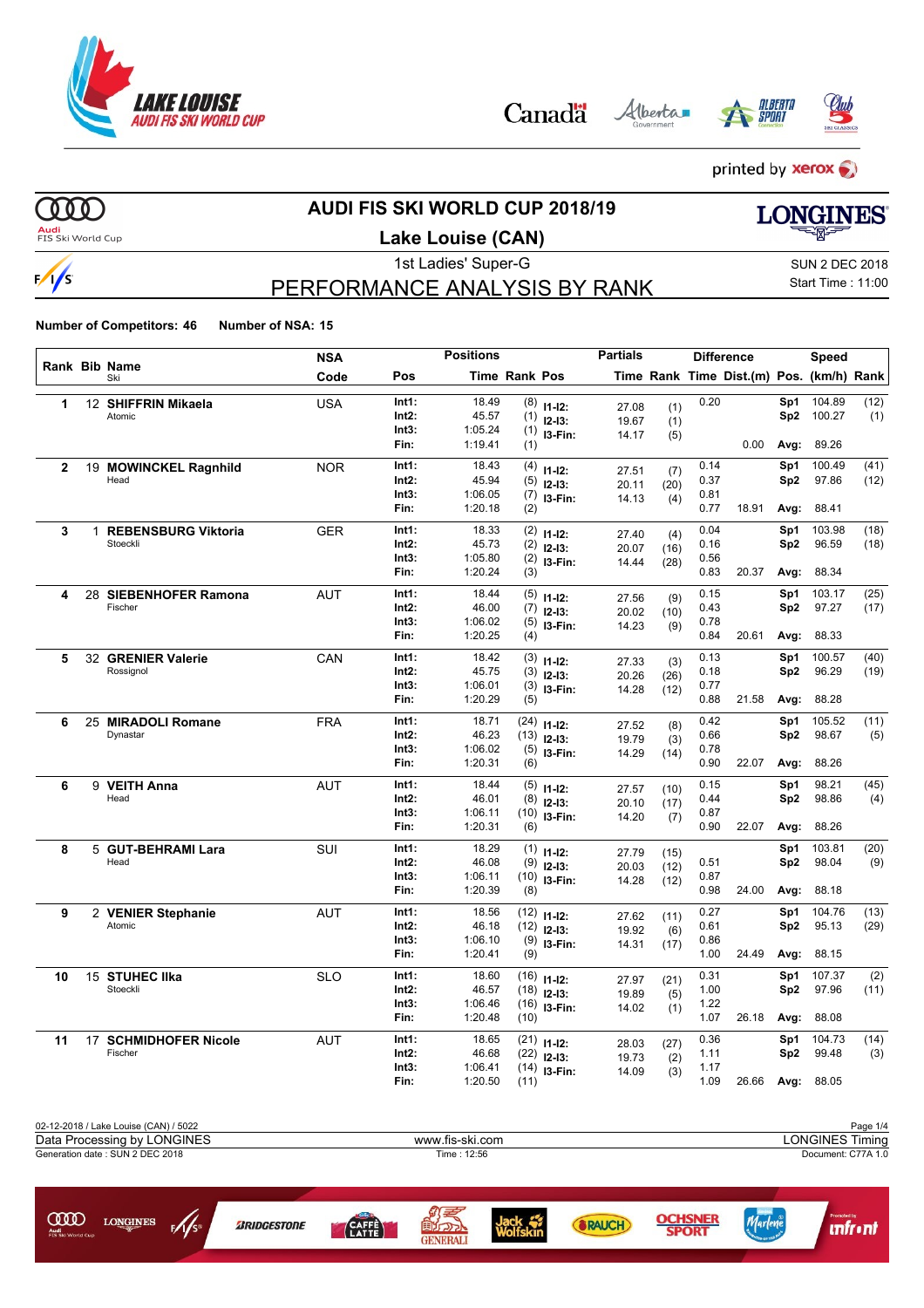

#### **Audi**<br>FIS Ski World Cup

# **AUDI FIS SKI WORLD CUP 2018/19**

**Lake Louise (CAN)**

**LONGINES** 

# PERFORMANCE ANALYSIS BY RANK

#### 1st Ladies' Super-G Super-G SUN 2 DEC 2018 Start Time : 11:00

|    |    |                                 | NSA        |                | <b>Positions</b>   |               |                                | <b>Partials</b> |              |              | <b>Difference</b>                        |                 | Speed               |              |
|----|----|---------------------------------|------------|----------------|--------------------|---------------|--------------------------------|-----------------|--------------|--------------|------------------------------------------|-----------------|---------------------|--------------|
|    |    | Rank Bib Name<br>Ski            | Code       | Pos            |                    | Time Rank Pos |                                |                 |              |              | Time Rank Time Dist.(m) Pos. (km/h) Rank |                 |                     |              |
| 12 | 11 | <b>BRIGNONE Federica</b>        | ITA        | Int1:          | 18.62              |               | $(19)$ $11-12$ :               | 27.50           | (6)          | 0.33         |                                          | Sp1             | 105.82              | (9)          |
|    |    | Rossignol                       |            | Int2:          | 46.12              |               | $(10)$ 12-13:                  | 20.03           | (12)         | 0.55         |                                          | Sp <sub>2</sub> | 97.83               | (13)         |
|    |    |                                 |            | Int3:          | 1:06.15            |               | $(12)$ 13-Fin:                 | 14.42           | (26)         | 0.91         |                                          |                 |                     |              |
|    |    |                                 |            | Fin:           | 1:20.57            | (12)          |                                |                 |              | 1.16         | 28.35                                    | Avg:            | 87.98               |              |
| 13 |    | 3 CURTONI Elena                 | ITA        | Int1:          | 18.56              |               | $(12)$ 11-12:                  | 27.77           | (14)         | 0.27         |                                          | Sp1             | 105.99              | (8)          |
|    |    | Head                            |            | Int2:<br>Int3: | 46.33<br>1:06.28   |               | $(14)$ 12-13:                  | 19.95           | (8)          | 0.76         |                                          | Sp <sub>2</sub> | 97.41               | (15)         |
|    |    |                                 |            | Fin:           | 1:20.66            | (13)          | $(13)$ 13-Fin:                 | 14.38           | (23)         | 1.04<br>1.25 | 30.51                                    | Avg:            | 87.88               |              |
| 14 |    | 13 GISIN Michelle               | SUI        | Int1:          | 18.50              |               | $(9)$ 11-12:                   | 27.47           |              | 0.21         |                                          | Sp1             | 106.76              | (5)          |
|    |    | Rossignol                       |            | Int2:          | 45.97              |               | $(6)$ 12-13:                   | 20.04           | (5)<br>(14)  | 0.40         |                                          | Sp2             | 97.54               | (14)         |
|    |    |                                 |            | Int3:          | 1:06.01            |               | $(3)$ 13-Fin:                  | 14.66           | (40)         | 0.77         |                                          |                 |                     |              |
|    |    |                                 |            | Fin:           | 1:20.67            | (14)          |                                |                 |              | 1.26         | 30.75                                    | Avg:            | 87.87               |              |
| 15 |    | 7 WEIRATHER Tina                | LIE        | Int1:          | 18.48              |               | $(7)$ 11-12:                   | 27.86           | (19)         | 0.19         |                                          | Sp1             | 102.32              | (31)         |
|    |    | Head                            |            | Int2:          | 46.34              |               | $(15)$ 12-13:                  | 20.10           | (17)         | 0.77         |                                          | Sp <sub>2</sub> | 98.65               | (6)          |
|    |    |                                 |            | Int3:          | 1:06.44            |               | $(15)$ 13-Fin:                 | 14.25           | (10)         | 1.20         |                                          |                 |                     |              |
|    |    |                                 |            | Fin:           | 1:20.69            | (15)          |                                |                 |              | 1.28         | 31.23                                    |                 | <b>Avg: 87.85</b>   |              |
| 16 |    | 4 FANCHINI Nadia                | <b>ITA</b> | Int1:          | 18.65              |               | $(21)$ 11-12:                  | 27.20           | (2)          | 0.36         |                                          | Sp1             | 106.10              | (7)          |
|    |    | Dynastar                        |            | Int2:          | 45.85              |               | $(4)$ 12-13:                   | 20.23           | (23)         | 0.28         |                                          | Sp2             | 95.20               | (28)         |
|    |    |                                 |            | Int3:          | 1:06.08            |               | $(8)$ 13-Fin:                  | 14.63           | (38)         | 0.84         |                                          |                 |                     |              |
|    |    |                                 |            | Fin:           | 1:20.71            | (16)          |                                |                 |              | 1.30         | 31.71                                    |                 | <b>Avg: 87.83</b>   |              |
| 17 | 14 | <b>HUETTER Cornelia</b>         | <b>AUT</b> | Int1:          | 18.63              |               | $(19)$ 11-12:                  | 28.03           | (27)         | 0.34         |                                          | Sp1             | 103.44              | (22)         |
|    |    | Head                            |            | Int2:          | 46.66              |               | $(21)$ 12-13:                  | 19.96           | (9)          | 1.09         |                                          | Sp <sub>2</sub> | 99.92               | (2)          |
|    |    |                                 |            | Int3:          | 1:06.62            |               | $(17)$ 13-Fin:                 | 14.18           | (6)          | 1.38         |                                          |                 |                     |              |
|    |    |                                 |            | Fin:           | 1:20.80            | (17)          |                                |                 |              | 1.39         | 33.87                                    |                 | Avg: 87.73          |              |
| 18 |    | 31 DELAGO Nicol                 | ITA        | Int1:          | 18.53              |               | $(11)$ 11-12:                  | 28.12           | (29)         | 0.24         |                                          | Sp1             | 104.02              | (16)         |
|    |    | Atomic                          |            | Int2:          | 46.65              |               | $(19)$ $12-13$ :               | 20.16           | (21)         | 1.08         |                                          | Sp <sub>2</sub> | 95.11               | (30)         |
|    |    |                                 |            | Int3:<br>Fin:  | 1:06.81<br>1:20.87 | (18)          | $(22)$ 13-Fin:                 | 14.06           | (2)          | 1.57<br>1.46 | 35.55                                    | Avg:            | 87.65               |              |
| 19 | 20 | <b>SUTER Corinne</b>            | SUI        | Int1:          | 18.78              |               |                                |                 |              | 0.49         |                                          | Sp1             | 109.57              | (1)          |
|    |    | Head                            |            | Int2:          | 46.80              |               | $(26)$ 11-12:<br>$(27)$ 12-13: | 28.02           | (25)         | 1.23         |                                          | Sp <sub>2</sub> | 98.47               | (8)          |
|    |    |                                 |            | Int3:          | 1:06.67            |               | $(18)$ 13-Fin:                 | 19.87           | (4)          | 1.43         |                                          |                 |                     |              |
|    |    |                                 |            | Fin:           | 1:20.89            | (19)          |                                | 14.22           | (8)          | 1.48         | 36.03                                    | Avg:            | 87.63               |              |
| 20 |    | 36 GAGNON Marie-Michele         | CAN        | Int1:          | 18.77              |               | $(26)$ 11-12:                  | 28.00           | (23)         | 0.48         |                                          | Sp1             | 103.20              | (24)         |
|    |    | Rossignol                       |            | Int2:          | 46.77              |               | $(23)$ 12-13:                  | 20.05           | (15)         | 1.20         |                                          | Sp <sub>2</sub> | 95.23               | (27)         |
|    |    |                                 |            | Int3:          | 1:06.82            |               | $(23)$ 13-Fin:                 | 14.35           | (20)         | 1.58         |                                          |                 |                     |              |
|    |    |                                 |            | Fin:           | 1:21.17            | (20)          |                                |                 |              | 1.76         | 42.69                                    |                 | Avg: 87.33          |              |
| 21 |    | 16 HAEHLEN Joana                | SUI        | Int1:          | 18.60              |               | $(16)$ 11-12:                  | 27.82           | (17)         | 0.31         |                                          | Sp1             | 106.14              | (6)          |
|    |    | Atomic                          |            | Int2:          | 46.42              |               | $(17)$ 12-13:                  | 20.25           | (25)         | 0.85         |                                          | Sp2             | 96.25               | (20)         |
|    |    |                                 |            | Int3:<br>Fin:  | 1:06.67<br>1:21.23 | (21)          | $(18)$ 13-Fin:                 | 14.56           | (32)         | 1.43<br>1.82 | 44.12                                    |                 | Avg: 87.26          |              |
|    |    |                                 |            |                |                    |               |                                |                 |              |              |                                          |                 |                     |              |
| 22 |    | 6 GAUTHIER Tiffany<br>Rossignol | <b>FRA</b> | Int1:<br>Int2: | 18.50<br>46.12     |               | $(9)$ 11-12:                   | 27.62           | (11)         | 0.21<br>0.55 |                                          | Sp1             | 101.79<br>Sp2 91.63 | (36)<br>(44) |
|    |    |                                 |            | Int3:          | 1:06.69            |               | $(10)$ 12-13:                  | 20.57           | (43)         | 1.45         |                                          |                 |                     |              |
|    |    |                                 |            | Fin:           | 1:21.28            | (22)          | $(20)$ 13-Fin:                 | 14.59           | (33)         | 1.87         | 45.30                                    |                 | Avg: 87.21          |              |
| 23 |    | 35 LIE Kajsa Vickhoff           | <b>NOR</b> | Int1:          | 18.92              |               | $(35)$ 11-12:                  | 27.85           | (18)         | 0.63         |                                          | Sp1             | 104.02              | (16)         |
|    |    | Head                            |            | Int2:          | 46.77              |               | $(23)$ 12-13:                  | 20.27           |              | 1.20         |                                          | Sp2             | 95.98               | (23)         |
|    |    |                                 |            | Int3:          | 1:07.04            |               | $(25)$ 13-Fin:                 | 14.30           | (28)<br>(16) | 1.80         |                                          |                 |                     |              |
|    |    |                                 |            | Fin:           | 1:21.34            | (23)          |                                |                 |              | 1.93         |                                          |                 | 46.72 Avg: 87.15    |              |
| 24 |    | 29 HAASER Ricarda               | <b>AUT</b> | Int1:          | 18.67              |               | $(22)$ 11-12:                  | 27.72           | (13)         | 0.38         |                                          | Sp1             | 105.68              | (10)         |
|    |    | Fischer                         |            | Int2:          | 46.39              |               | $(16)$ 12-13:                  | 20.36           | (34)         | 0.82         |                                          | Sp2             | 93.93               | (37)         |
|    |    |                                 |            | Int3:          | 1:06.75            |               | $(21)$ 13-Fin:                 | 14.62           | (36)         | 1.51         |                                          |                 |                     |              |
|    |    |                                 |            | Fin:           | 1:21.37            | (24)          |                                |                 |              | 1.96         | 47.43 Avg: 87.11                         |                 |                     |              |

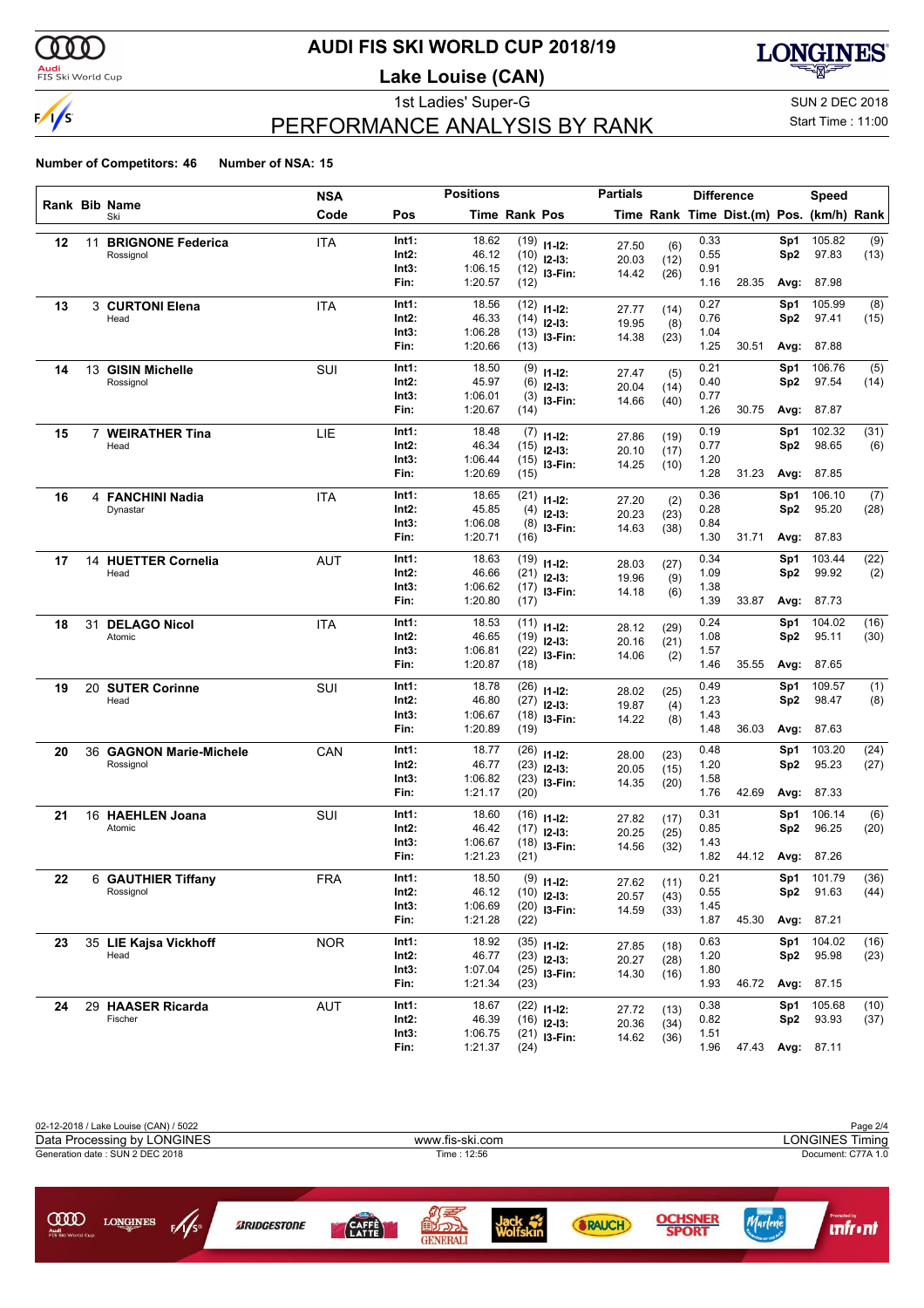

#### **Audi**<br>FIS Ski World Cup

# **AUDI FIS SKI WORLD CUP 2018/19**

**Lake Louise (CAN)**

**LONGINES** 

# PERFORMANCE ANALYSIS BY RANK

1st Ladies' Super-G Super-G SUN 2 DEC 2018 Start Time : 11:00

|    |    |                        | <b>NSA</b> |                | <b>Positions</b>   |                      |                                | <b>Partials</b> |              |              | <b>Difference</b>                        |                 | <b>Speed</b>      |      |
|----|----|------------------------|------------|----------------|--------------------|----------------------|--------------------------------|-----------------|--------------|--------------|------------------------------------------|-----------------|-------------------|------|
|    |    | Rank Bib Name<br>Ski   | Code       | Pos            |                    | <b>Time Rank Pos</b> |                                |                 |              |              | Time Rank Time Dist.(m) Pos. (km/h) Rank |                 |                   |      |
| 25 |    | 22 MARSAGLIA Francesca | <b>ITA</b> | Int1:          | 18.87              |                      | $(34)$ 11-12:                  | 28.18           | (30)         | 0.58         |                                          | Sp1             | 103.01            | (29) |
|    |    | Salomon                |            | Int2:          | 47.05              |                      | $(31)$ 12-13:                  | 20.02           | (10)         | 1.48         |                                          | Sp <sub>2</sub> | 96.22             | (21) |
|    |    |                        |            | Int3:          | 1:07.07            |                      | $(26)$ 13-Fin:                 | 14.32           | (18)         | 1.83         |                                          |                 |                   |      |
|    |    |                        |            | Fin:           | 1:21.39            | (25)                 |                                |                 |              | 1.98         | 47.90                                    | Avg:            | 87.09             |      |
| 26 |    | 18 FLURY Jasmine       | SUI        | Int1:          | 18.78              |                      | $(26)$ 11-12:                  | 28.30           | (34)         | 0.49         |                                          | Sp1             | 104.23            | (15) |
|    |    | Stoeckli               |            | Int2:          | 47.08              |                      | $(34)$ 12-13:                  | 20.10           | (17)         | 1.51         |                                          | Sp <sub>2</sub> | 98.48             | (7)  |
|    |    |                        |            | Int3:<br>Fin:  | 1:07.18<br>1:21.43 | (26)                 | $(28)$ 13-Fin:                 | 14.25           | (10)         | 1.94<br>2.02 | 48.84                                    | Avg:            | 87.05             |      |
|    |    | 26 LEDECKA Ester       | <b>CZE</b> | Int1:          | 18.86              |                      |                                |                 |              | 0.57         |                                          | Sp1             | 103.50            | (21) |
| 27 |    | Atomic                 |            | Int2:          | 46.65              |                      | $(32)$ 11-12:<br>$(19)$ 12-13: | 27.79           | (15)         | 1.08         |                                          | Sp2             | 96.16             | (22) |
|    |    |                        |            | Int3:          | 1:06.98            |                      | $(24)$ 13-Fin:                 | 20.33<br>14.54  | (32)         | 1.74         |                                          |                 |                   |      |
|    |    |                        |            | Fin:           | 1:21.52            | (27)                 |                                |                 | (31)         | 2.11         | 50.96                                    | Avg:            | 86.95             |      |
| 28 |    | 43 PIOT Jennifer       | <b>FRA</b> | Int1:          | 18.83              |                      | $(29)$ 11-12:                  | 27.95           | (20)         | 0.54         |                                          | Sp1             | 106.77            | (4)  |
|    |    | Fischer                |            | Int2:          | 46.78              |                      | $(26)$ 12-13:                  | 20.40           | (35)         | 1.21         |                                          | Sp2             | 94.21             | (33) |
|    |    |                        |            | Int3:          | 1:07.18            |                      | $(28)$ 13-Fin:                 | 14.39           | (24)         | 1.94         |                                          |                 |                   |      |
|    |    |                        |            | Fin:           | 1:21.57            | (28)                 |                                |                 |              | 2.16         | 52.14                                    | Avg:            | 86.90             |      |
| 29 |    | 23 NUFER Priska        | SUI        | Int1:          | 18.58              |                      | $(15)$ 11-12:                  | 28.27           | (33)         | 0.29         |                                          | Sp1             | 101.17            | (38) |
|    |    | Dynastar               |            | Int2:          | 46.85              |                      | $(28)$ 12-13:                  | 20.26           | (26)         | 1.28         |                                          | Sp <sub>2</sub> | 95.73             | (24) |
|    |    |                        |            | Int3:          | 1:07.11            |                      | $(27)$ 13-Fin:                 | 14.48           | (29)         | 1.87         |                                          |                 |                   |      |
|    |    |                        |            | Fin:           | 1:21.59            | (29)                 |                                |                 |              | 2.18         | 52.61                                    | Avg:            | 86.88             |      |
| 30 |    | 8 TIPPLER Tamara       | AUT        | Int1:          | 18.61              |                      | $(18)$ 11-12:                  | 28.36           | (35)         | 0.32         |                                          | Sp1             | 100.94            | (39) |
|    |    | Salomon                |            | Int2:          | 46.97              |                      | $(29)$ 12-13:                  | 20.31           | (29)         | 1.40         |                                          | Sp2             | 95.42             | (26) |
|    |    |                        |            | Int3:<br>Fin:  | 1:07.28<br>1:21.63 | (30)                 | $(30)$ 13-Fin:                 | 14.35           | (20)         | 2.04<br>2.22 | 53.55                                    | Avg:            | 86.84             |      |
|    |    |                        |            |                |                    |                      |                                |                 |              |              |                                          |                 |                   |      |
| 31 |    | 46 GAUCHE Laura        | <b>FRA</b> | Int1:          | 19.03              |                      | $(39)$ 11-12:                  | 28.01           | (24)         | 0.74         |                                          | Sp1             | 102.09            | (34) |
|    |    | Salomon                |            | Int2:<br>Int3: | 47.04<br>1:07.36   |                      | $(30)$ 12-13:                  | 20.32           | (30)         | 1.47<br>2.12 |                                          | Sp <sub>2</sub> | 93.26             | (38) |
|    |    |                        |            | Fin:           | 1:21.77            | (31)                 | $(32)$ 13-Fin:                 | 14.41           | (25)         | 2.36         | 56.83                                    | Avg:            | 86.69             |      |
| 31 |    | 34 HOERNBLAD Lisa      | SWE        | Int1:          | 19.03              |                      | $(39)$ 11-12:                  |                 |              | 0.74         |                                          | Sp1             | 103.12            | (26) |
|    |    | Fischer                |            | Int2:          | 47.24              |                      | $(36)$ 12-13:                  | 28.21           | (31)         | 1.67         |                                          | Sp <sub>2</sub> | 97.98             | (10) |
|    |    |                        |            | Int3:          | 1:07.40            |                      | $(33)$ 13-Fin:                 | 20.16<br>14.37  | (21)<br>(22) | 2.16         |                                          |                 |                   |      |
|    |    |                        |            | Fin:           | 1:21.77            | (31)                 |                                |                 |              | 2.36         | 56.83                                    | Avg:            | 86.69             |      |
| 33 |    | 40 FEST Nadine         | AUT        | Int1:          | 18.84              |                      | $(31)$ 11-12:                  | 28.21           | (31)         | 0.55         |                                          | Sp1             | 101.28            | (37) |
|    |    | Rossignol              |            | Int2:          | 47.05              |                      | $(31)$ 12-13:                  | 20.41           | (36)         | 1.48         |                                          | Sp2             | 94.18             | (35) |
|    |    |                        |            | Int3:          | 1:07.46            |                      | $(34)$ 13-Fin:                 | 14.42           | (26)         | 2.22         |                                          |                 |                   |      |
|    |    |                        |            | Fin:           | 1:21.88            | (33)                 |                                |                 |              | 2.47         | 59.40                                    | Avg:            | 86.57             |      |
| 34 | 21 | <b>HOFER Anna</b>      | <b>ITA</b> | Int1:          | 18.75              |                      | $(25)$ 11-12:                  | 28.02           | (25)         | 0.46         |                                          | Sp1             | 102.22            | (32) |
|    |    | Atomic                 |            | Int2:          | 46.77              |                      | $(23)$ 12-13:                  | 20.53           | (40)         | 1.20         |                                          | Sp2             | 95.73             | (24) |
|    |    |                        |            | Int3:<br>Fin:  | 1:07.30            |                      | $(31)$ 13-Fin:                 | 14.61           | (35)         | 2.06<br>2.50 | 60.10                                    |                 |                   |      |
|    |    |                        |            |                | 1:21.91            | (34)                 |                                |                 |              |              |                                          |                 | Avg: 86.54        |      |
|    |    | 35 45 WEIDLE Kira      | <b>GER</b> | Int1:          | 19.02              |                      | $(37)$ 11-12:                  | 28.72           | (41)         | 0.73         |                                          |                 | Sp1 103.91        | (19) |
|    |    | Rossignol              |            | Int2:<br>Int3: | 47.74<br>1:07.68   |                      | $(41)$ 12-13:                  | 19.94           | (7)          | 2.17<br>2.44 |                                          |                 | Sp2 97.38         | (16) |
|    |    |                        |            | Fin:           | 1:21.97            | (35)                 | $(36)$ 13-Fin:                 | 14.29           | (14)         | 2.56         | 61.49                                    |                 | <b>Avg: 86.48</b> |      |
|    |    | 39 REMME Roni          |            | Int1:          | 18.83              |                      |                                |                 |              | 0.54         |                                          | Sp1             | 103.02            | (27) |
| 36 |    | Head                   | CAN        | Int2:          | 47.38              |                      | $(29)$ 11-12:<br>$(37)$ 12-13: | 28.55           | (38)         | 1.81         |                                          | Sp2             | 95.10             | (31) |
|    |    |                        |            | Int3:          | 1:07.70            |                      | $(37)$ 13-Fin:                 | 20.32           | (30)         | 2.46         |                                          |                 |                   |      |
|    |    |                        |            | Fin:           | 1:22.04            | (36)                 |                                | 14.34           | (19)         | 2.63         |                                          |                 | 63.12 Avg: 86.40  |      |
| 37 |    | 38 PASLIER Esther      | FRA        | Int1:          | 18.55              |                      | $(12)$ 11-12:                  | 28.65           |              | 0.26         |                                          | Sp1             | 103.35            | (23) |
|    |    | Salomon                |            | Int2:          | 47.20              |                      | $(35)$ 12-13:                  | 20.44           | (40)<br>(38) | 1.63         |                                          |                 | Sp2 94.12         | (36) |
|    |    |                        |            | Int3:          | 1:07.64            |                      | $(35)$ 13-Fin:                 | 14.62           | (36)         | 2.40         |                                          |                 |                   |      |
|    |    |                        |            | Fin:           | 1:22.26            | (37)                 |                                |                 |              | 2.85         | 68.22 Avg: 86.17                         |                 |                   |      |

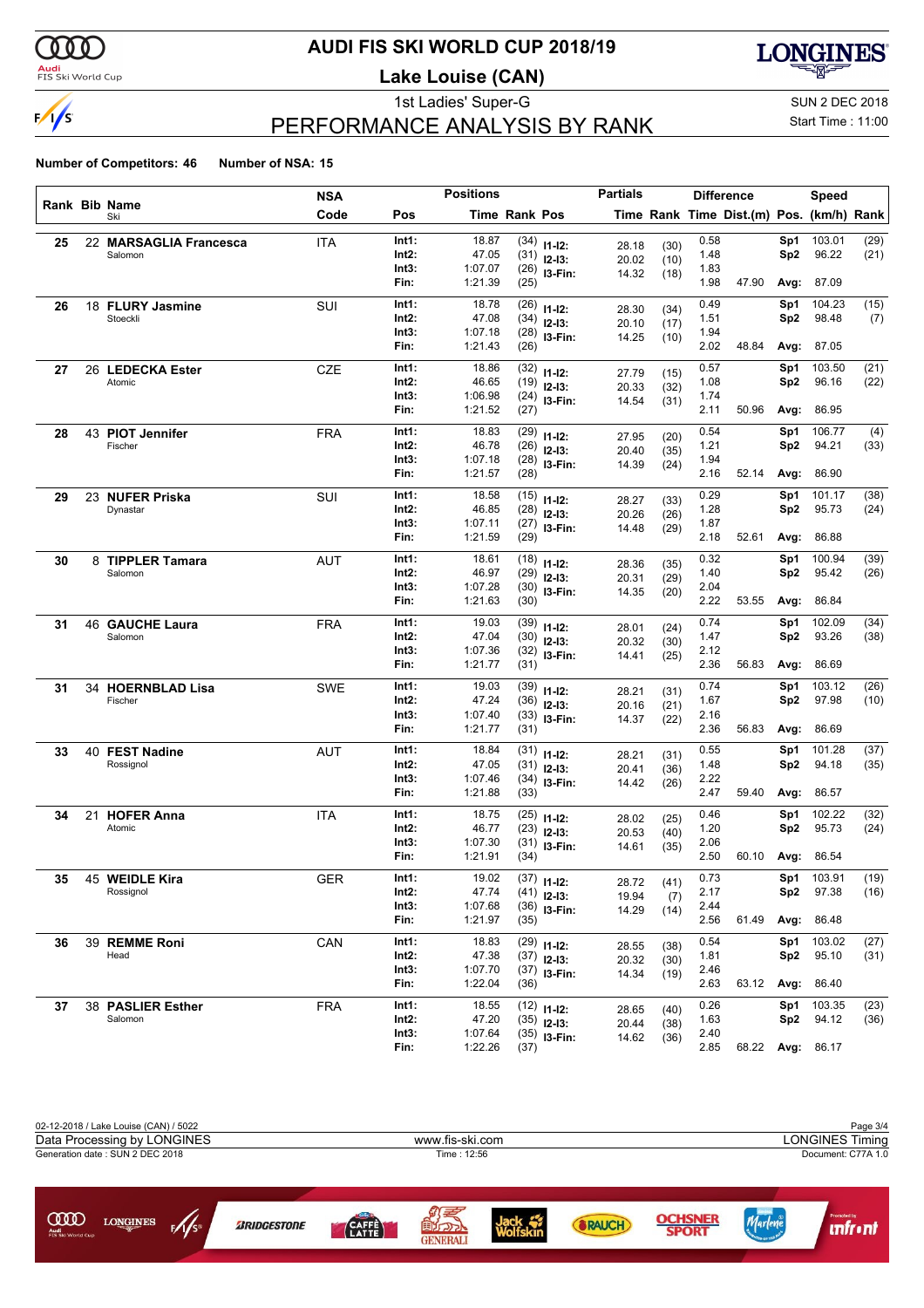

#### **Audi**<br>FIS Ski World Cup

# **AUDI FIS SKI WORLD CUP 2018/19**

**Lake Louise (CAN)**

**LONGINES** 

# PERFORMANCE ANALYSIS BY RANK

#### 1st Ladies' Super-G Super-G SUN 2 DEC 2018 Start Time : 11:00

|    |    |                              | <b>NSA</b> |       | <b>Positions</b> |               |                | <b>Partials</b> |      |      | <b>Difference</b>                        |                 | <b>Speed</b> |      |
|----|----|------------------------------|------------|-------|------------------|---------------|----------------|-----------------|------|------|------------------------------------------|-----------------|--------------|------|
|    |    | <b>Rank Bib Name</b><br>Ski  | Code       | Pos   |                  | Time Rank Pos |                |                 |      |      | Time Rank Time Dist.(m) Pos. (km/h) Rank |                 |              |      |
| 38 |    | <b>49 MERRYWEATHER Alice</b> | <b>USA</b> | Int1: | 19.10            |               | $(44)$ 11-12:  | 28.38           | (36) | 0.81 |                                          | Sp1             | 107.23       | (3)  |
|    |    | Rossignol                    |            | Int2: | 47.48            |               | $(39)$ 12-13:  | 20.23           | (23) | 1.91 |                                          | Sp <sub>2</sub> | 92.67        | (40) |
|    |    |                              |            | Int3: | 1:07.71          |               | $(38)$ 13-Fin: | 14.70           | (43) | 2.47 |                                          |                 |              |      |
|    |    |                              |            | Fin:  | 1:22.41          | (38)          |                |                 |      | 3.00 | 71.68                                    | Avg:            | 86.01        |      |
| 39 |    | <b>44 DORSCH Patrizia</b>    | <b>GER</b> | Int1: | 19.07            |               | $(42)$ 11-12:  | 28.39           | (37) | 0.78 |                                          | Sp1             | 102.47       | (30) |
|    |    | Stoeckli                     |            | Int2: | 47.46            |               | $(38)$ 12-13:  | 20.43           | (37) | 1.89 |                                          | Sp <sub>2</sub> | 92.75        | (39) |
|    |    |                              |            | Int3: | 1:07.89          |               | $(40)$ 13-Fin: | 14.64           | (39) | 2.65 |                                          |                 |              |      |
|    |    |                              |            | Fin:  | 1:22.53          | (39)          |                |                 |      | 3.12 | 74.44                                    | Avg:            | 85.89        |      |
| 40 | 54 | <b>COLETTI Alexandra</b>     | <b>MON</b> | Int1: | 19.08            |               | $(43)$ 11-12:  | 27.97           | (21) | 0.79 |                                          | Sp1             | 98.52        | (44) |
|    |    | Head                         |            | Int2: | 47.05            |               | $(31)$ 12-13:  | 20.83           | (45) | 1.48 |                                          | Sp <sub>2</sub> | 90.32        | (45) |
|    |    |                              |            | Int3: | 1:07.88          |               | $(39)$ 13-Fin: | 14.85           | (45) | 2.64 |                                          |                 |              |      |
|    |    |                              |            | Fin:  | 1:22.73          | (40)          |                |                 |      | 3.32 | 79.02                                    | Avg:            | 85.68        |      |
| 41 | 47 | PROKOPYEVA Aleksandra        | <b>RUS</b> | Int1: | 19.02            |               | $(37)$ 11-12:  | 28.88           | (42) | 0.73 |                                          | Sp1             | 102.14       | (33) |
|    |    | Atomic                       |            | Int2: | 47.90            |               | $(42)$ 12-13:  | 20.48           | (39) | 2.33 |                                          | Sp <sub>2</sub> | 94.38        | (32) |
|    |    |                              |            | Int3: | 1:08.38          |               | $(41)$ 13-Fin: | 14.48           | (29) | 3.14 |                                          |                 |              |      |
|    |    |                              |            | Fin:  | 1:22.86          | (41)          |                |                 |      | 3.45 | 81.98                                    | Avg:            | 85.55        |      |
| 42 | 41 | <b>KOPP Rahel</b>            | SUI        | Int1: | 19.06            |               | $(41)$ 11-12:  | 28.59           | (39) | 0.77 |                                          | Sp1             | 97.48        | (46) |
|    |    | Rossignol                    |            | Int2: | 47.65            |               | $(40)$ 12-13:  | 20.84           | (46) | 2.08 |                                          | Sp <sub>2</sub> | 92.37        | (42) |
|    |    |                              |            | Int3: | 1:08.49          |               | $(42)$ 13-Fin: | 14.67           | (41) | 3.25 |                                          |                 |              |      |
|    |    |                              |            | Fin:  | 1:23.16          | (42)          |                |                 |      | 3.75 | 88.79                                    | Avg:            | 85.24        |      |
| 43 |    | 50 BAILET Margot             | <b>FRA</b> | Int1: | 18.96            |               | $(36)$ 11-12:  | 29.03           | (43) | 0.67 |                                          | Sp1             | 100.02       | (42) |
|    |    | Salomon                      |            | Int2: | 47.99            |               | $(43)$ 12-13:  | 20.54           | (41) | 2.42 |                                          | Sp <sub>2</sub> | 92.06        | (43) |
|    |    |                              |            | Int3: | 1:08.53          |               | $(43)$ 13-Fin: | 14.71           | (44) | 3.29 |                                          |                 |              |      |
|    |    |                              |            | Fin:  | 1:23.24          | (43)          |                |                 |      | 3.83 | 90.60                                    | Avg:            | 85.16        |      |
| 44 |    | 52 IVARSSON Lin              | SWE        | Int1: | 18.85            |               | $(32)$ 11-12:  | 29.71           | (45) | 0.56 |                                          | Sp1             | 103.02       | (27) |
|    |    | Head                         |            | Int2: | 48.56            |               | $(45)$ 12-13:  | 20.35           | (33) | 2.99 |                                          | Sp <sub>2</sub> | 94.21        | (33) |
|    |    |                              |            | Int3: | 1:08.91          |               | $(44)$ 13-Fin: | 14.60           | (34) | 3.67 |                                          |                 |              |      |
|    |    |                              |            | Fin:  | 1:23.51          | (44)          |                |                 |      | 4.10 | 96.67                                    | Avg:            | 84.88        |      |
| 45 |    | 53 SMALL Greta               | <b>AUS</b> | Int1: | 19.19            |               | $(45)$ 11-12:  | 29.72           | (46) | 0.90 |                                          | Sp1             | 101.91       | (35) |
|    |    | Atomic                       |            | Int2: | 48.91            |               | $(46)$ 12-13:  | 20.54           | (41) | 3.34 |                                          | Sp <sub>2</sub> | 92.38        | (41) |
|    |    |                              |            | Int3: | 1:09.45          |               | $(46)$ 13-Fin: | 14.68           | (42) | 4.21 |                                          |                 |              |      |
|    |    |                              |            | Fin:  | 1:24.13          | (45)          |                |                 |      |      | 4.72 110.47                              | Avg:            | 84.26        |      |
| 46 |    | <b>48 MANGAN Patricia</b>    | <b>USA</b> | Int1: | 19.25            |               | $(46)$ 11-12:  | 29.05           | (44) | 0.96 |                                          | Sp1             | 99.81        | (43) |
|    |    | Rossignol                    |            | Int2: | 48.30            |               | $(44)$ 12-13:  | 20.68           | (44) | 2.73 |                                          | Sp <sub>2</sub> | 87.72        | (46) |
|    |    |                              |            | Int3: | 1:08.98          | (45)          | I3-Fin:        | 15.19           | (46) | 3.74 |                                          |                 |              |      |
|    |    |                              |            | Fin:  | 1:24.17          | (46)          |                |                 |      |      | 4.76 111.35                              | Avg:            | 84.22        |      |

|                                          | Intermediate Time Positions:<br>Speed Measurement Positions:                                            | $Int. 1 = Inter1$<br>$Sp 1 = Speed 1$ |                    | $Int. 2 = Inter2$              | $Sp 2 = Speed 2$     |               | $Int. 3 = Inter3$              |              |                                                          |
|------------------------------------------|---------------------------------------------------------------------------------------------------------|---------------------------------------|--------------------|--------------------------------|----------------------|---------------|--------------------------------|--------------|----------------------------------------------------------|
| Legend:<br>Avg<br>Pos.                   | Average<br>Intermediate or speed position                                                               | Dist.(m)                              | Distance in metres | Fin<br>Sp                      | Finish<br>Speed trap |               | Int                            | Intermediate |                                                          |
|                                          | 02-12-2018 / Lake Louise (CAN) / 5022<br>Data Processing by LONGINES<br>Generation date: SUN 2 DEC 2018 |                                       |                    | www.fis-ski.com<br>Time: 12:56 |                      |               |                                |              | Page 4/4<br><b>LONGINES Timing</b><br>Document: C77A 1.0 |
| <b>COOD</b><br>Audi<br>FIS Ski World Cup | $\mathscr{M}_{s^*}$<br><b>LONGINES</b>                                                                  | <b>ARIDGESTONE</b>                    | CAFFÈ              | 93<br><b>GENERALI</b>          |                      | <b>SRAUCH</b> | <b>OCHSNEP</b><br><b>SPORT</b> | Marlene      | Promoted by<br><b>unfront</b>                            |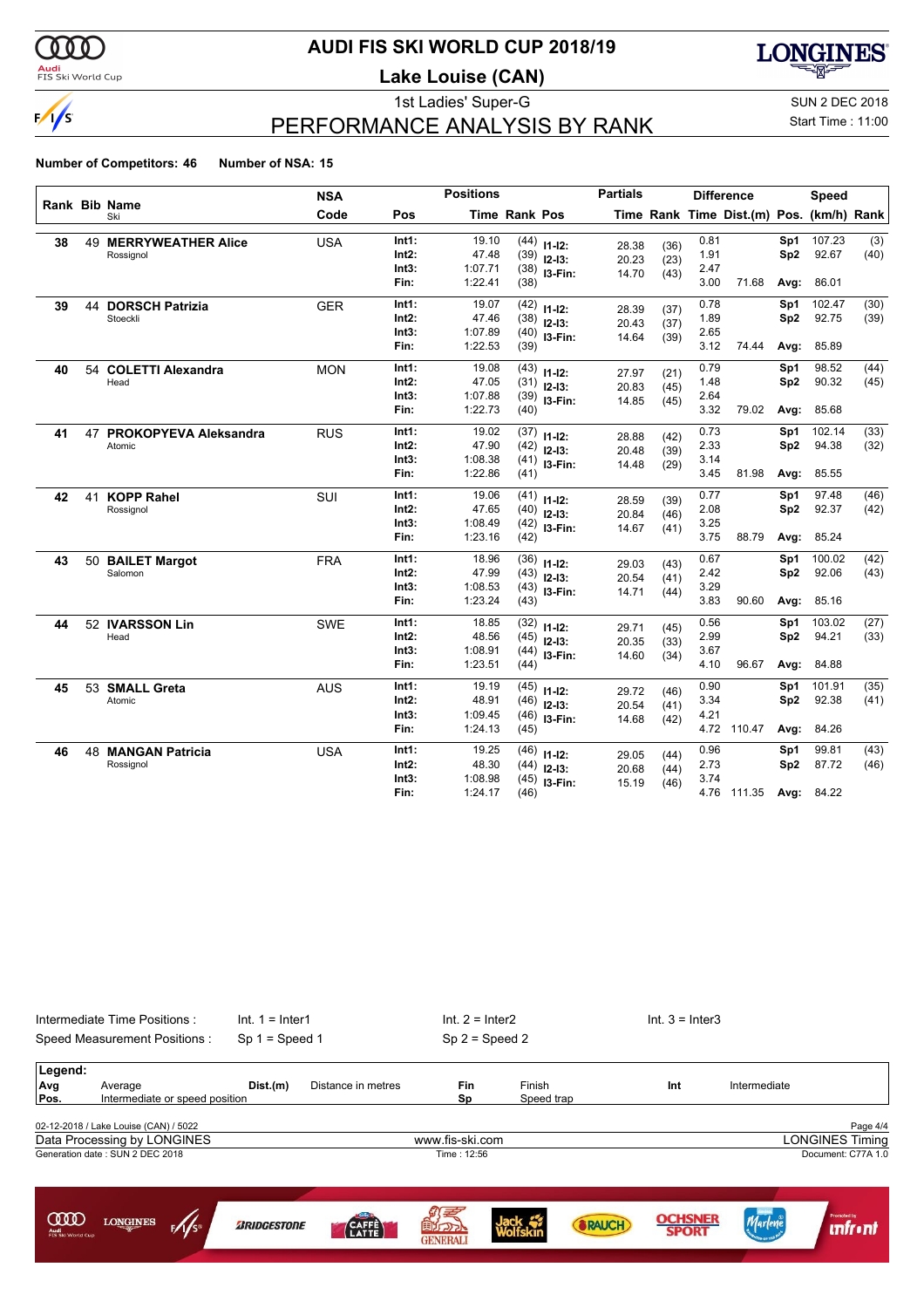

Alberta Canadä





printed by **xerox** 

000

 $\frac{1}{s}$ 

**COOD** 

LONGINES

 $\frac{1}{5}$ 

**BRIDGESTONE** 

## **AUDI FIS SKI WORLD CUP 2018/19**

**Audi**<br>FIS Ski World Cup

### **Lake Louise (CAN)**

1st Ladies' Super-G Super-G SUN 2 DEC 2018

**LONGINES** 

### PERFORMANCE ANALYSIS BY BIB

Start Time : 11:00

**Number of Competitors: 54 Number of NSA: 15**

| <b>Bib</b>     |                                       | <b>NSA</b> |                   | <b>Positions</b>   |                      |                         | <b>Partials</b> |              |              | <b>Difference</b>                        |                 | Speed            |          |
|----------------|---------------------------------------|------------|-------------------|--------------------|----------------------|-------------------------|-----------------|--------------|--------------|------------------------------------------|-----------------|------------------|----------|
|                | <b>Name</b><br>Ski                    | Code       | Pos               |                    | <b>Time Rank Pos</b> |                         |                 |              |              | Time Rank Time Dist.(m) Pos. (km/h) Rank |                 |                  |          |
| 1              | <b>REBENSBURG Viktoria</b>            | <b>GER</b> | Int1:             | 18.33              |                      | $(3)$ 11-12:            | 27.40           | (4)          | 0.06         |                                          | Sp1             | 103.98           | (18)     |
|                | Stoeckli                              |            | Int2:             | 45.73              |                      | $(2)$ 12-13:            | 20.07           | (16)         | 0.16         |                                          | Sp2             | 96.59            | (18)     |
|                |                                       |            | Int3:             | 1:05.80            |                      | $(2)$ 13-Fin:           | 14.44           | (28)         | 0.56         |                                          |                 |                  |          |
|                |                                       |            | Fin:              | 1:20.24            | (3)                  |                         |                 |              | 0.83         | 20.37                                    | Avg:            | 88.34            |          |
| 2              | <b>VENIER Stephanie</b>               | <b>AUT</b> | Int1:             | 18.56              | (14)                 | $11 - 12$ :             | 27.62           | (11)         | 0.29         |                                          | Sp1             | 104.76           | (13)     |
|                | Atomic                                |            | Int2:             | 46.18              | (12)                 | $12 - 13:$              | 19.92           | (6)          | 0.61         |                                          | Sp2             | 95.13            | (29)     |
|                |                                       |            | Int3:<br>Fin:     | 1:06.10<br>1:20.41 | (9)                  | $(9)$ 13-Fin:           | 14.31           | (17)         | 0.86<br>1.00 | 24.49                                    | Avg:            | 88.15            |          |
| 3              | <b>CURTONI Elena</b>                  | <b>ITA</b> | Int1:             | 18.56              | (14)                 |                         |                 |              | 0.29         |                                          | Sp1             | 105.99           | (8)      |
|                | Head                                  |            | Int2:             | 46.33              | (14)                 | $11 - 12$ :<br>$12-13:$ | 27.77<br>19.95  | (14)         | 0.76         |                                          | Sp2             | 97.41            | (15)     |
|                |                                       |            | Int3:             | 1:06.28            |                      | $(13)$ 13-Fin:          | 14.38           | (8)<br>(23)  | 1.04         |                                          |                 |                  |          |
|                |                                       |            | Fin:              | 1:20.66            | (13)                 |                         |                 |              | 1.25         | 30.51                                    | Avg:            | 87.88            |          |
| 4              | <b>FANCHINI Nadia</b>                 | <b>ITA</b> | Int1:             | 18.65              | (24)                 | $11 - 12$ :             | 27.20           | (2)          | 0.38         |                                          | Sp1             | 106.10           | (7)      |
|                | Dynastar                              |            | Int2:             | 45.85              | (4)                  | $12-13:$                | 20.23           | (23)         | 0.28         |                                          | Sp2             | 95.20            | (28)     |
|                |                                       |            | Int3:             | 1:06.08            |                      | $(8)$ 13-Fin:           | 14.63           | (38)         | 0.84         |                                          |                 |                  |          |
|                |                                       |            | Fin:              | 1:20.71            | (16)                 |                         |                 |              | 1.30         | 31.71                                    | Avg:            | 87.83            |          |
| 5              | <b>GUT-BEHRAMI Lara</b>               | SUI        | Int1:             | 18.29              | (2)                  | $11-12:$                | 27.79           | (15)         | 0.02         |                                          | Sp1             | 103.81           | (20)     |
|                | Head                                  |            | $Int2$ :          | 46.08              |                      | $(9)$ 12-13:            | 20.03           | (12)         | 0.51         |                                          | Sp <sub>2</sub> | 98.04            | (9)      |
|                |                                       |            | Int3:             | 1:06.11            |                      | $(10)$ 13-Fin:          | 14.28           | (12)         | 0.87         |                                          |                 |                  |          |
|                |                                       |            | Fin:              | 1:20.39            | (8)                  |                         |                 |              | 0.98         | 24.00                                    | Avg:            | 88.18            |          |
| 6              | <b>GAUTHIER Tiffany</b>               | <b>FRA</b> | Int1:             | 18.50              | (10)                 | $11 - 12$ :             | 27.62           | (11)         | 0.23         |                                          | Sp1             | 101.79           | (36)     |
|                | Rossignol                             |            | $Int2$ :<br>Int3: | 46.12<br>1:06.69   |                      | $(10)$ 12-13:           | 20.57           | (43)         | 0.55         |                                          | Sp2             | 91.63            | (44)     |
|                |                                       |            | Fin:              | 1:21.28            | (22)                 | $(20)$ 13-Fin:          | 14.59           | (33)         | 1.45<br>1.87 | 45.30                                    |                 | 87.21            |          |
|                |                                       |            |                   |                    |                      |                         |                 |              |              |                                          | Avg:            |                  |          |
| $\overline{7}$ | <b>WEIRATHER Tina</b><br>Head         | <b>LIE</b> | Int1:             | 18.48              |                      | $(8)$ 11-12:            | 27.86           | (19)         | 0.21         |                                          | Sp1             | 102.32<br>98.65  | (31)     |
|                |                                       |            | Int2:<br>Int3:    | 46.34<br>1:06.44   |                      | $(15)$ 12-13:           | 20.10           | (17)         | 0.77<br>1.20 |                                          | Sp2             |                  | (6)      |
|                |                                       |            | Fin:              | 1:20.69            | (15)                 | $(15)$ 13-Fin:          | 14.25           | (10)         | 1.28         | 31.23                                    | Avg:            | 87.85            |          |
| 8              | <b>TIPPLER Tamara</b>                 | <b>AUT</b> | Int1:             | 18.61              | (20)                 | $11 - 12$ :             |                 |              | 0.34         |                                          | Sp1             | 100.94           | (40)     |
|                | Salomon                               |            | Int2:             | 46.97              |                      | $(32)$ 12-13:           | 28.36           | (38)         | 1.40         |                                          | Sp <sub>2</sub> | 95.42            | (26)     |
|                |                                       |            | Int3:             | 1:07.28            |                      | $(30)$ 13-Fin:          | 20.31<br>14.35  | (29)<br>(20) | 2.04         |                                          |                 |                  |          |
|                |                                       |            | Fin:              | 1:21.63            | (30)                 |                         |                 |              | 2.22         | 53.55                                    | Avg:            | 86.84            |          |
| 9              | <b>VEITH Anna</b>                     | <b>AUT</b> | Int1:             | 18.44              | (6)                  | $11 - 12$ :             | 27.57           | (10)         | 0.17         |                                          | Sp1             | 98.21            | (46)     |
|                | Head                                  |            | $Int2$ :          | 46.01              |                      | $(8)$ 12-13:            | 20.10           | (17)         | 0.44         |                                          | Sp2             | 98.86            | (4)      |
|                |                                       |            | Int3:             | 1:06.11            |                      | $(10)$ 13-Fin:          | 14.20           | (7)          | 0.87         |                                          |                 |                  |          |
|                |                                       |            | Fin:              | 1:20.31            | (6)                  |                         |                 |              | 0.90         |                                          |                 | 22.07 Avg: 88.26 |          |
| 10             | <b>WORLEY Tessa</b>                   | <b>FRA</b> | Int1:             | 18.27              |                      | $(1)$ 11-12:            |                 |              |              |                                          |                 |                  |          |
|                | Rossignol                             |            | Int2:             |                    |                      | $12-13:$                |                 |              |              |                                          |                 |                  |          |
|                |                                       |            | Int3:<br>Fin:     | <b>DNF</b>         |                      | I3-Fin:                 |                 |              |              |                                          | Avg:            |                  |          |
| 11             | <b>BRIGNONE Federica</b>              | <b>ITA</b> | Int1:             | 18.62              |                      | $(21)$ 11-12:           |                 |              | 0.35         |                                          | Sp1             | 105.82           | (9)      |
|                | Rossignol                             |            | Int2:             | 46.12              |                      | $(10)$ 12-13:           | 27.50           | (6)          | 0.55         |                                          | Sp2             | 97.83            | (13)     |
|                |                                       |            | Int3:             | 1:06.15            | (12)                 | I3-Fin:                 | 20.03<br>14.42  | (12)<br>(26) | 0.91         |                                          |                 |                  |          |
|                |                                       |            | Fin:              | 1:20.57            | (12)                 |                         |                 |              | 1.16         | 28.35                                    |                 | Avg: 87.98       |          |
|                |                                       |            |                   |                    |                      |                         |                 |              |              |                                          |                 |                  |          |
|                |                                       |            |                   |                    |                      |                         |                 |              |              |                                          |                 |                  |          |
|                | 02-12-2018 / Lake Louise (CAN) / 5022 |            |                   |                    |                      |                         |                 |              |              |                                          |                 |                  | Page 1/5 |

*<u>infront</u>* 

Marlene

**SRAUCH** 



**GENERAL** 

**CAFFE**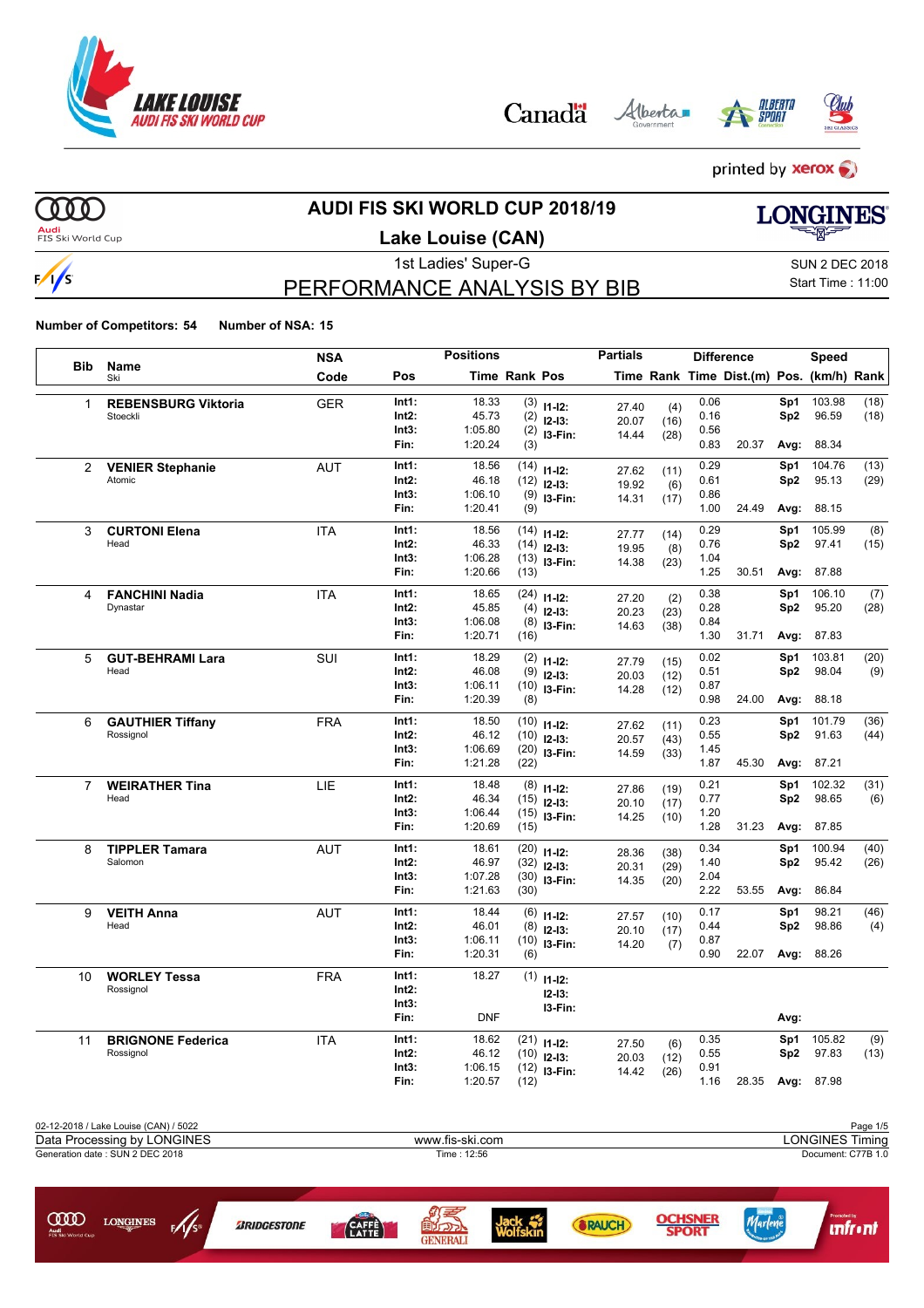

#### **Audi**<br>FIS Ski World Cup

# **AUDI FIS SKI WORLD CUP 2018/19**

**Lake Louise (CAN)**



# PERFORMANCE ANALYSIS BY BIB

1st Ladies' Super-G Super-G SUN 2 DEC 2018 Start Time : 11:00

|                   |                                    | <b>NSA</b> |                | <b>Positions</b>   |                      |                                 | <b>Partials</b> |              | <b>Difference</b> |                                          |                        | <b>Speed</b>    |             |
|-------------------|------------------------------------|------------|----------------|--------------------|----------------------|---------------------------------|-----------------|--------------|-------------------|------------------------------------------|------------------------|-----------------|-------------|
| <b>Bib</b>        | Name<br>Ski                        | Code       | Pos            |                    | <b>Time Rank Pos</b> |                                 |                 |              |                   | Time Rank Time Dist.(m) Pos. (km/h) Rank |                        |                 |             |
| $12 \overline{ }$ | <b>SHIFFRIN Mikaela</b>            | <b>USA</b> | Int1:          | 18.49              |                      | $(9)$ 11-12:                    | 27.08           | (1)          | 0.22              |                                          | Sp1                    | 104.89          | (12)        |
|                   | Atomic                             |            | Int2:          | 45.57              |                      | $(1)$ 12-13:                    | 19.67           | (1)          |                   |                                          | Sp2                    | 100.27          | (1)         |
|                   |                                    |            | Int3:<br>Fin:  | 1:05.24<br>1:19.41 | (1)                  | $(1)$ 13-Fin:                   | 14.17           | (5)          |                   | 0.00                                     | Avg:                   | 89.26           |             |
|                   |                                    |            |                |                    |                      |                                 |                 |              |                   |                                          |                        |                 |             |
| 13                | <b>GISIN Michelle</b><br>Rossignol | SUI        | Int1:<br>Int2: | 18.50<br>45.97     |                      | $(10)$ 11-12:                   | 27.47           | (5)          | 0.23<br>0.40      |                                          | Sp1<br>Sp <sub>2</sub> | 106.76<br>97.54 | (5)<br>(14) |
|                   |                                    |            | Int3:          | 1:06.01            |                      | $(6)$ 12-13:<br>$(3)$ 13-Fin:   | 20.04           | (14)         | 0.77              |                                          |                        |                 |             |
|                   |                                    |            | Fin:           | 1:20.67            | (14)                 |                                 | 14.66           | (40)         | 1.26              | 30.75                                    | Avg:                   | 87.87           |             |
| 14                | <b>HUETTER Cornelia</b>            | AUT        | Int1:          | 18.63              |                      | $(22)$ 11-12:                   | 28.03           | (30)         | 0.36              |                                          | Sp1                    | 103.44          | (22)        |
|                   | Head                               |            | Int2:          | 46.66              |                      | $(23)$ 12-13:                   | 19.96           | (9)          | 1.09              |                                          | Sp2                    | 99.92           | (2)         |
|                   |                                    |            | Int3:          | 1:06.62            |                      | $(17)$ 13-Fin:                  | 14.18           | (6)          | 1.38              |                                          |                        |                 |             |
|                   |                                    |            | Fin:           | 1:20.80            | (17)                 |                                 |                 |              | 1.39              | 33.87                                    | Avg:                   | 87.73           |             |
| 15                | <b>STUHEC IIka</b><br>Stoeckli     | <b>SLO</b> | Int1:<br>Int2: | 18.60<br>46.57     |                      | $(18)$ 11-12:                   | 27.97           | (24)         | 0.33<br>1.00      |                                          | Sp1<br>Sp <sub>2</sub> | 107.37<br>97.96 | (2)         |
|                   |                                    |            | Int3:          | 1:06.46            |                      | $(20)$ 12-13:<br>$(16)$ 13-Fin: | 19.89           | (5)          | 1.22              |                                          |                        |                 | (11)        |
|                   |                                    |            | Fin:           | 1:20.48            | (10)                 |                                 | 14.02           | (1)          | 1.07              | 26.18                                    |                        | Avg: 88.08      |             |
| 16                | <b>HAEHLEN Joana</b>               | SUI        | Int1:          | 18.60              |                      | $(18)$ 11-12:                   | 27.82           | (17)         | 0.33              |                                          | Sp1                    | 106.14          | (6)         |
|                   | Atomic                             |            | Int2:          | 46.42              |                      | $(17)$ 12-13:                   | 20.25           | (25)         | 0.85              |                                          | Sp2                    | 96.25           | (20)        |
|                   |                                    |            | Int3:          | 1:06.67            |                      | $(18)$ 13-Fin:                  | 14.56           | (32)         | 1.43              |                                          |                        |                 |             |
|                   |                                    |            | Fin:           | 1:21.23            | (21)                 |                                 |                 |              | 1.82              | 44.12                                    | Avg:                   | 87.26           |             |
| 17                | <b>SCHMIDHOFER Nicole</b>          | AUT        | Int1:          | 18.65              |                      | $(24)$ 11-12:                   | 28.03           | (30)         | 0.38              |                                          | Sp1                    | 104.73          | (14)        |
|                   | Fischer                            |            | Int2:          | 46.68              |                      | $(24)$ 12-13:                   | 19.73           | (2)          | 1.11              |                                          | Sp <sub>2</sub>        | 99.48           | (3)         |
|                   |                                    |            | Int3:<br>Fin:  | 1:06.41<br>1:20.50 | (11)                 | $(14)$ 13-Fin:                  | 14.09           | (3)          | 1.17<br>1.09      | 26.66                                    | Avg:                   | 88.05           |             |
| 18                | <b>FLURY Jasmine</b>               | <b>SUI</b> | Int1:          | 18.78              |                      | $(31)$ 11-12:                   |                 |              | 0.51              |                                          | Sp1                    | 104.23          | (15)        |
|                   | Stoeckli                           |            | Int2:          | 47.08              |                      | $(37)$ 12-13:                   | 28.30           | (37)         | 1.51              |                                          | Sp <sub>2</sub>        | 98.48           | (7)         |
|                   |                                    |            | Int3:          | 1:07.18            |                      | $(28)$ 13-Fin:                  | 20.10<br>14.25  | (17)<br>(10) | 1.94              |                                          |                        |                 |             |
|                   |                                    |            | Fin:           | 1:21.43            | (26)                 |                                 |                 |              | 2.02              | 48.84                                    | Avg:                   | 87.05           |             |
| 19                | <b>MOWINCKEL Ragnhild</b>          | <b>NOR</b> | Int1:          | 18.43              |                      | $(5)$ 11-12:                    | 27.51           | (7)          | 0.16              |                                          | Sp1                    | 100.49          | (42)        |
|                   | Head                               |            | Int2:          | 45.94              |                      | $(5)$ 12-13:                    | 20.11           | (20)         | 0.37              |                                          | Sp <sub>2</sub>        | 97.86           | (12)        |
|                   |                                    |            | Int3:          | 1:06.05            |                      | $(7)$ 13-Fin:                   | 14.13           | (4)          | 0.81              |                                          |                        |                 |             |
|                   |                                    |            | Fin:           | 1:20.18            | (2)                  |                                 |                 |              | 0.77              | 18.91                                    | Avg:                   | 88.41           |             |
| 20                | <b>SUTER Corinne</b><br>Head       | SUI        | Int1:<br>Int2: | 18.78<br>46.80     |                      | $(31)$ 11-12:                   | 28.02           | (28)         | 0.51<br>1.23      |                                          | Sp1                    | 109.57<br>98.47 | (1)         |
|                   |                                    |            | Int3:          | 1:06.67            |                      | $(30)$ 12-13:<br>$(18)$ 13-Fin: | 19.87           | (4)          | 1.43              |                                          | Sp <sub>2</sub>        |                 | (8)         |
|                   |                                    |            | Fin:           | 1:20.89            | (19)                 |                                 | 14.22           | (8)          | 1.48              | 36.03                                    | Avg:                   | 87.63           |             |
| 21                | <b>HOFER Anna</b>                  | <b>ITA</b> | Int1:          | 18.75              |                      | $(29)$ 11-12:                   | 28.02           | (28)         | 0.48              |                                          | Sp1                    | 102.22          | (32)        |
|                   | Atomic                             |            | Int2:          | 46.77              |                      | $(26)$ 12-13:                   | 20.53           | (40)         | 1.20              |                                          | Sp <sub>2</sub>        | 95.73           | (24)        |
|                   |                                    |            | Int3:          | 1:07.30            |                      | $(31)$ 13-Fin:                  | 14.61           | (35)         | 2.06              |                                          |                        |                 |             |
|                   |                                    |            | Fin:           | 1:21.91            | (34)                 |                                 |                 |              | 2.50              | 60.10                                    |                        | Avg: 86.54      |             |
| 22                | <b>MARSAGLIA Francesca</b>         | <b>ITA</b> | Int1:          | 18.87              |                      | $(40)$ 11-12:                   | 28.18           | (33)         | 0.60              |                                          | Sp1                    | 103.01          | (29)        |
|                   | Salomon                            |            | Int2:          | 47.05              |                      | $(34)$ 12-13:                   | 20.02           | (10)         | 1.48              |                                          | Sp2                    | 96.22           | (21)        |
|                   |                                    |            | Int3:<br>Fin:  | 1:07.07<br>1:21.39 | (25)                 | $(26)$ 13-Fin:                  | 14.32           | (18)         | 1.83<br>1.98      | 47.90                                    |                        | Avg: 87.09      |             |
| 23                | <b>NUFER Priska</b>                | SUI        | Int1:          | 18.58              |                      | $(17)$ 11-12:                   |                 |              | 0.31              |                                          | Sp1                    | 101.17          | (39)        |
|                   | Dynastar                           |            | Int2:          | 46.85              |                      | $(31)$ 12-13:                   | 28.27<br>20.26  | (36)<br>(26) | 1.28              |                                          | Sp2                    | 95.73           | (24)        |
|                   |                                    |            | Int3:          | 1:07.11            |                      | $(27)$ 13-Fin:                  | 14.48           | (29)         | 1.87              |                                          |                        |                 |             |
|                   |                                    |            | Fin:           | 1:21.59            | (29)                 |                                 |                 |              | 2.18              | 52.61                                    |                        | Avg: 86.88      |             |
| 24                | <b>ROSS Laurenne</b>               | <b>USA</b> | Int1:          | 18.63              |                      | $(22)$ 11-12:                   | 27.88           | (20)         | 0.36              |                                          |                        | Sp1 101.27      | (38)        |
|                   | Stoeckli                           |            | Int2:          | 46.51              |                      | $(19)$ 12-13:                   |                 |              | 0.94              |                                          |                        |                 |             |
|                   |                                    |            | Int3:<br>Fin:  | <b>DNF</b>         |                      | I3-Fin:                         |                 |              |                   |                                          | Avg:                   |                 |             |
|                   |                                    |            |                |                    |                      |                                 |                 |              |                   |                                          |                        |                 |             |

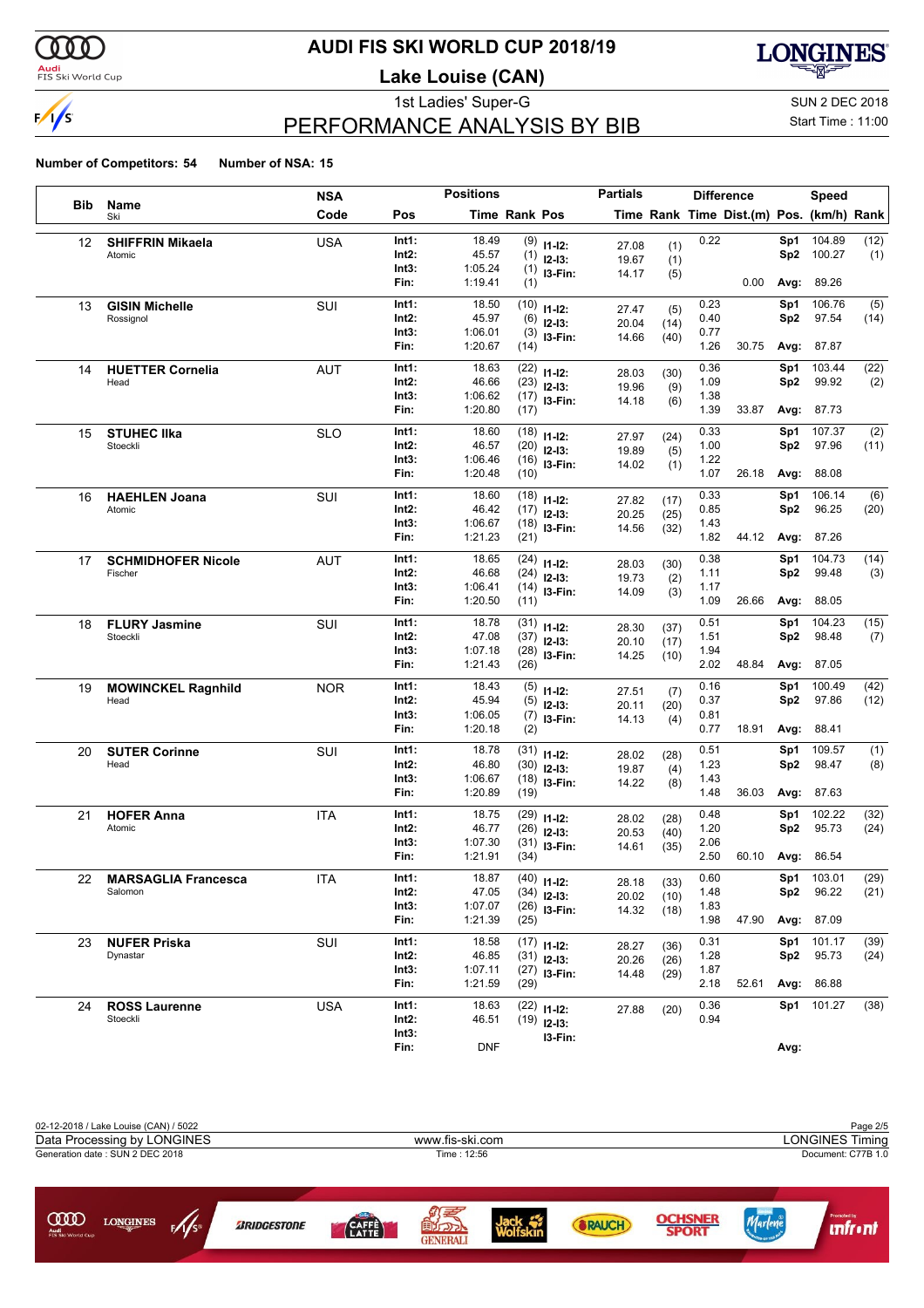

#### **Audi**<br>FIS Ski World Cup

# **AUDI FIS SKI WORLD CUP 2018/19**

**Lake Louise (CAN)**



# PERFORMANCE ANALYSIS BY BIB

1st Ladies' Super-G Super-G SUN 2 DEC 2018

### Start Time : 11:00

|            |                                   | <b>NSA</b> |                | <b>Positions</b>   |                      |                     | <b>Partials</b> |              | <b>Difference</b> |                                          |                        | Speed             |              |
|------------|-----------------------------------|------------|----------------|--------------------|----------------------|---------------------|-----------------|--------------|-------------------|------------------------------------------|------------------------|-------------------|--------------|
| <b>Bib</b> | Name<br>Ski                       | Code       | Pos            |                    | <b>Time Rank Pos</b> |                     |                 |              |                   | Time Rank Time Dist.(m) Pos. (km/h) Rank |                        |                   |              |
| 25         | <b>MIRADOLI Romane</b>            | <b>FRA</b> | Int1:          | 18.71              | (28)                 | $11 - 12$ :         | 27.52           | (8)          | 0.44              |                                          | Sp1                    | 105.52            | (11)         |
|            | Dynastar                          |            | Int2:          | 46.23              |                      | $(13)$ 12-13:       | 19.79           | (3)          | 0.66              |                                          | Sp2                    | 98.67             | (5)          |
|            |                                   |            | Int3:          | 1:06.02            |                      | $(5)$ 13-Fin:       | 14.29           | (14)         | 0.78              |                                          |                        |                   |              |
|            |                                   |            | Fin:           | 1:20.31            | (6)                  |                     |                 |              | 0.90              | 22.07                                    | Avg:                   | 88.26             |              |
| 26         | <b>LEDECKA Ester</b><br>Atomic    | <b>CZE</b> | Int1:<br>Int2: | 18.86<br>46.65     |                      | $(38)$ 11-12:       | 27.79           | (15)         | 0.59<br>1.08      |                                          | Sp1<br>Sp <sub>2</sub> | 103.50<br>96.16   | (21)         |
|            |                                   |            | Int3:          | 1:06.98            |                      | $(21)$ 12-13:       | 20.33           | (32)         | 1.74              |                                          |                        |                   | (22)         |
|            |                                   |            | Fin:           | 1:21.52            | (27)                 | $(24)$ 13-Fin:      | 14.54           | (31)         | 2.11              | 50.96                                    |                        | Avg: 86.95        |              |
| 27         | <b>BRUNNER Stephanie</b>          | AUT        | Int1:          |                    |                      | $11 - 12$ :         |                 |              |                   |                                          |                        |                   |              |
|            | Head                              |            | Int2:          |                    |                      | $12-13:$            |                 |              |                   |                                          |                        |                   |              |
|            |                                   |            | Int3:          |                    |                      | I3-Fin:             |                 |              |                   |                                          |                        |                   |              |
|            |                                   |            | Fin:           | <b>DNF</b>         |                      |                     |                 |              |                   |                                          | Avg:                   |                   |              |
| 28         | <b>SIEBENHOFER Ramona</b>         | AUT        | Int1:          | 18.44              |                      | $(6)$ 11-12:        | 27.56           | (9)          | 0.17              |                                          | Sp1                    | 103.17            | (25)         |
|            | Fischer                           |            | Int2:          | 46.00              |                      | $(7)$ 12-13:        | 20.02           | (10)         | 0.43              |                                          | Sp <sub>2</sub>        | 97.27             | (17)         |
|            |                                   |            | Int3:<br>Fin:  | 1:06.02<br>1:20.25 | (4)                  | $(5)$ 13-Fin:       | 14.23           | (9)          | 0.78<br>0.84      | 20.61                                    | Avg:                   | 88.33             |              |
| 29         | <b>HAASER Ricarda</b>             | <b>AUT</b> | Int1:          | 18.67              |                      | $(26)$ 11-12:       |                 |              | 0.40              |                                          | Sp1                    | 105.68            | (10)         |
|            | Fischer                           |            | Int2:          | 46.39              |                      | $(16)$ 12-13:       | 27.72<br>20.36  | (13)         | 0.82              |                                          | Sp2                    | 93.93             | (37)         |
|            |                                   |            | Int3:          | 1:06.75            |                      | $(21)$ 13-Fin:      | 14.62           | (34)<br>(36) | 1.51              |                                          |                        |                   |              |
|            |                                   |            | Fin:           | 1:21.37            | (24)                 |                     |                 |              | 1.96              | 47.43                                    | Avg:                   | 87.11             |              |
| 30         | <b>SCHEYER Christine</b>          | <b>AUT</b> | Int1:          | 18.56              | (14)                 | $11 - 12$ :         | 27.90           | (21)         | 0.29              |                                          | Sp1                    | 92.63             | (48)         |
|            | Head                              |            | Int2:          | 46.46              |                      | $(18)$ 12-13:       |                 |              | 0.89              |                                          |                        |                   |              |
|            |                                   |            | Int3:          | <b>DNF</b>         |                      | I3-Fin:             |                 |              |                   |                                          |                        |                   |              |
|            |                                   |            | Fin:           |                    |                      |                     |                 |              |                   |                                          | Avg:                   |                   |              |
| 31         | <b>DELAGO Nicol</b><br>Atomic     | <b>ITA</b> | Int1:<br>Int2: | 18.53<br>46.65     |                      | $(12)$ 11-12:       | 28.12           | (32)         | 0.26              |                                          | Sp1                    | 104.02            | (16)         |
|            |                                   |            | Int3:          | 1:06.81            |                      | $(21)$ 12-13:       | 20.16           | (21)         | 1.08<br>1.57      |                                          | Sp2                    | 95.11             | (30)         |
|            |                                   |            | Fin:           | 1:20.87            | (18)                 | $(22)$ 13-Fin:      | 14.06           | (2)          | 1.46              | 35.55                                    | Avg:                   | 87.65             |              |
| 32         | <b>GRENIER Valerie</b>            | CAN        | Int1:          | 18.42              | (4)                  | $11 - 12$ :         | 27.33           |              | 0.15              |                                          | Sp1                    | 100.57            | (41)         |
|            | Rossignol                         |            | Int2:          | 45.75              |                      | $(3)$ 12-13:        | 20.26           | (3)<br>(26)  | 0.18              |                                          | Sp <sub>2</sub>        | 96.29             | (19)         |
|            |                                   |            | Int3:          | 1:06.01            |                      | $(3)$ 13-Fin:       | 14.28           | (12)         | 0.77              |                                          |                        |                   |              |
|            |                                   |            | Fin:           | 1:20.29            | (5)                  |                     |                 |              | 0.88              | 21.58                                    |                        | Avg: 88.28        |              |
| 33         | <b>ORTLIEB Nina</b>               | AUT        | Int1:          | 18.78              | (31)                 | $11 - 12$ :         | 27.96           | (23)         | 0.51              |                                          |                        |                   |              |
|            | Head                              |            | Int2:<br>Int3: | 46.74              |                      | $(25)$ 12-13:       |                 |              | 1.17              |                                          |                        |                   |              |
|            |                                   |            | Fin:           | <b>DNF</b>         |                      | I3-Fin:             |                 |              |                   |                                          | Avg:                   |                   |              |
|            |                                   |            |                |                    |                      |                     |                 |              |                   |                                          |                        |                   |              |
| 34         | <b>HOERNBLAD Lisa</b><br>Fischer  | <b>SWE</b> | Int1:<br>Int2: | 19.03<br>47.24     | (39)                 | $(45)$ 11-12:       | 28.21           | (34)         | 0.76<br>1.67      |                                          | Sp1<br>Sp2             | 103.12<br>97.98   | (26)<br>(10) |
|            |                                   |            | Int3:          | 1:07.40            | (33)                 | $12-13:$<br>I3-Fin: | 20.16           | (21)         | 2.16              |                                          |                        |                   |              |
|            |                                   |            | Fin:           | 1:21.77            | (31)                 |                     | 14.37           | (22)         | 2.36              | 56.83                                    |                        | Avg: 86.69        |              |
|            | 35 LIE Kajsa Vickhoff             | <b>NOR</b> | Int1:          | 18.92              |                      | $(41)$ 11-12:       | 27.85           | (18)         | $0.65\,$          |                                          |                        | Sp1 104.02        | (16)         |
|            | Head                              |            | Int2:          | 46.77              |                      | $(26)$ 12-13:       | 20.27           | (28)         | 1.20              |                                          | Sp2                    | 95.98             | (23)         |
|            |                                   |            | Int3:          | 1:07.04            |                      | $(25)$ 13-Fin:      | 14.30           | (16)         | 1.80              |                                          |                        |                   |              |
|            |                                   |            | Fin:           | 1:21.34            | (23)                 |                     |                 |              | 1.93              | 46.72                                    |                        | <b>Avg: 87.15</b> |              |
| 36         | <b>GAGNON Marie-Michele</b>       | CAN        | Int1:          | 18.77              |                      | $(30)$ 11-12:       | 28.00           | (26)         | 0.50              |                                          | Sp1                    | 103.20            | (24)         |
|            | Rossignol                         |            | Int2:          | 46.77              |                      | $(26)$ 12-13:       | 20.05           | (15)         | 1.20              |                                          | Sp2                    | 95.23             | (27)         |
|            |                                   |            | Int3:<br>Fin:  | 1:06.82<br>1:21.17 | (20)                 | $(23)$ 13-Fin:      | 14.35           | (20)         | 1.58<br>1.76      | 42.69                                    |                        | Avg: 87.33        |              |
|            |                                   |            | Int1:          | 18.67              |                      |                     |                 |              | 0.40              |                                          |                        |                   |              |
| 37         | <b>WENIG Michaela</b><br>Stoeckli | <b>GER</b> | Int2:          |                    |                      | $(26)$ 11-12:       |                 |              |                   |                                          |                        |                   |              |
|            |                                   |            | Int3:          |                    |                      | $12-13:$<br>I3-Fin: |                 |              |                   |                                          |                        |                   |              |
|            |                                   |            | Fin:           | <b>DNF</b>         |                      |                     |                 |              |                   |                                          | Avg:                   |                   |              |

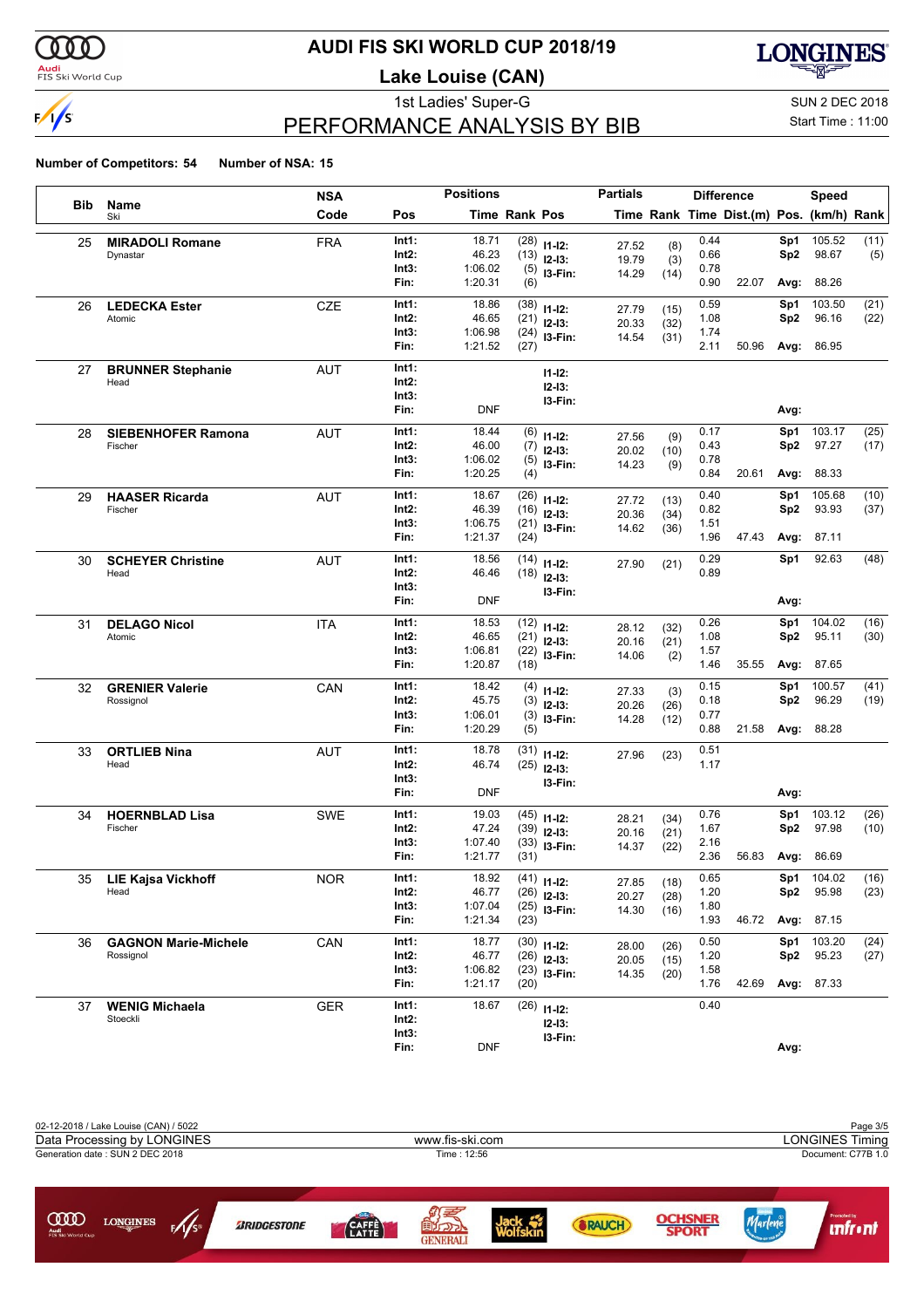

#### **Audi**<br>FIS Ski World Cup

# **AUDI FIS SKI WORLD CUP 2018/19**

**Lake Louise (CAN)**



# PERFORMANCE ANALYSIS BY BIB

1st Ladies' Super-G Super-G SUN 2 DEC 2018

### Start Time : 11:00

|     |                                 | <b>NSA</b> |                | <b>Positions</b>   |                      |                                 | <b>Partials</b> |      | <b>Difference</b> |                                          |            | <b>Speed</b>    |              |
|-----|---------------------------------|------------|----------------|--------------------|----------------------|---------------------------------|-----------------|------|-------------------|------------------------------------------|------------|-----------------|--------------|
| Bib | Name<br>Ski                     | Code       | Pos            |                    | <b>Time Rank Pos</b> |                                 |                 |      |                   | Time Rank Time Dist.(m) Pos. (km/h) Rank |            |                 |              |
| 38  | <b>PASLIER Esther</b>           | <b>FRA</b> | Int1:          | 18.55              |                      | $(13)$ 11-12:                   | 28.65           | (43) | 0.28              |                                          | Sp1        | 103.35          | (23)         |
|     | Salomon                         |            | Int2:          | 47.20              |                      | $(38)$ 12-13:                   | 20.44           | (38) | 1.63              |                                          | Sp2        | 94.12           | (36)         |
|     |                                 |            | Int3:          | 1:07.64            |                      | $(35)$ 13-Fin:                  | 14.62           | (36) | 2.40              |                                          |            |                 |              |
|     |                                 |            | Fin:           | 1:22.26            | (37)                 |                                 |                 |      | 2.85              | 68.22                                    | Avg:       | 86.17           |              |
| 39  | <b>REMME Roni</b>               | CAN        | Int1:          | 18.83              | (34)                 | $11 - 12$ :                     | 28.55           | (41) | 0.56              |                                          | Sp1        | 103.02          | (27)         |
|     | Head                            |            | Int2:          | 47.38              |                      | $(40)$ 12-13:                   | 20.32           | (30) | 1.81              |                                          | Sp2        | 95.10           | (31)         |
|     |                                 |            | Int3:<br>Fin:  | 1:07.70<br>1:22.04 | (36)                 | $(37)$ 13-Fin:                  | 14.34           | (19) | 2.46<br>2.63      | 63.12                                    | Avg:       | 86.40           |              |
| 40  | <b>FEST Nadine</b>              | <b>AUT</b> | Int1:          | 18.84              |                      | $(36)$ 11-12:                   |                 |      | 0.57              |                                          | Sp1        | 101.28          | (37)         |
|     | Rossignol                       |            | Int2:          | 47.05              |                      | $(34)$ 12-13:                   | 28.21           | (34) | 1.48              |                                          | Sp2        | 94.18           | (35)         |
|     |                                 |            | Int3:          | 1:07.46            |                      | $(34)$ 13-Fin:                  | 20.41<br>14.42  | (36) | 2.22              |                                          |            |                 |              |
|     |                                 |            | Fin:           | 1:21.88            | (33)                 |                                 |                 | (26) | 2.47              | 59.40                                    | Avg:       | 86.57           |              |
| 41  | <b>KOPP Rahel</b>               | SUI        | Int1:          | 19.06              | (47)                 | $11 - 12$ :                     | 28.59           | (42) | 0.79              |                                          | Sp1        | 97.48           | (47)         |
|     | Rossignol                       |            | Int2:          | 47.65              |                      | $(43)$ 12-13:                   | 20.84           | (46) | 2.08              |                                          | Sp2        | 92.37           | (42)         |
|     |                                 |            | Int3:          | 1:08.49            |                      | $(42)$ 13-Fin:                  | 14.67           | (41) | 3.25              |                                          |            |                 |              |
|     |                                 |            | Fin:           | 1:23.16            | (42)                 |                                 |                 |      | 3.75              | 88.79                                    | Avg:       | 85.24           |              |
| 42  | <b>PFISTER Meike</b>            | <b>GER</b> | Int1:          | 18.86              | (38)                 | $11 - 12$ :                     |                 |      | 0.59              |                                          |            |                 |              |
|     | Rossignol                       |            | Int2:          |                    |                      | $12-13:$                        |                 |      |                   |                                          |            |                 |              |
|     |                                 |            | Int3:          |                    |                      | I3-Fin:                         |                 |      |                   |                                          |            |                 |              |
|     |                                 |            | Fin:           | <b>DNF</b>         |                      |                                 |                 |      |                   |                                          | Avg:       |                 |              |
| 43  | <b>PIOT Jennifer</b>            | <b>FRA</b> | Int1:          | 18.83              | (34)                 | $11 - 12$ :                     | 27.95           | (22) | 0.56              |                                          | Sp1        | 106.77          | (4)          |
|     | Fischer                         |            | Int2:          | 46.78              | (29)                 | $12 - 13:$                      | 20.40           | (35) | 1.21              |                                          | Sp2        | 94.21           | (33)         |
|     |                                 |            | Int3:          | 1:07.18            |                      | $(28)$ 13-Fin:                  | 14.39           | (24) | 1.94              |                                          |            |                 |              |
|     |                                 |            | Fin:           | 1:21.57            | (28)                 |                                 |                 |      | 2.16              | 52.14                                    | Avg:       | 86.90           |              |
| 44  | <b>DORSCH Patrizia</b>          | GER        | Int1:          | 19.07              | (48)                 | $11 - 12$ :                     | 28.39           | (40) | 0.80              |                                          | Sp1        | 102.47          | (30)         |
|     | Stoeckli                        |            | Int2:          | 47.46              |                      | $(41)$ 12-13:                   | 20.43           | (37) | 1.89              |                                          | Sp2        | 92.75           | (39)         |
|     |                                 |            | Int3:<br>Fin:  | 1:07.89<br>1:22.53 | (39)                 | $(40)$ 13-Fin:                  | 14.64           | (39) | 2.65<br>3.12      | 74.44                                    | Avg:       | 85.89           |              |
|     |                                 |            |                |                    |                      |                                 |                 |      |                   |                                          |            |                 |              |
| 45  | <b>WEIDLE Kira</b>              | GER        | Int1:          | 19.02              |                      | $(43)$ 11-12:                   | 28.72           | (44) | 0.75              |                                          | Sp1        | 103.91          | (19)         |
|     | Rossignol                       |            | Int2:<br>Int3: | 47.74              |                      | $(44)$ 12-13:                   | 19.94           | (7)  | 2.17<br>2.44      |                                          | Sp2        | 97.38           | (16)         |
|     |                                 |            | Fin:           | 1:07.68<br>1:21.97 | (35)                 | $(36)$ 13-Fin:                  | 14.29           | (14) | 2.56              | 61.49                                    | Avg:       | 86.48           |              |
| 46  | <b>GAUCHE Laura</b>             | <b>FRA</b> | Int1:          | 19.03              |                      | $(45)$ 11-12:                   |                 |      | 0.76              |                                          | Sp1        | 102.09          | (34)         |
|     | Salomon                         |            | Int2:          | 47.04              |                      | $(33)$ 12-13:                   | 28.01           | (27) | 1.47              |                                          | Sp2        | 93.26           | (38)         |
|     |                                 |            | Int3:          | 1:07.36            |                      | $(32)$ 13-Fin:                  | 20.32           | (30) | 2.12              |                                          |            |                 |              |
|     |                                 |            | Fin:           | 1:21.77            | (31)                 |                                 | 14.41           | (25) | 2.36              | 56.83                                    | Avg:       | 86.69           |              |
| 47  | PROKOPYEVA Aleksandra           | <b>RUS</b> | Int1:          | 19.02              |                      | $(43)$ 11-12:                   | 28.88           | (45) | 0.75              |                                          | Sp1        | 102.14          | (33)         |
|     | Atomic                          |            | Int2:          | 47.90              |                      | $(45)$ 12-13:                   | 20.48           | (39) | 2.33              |                                          | Sp2        | 94.38           | (32)         |
|     |                                 |            | Int3:          | 1:08.38            |                      | $(41)$ 13-Fin:                  | 14.48           | (29) | 3.14              |                                          |            |                 |              |
|     |                                 |            | Fin:           | 1:22.86            | (41)                 |                                 |                 |      | 3.45              | 81.98                                    | Avg:       | 85.55           |              |
| 48  | <b>MANGAN Patricia</b>          | <b>USA</b> | Int1:          | 19.25              |                      | $(53)$ 11-12:                   | 29.05           | (47) | 0.98              |                                          | Sp1        | 99.81           | (44)         |
|     | Rossignol                       |            | Int2:          | 48.30              |                      | $(47)$ 12-13:                   | 20.68           | (44) | 2.73              |                                          | Sp2        | 87.72           | (46)         |
|     |                                 |            | Int3:          | 1:08.98            |                      | $(45)$ 13-Fin:                  | 15.19           | (46) | 3.74              |                                          |            |                 |              |
|     |                                 |            | Fin:           | 1:24.17            | (46)                 |                                 |                 |      |                   | 4.76 111.35                              |            | Avg: 84.22      |              |
| 49  | <b>MERRYWEATHER Alice</b>       | <b>USA</b> | Int1:          | 19.10              |                      | $(50)$ 11-12:                   | 28.38           | (39) | 0.83              |                                          | Sp1        | 107.23          | (3)          |
|     | Rossignol                       |            | Int2:          | 47.48              |                      | $(42)$ 12-13:                   | 20.23           | (23) | 1.91              |                                          | Sp2        | 92.67           | (40)         |
|     |                                 |            | Int3:<br>Fin:  | 1:07.71<br>1:22.41 | (38)                 | $(38)$ 13-Fin:                  | 14.70           | (43) | 2.47<br>3.00      | 71.68                                    |            | Avg: 86.01      |              |
|     |                                 |            |                |                    |                      |                                 |                 |      |                   |                                          |            |                 |              |
| 50  | <b>BAILET Margot</b><br>Salomon | <b>FRA</b> | Int1:<br>Int2: | 18.96<br>47.99     |                      | $(42)$ 11-12:                   | 29.03           | (46) | 0.69<br>2.42      |                                          | Sp1<br>Sp2 | 100.02<br>92.06 | (43)<br>(43) |
|     |                                 |            | Int3:          | 1:08.53            |                      | $(46)$ 12-13:<br>$(43)$ 13-Fin: | 20.54           | (41) | 3.29              |                                          |            |                 |              |
|     |                                 |            | Fin:           | 1:23.24            | (43)                 |                                 | 14.71           | (44) | 3.83              | 90.60 Avg: 85.16                         |            |                 |              |

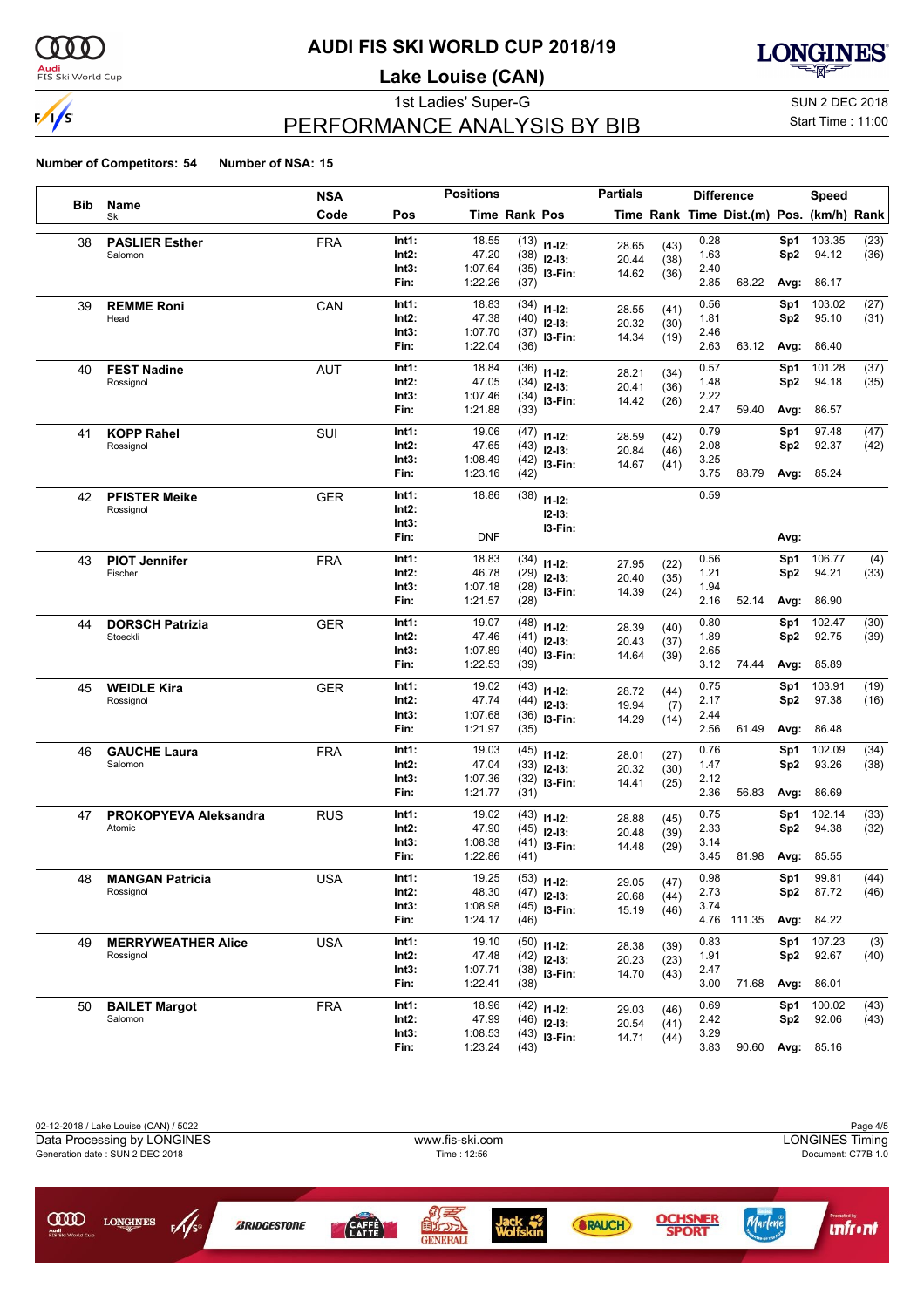

#### **Audi**<br>FIS Ski World Cup

# **AUDI FIS SKI WORLD CUP 2018/19**

**Lake Louise (CAN)**

1st Ladies' Super-G Super-G SUN 2 DEC 2018

**LONGINES** 

# PERFORMANCE ANALYSIS BY BIB

Start Time : 11:00

| <b>Bib</b> |                                  | <b>NSA</b> |                                 | <b>Positions</b>                     |                      |                                                  | <b>Partials</b>         |                      |                              | <b>Difference</b>                        |                    | <b>Speed</b>                  |              |
|------------|----------------------------------|------------|---------------------------------|--------------------------------------|----------------------|--------------------------------------------------|-------------------------|----------------------|------------------------------|------------------------------------------|--------------------|-------------------------------|--------------|
|            | Name<br>Ski                      | Code       | Pos                             |                                      | <b>Time Rank Pos</b> |                                                  |                         |                      |                              | Time Rank Time Dist.(m) Pos. (km/h) Rank |                    |                               |              |
| 51         | <b>HRONEK Veronique</b><br>Head  | <b>GER</b> | Int1:<br>Int2:<br>Int3:<br>Fin: | 19.19<br><b>DNF</b>                  | (51)                 | $11 - 12$ :<br>$12-13:$<br>13-Fin:               |                         |                      | 0.92                         |                                          | Avg:               |                               |              |
| 52         | <b>IVARSSON Lin</b><br>Head      | <b>SWE</b> | Int1:<br>Int2:<br>Int3:<br>Fin: | 18.85<br>48.56<br>1:08.91<br>1:23.51 | (44)                 | $(37)$ 11-12:<br>$(48)$ 12-13:<br>$(44)$ 13-Fin: | 29.71<br>20.35<br>14.60 | (48)<br>(33)<br>(34) | 0.58<br>2.99<br>3.67<br>4.10 | 96.67                                    | Sp1<br>Sp2<br>Avg: | 103.02<br>94.21<br>84.88      | (27)<br>(33) |
| 53         | <b>SMALL Greta</b><br>Atomic     | <b>AUS</b> | Int1:<br>Int2:<br>Int3:<br>Fin: | 19.19<br>48.91<br>1:09.45<br>1:24.13 | (45)                 | $(51)$ 11-12:<br>$(49)$ 12-13:<br>$(46)$ 13-Fin: | 29.72<br>20.54<br>14.68 | (49)<br>(41)<br>(42) | 0.92<br>3.34<br>4.21<br>4.72 | 110.47                                   | Sp1<br>Sp2         | 101.91<br>92.38<br>Avg: 84.26 | (35)<br>(41) |
| 54         | <b>COLETTI Alexandra</b><br>Head | <b>MON</b> | Int1:<br>Int2:<br>Int3:<br>Fin: | 19.08<br>47.05<br>1:07.88<br>1:22.73 | (40)                 | $(49)$ 11-12:<br>$(34)$ 12-13:<br>$(39)$ 13-Fin: | 27.97<br>20.83<br>14.85 | (24)<br>(45)<br>(45) | 0.81<br>1.48<br>2.64<br>3.32 | 79.02                                    | Sp1<br>Sp2<br>Avg: | 98.52<br>90.32<br>85.68       | (45)<br>(45) |

|                                          | Intermediate Time Positions:          | $Int. 1 = Inter1$  |                                | $Int. 2 = Inter2$    |                  |               | $Int. 3 = Inter3$             |            |                               |
|------------------------------------------|---------------------------------------|--------------------|--------------------------------|----------------------|------------------|---------------|-------------------------------|------------|-------------------------------|
|                                          | Speed Measurement Positions:          | $Sp 1 = Speed 1$   |                                |                      | $Sp 2 = Speed 2$ |               |                               |            |                               |
| Legend:                                  |                                       |                    |                                |                      |                  |               |                               |            |                               |
| Avg                                      | Average                               | Dist.(m)           | Distance in metres             | <b>DNF</b>           | Did Not Finish   |               | <b>Fin</b>                    | Finish     |                               |
| Int                                      | Intermediate                          | Pos.               | Intermediate or speed position |                      |                  |               | Sp                            | Speed trap |                               |
|                                          | 02-12-2018 / Lake Louise (CAN) / 5022 |                    |                                |                      |                  |               |                               |            | Page 5/5                      |
|                                          | Data Processing by LONGINES           |                    |                                | www.fis-ski.com      |                  |               |                               |            | LONGINES Timing               |
|                                          | Generation date: SUN 2 DEC 2018       |                    |                                | Time: 12:56          |                  |               |                               |            | Document: C77B 1.0            |
|                                          |                                       |                    |                                |                      |                  |               |                               |            |                               |
| <b>COOD</b><br>Audi<br>FIS Ski World Cup | $\frac{1}{5}$<br><b>LONGINES</b>      | <b>ARIDGESTONE</b> | CAFFÈ                          | 解<br><b>GENERALI</b> | Jack<br>Wolfskir | <b>SRAUCH</b> | <b>OCHSNER</b><br><b>SPOR</b> | Marlen     | Promoted by<br><b>unfront</b> |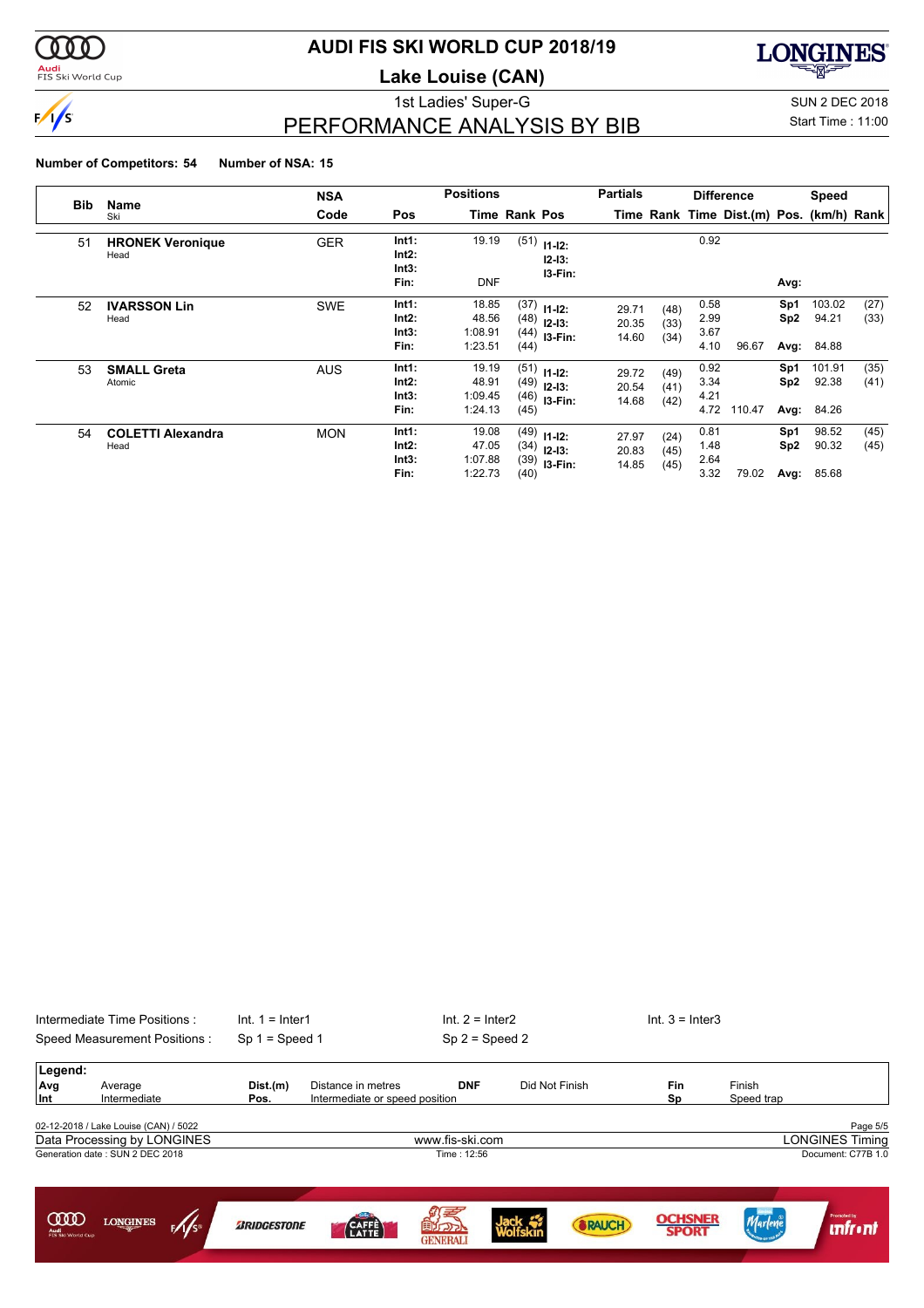

#### **Audi**<br>FIS Ski World Cup

### **AUDI FIS SKI WORLD CUP 2018/19**

**Lake Louise (CAN)**



# 1st Ladies' Super-G FIS WORLD CUP STANDINGS

**Number of Competitors: 30 Number of NSA: 11** 2 Dec 2018 Lake Louise (CAN)

| Rank | <b>FIS</b><br>Code | <b>Name</b>                 | <b>NSA</b><br>Code | 1              | <b>FIS WC</b><br><b>Points</b> | Diff. |
|------|--------------------|-----------------------------|--------------------|----------------|--------------------------------|-------|
| 1    | 6535237            | <b>SHIFFRIN Mikaela</b>     | <b>USA</b>         | 100            | 100                            |       |
| 2    | 425929             | <b>MOWINCKEL Ragnhild</b>   | <b>NOR</b>         | 80             | 80                             | 20    |
| 3    | 205218             | <b>REBENSBURG Viktoria</b>  | <b>GER</b>         | 60             | 60                             | 40    |
| 4    | 56087              | <b>SIEBENHOFER Ramona</b>   | <b>AUT</b>         | 50             | 50                             | 50    |
| 5    | 107613             | <b>GRENIER Valerie</b>      | CAN                | 45             | 45                             | 55    |
| 6    | 55947              | <b>VEITH Anna</b>           | <b>AUT</b>         | 40             | 40                             | 60    |
| 6    | 197497             | <b>MIRADOLI Romane</b>      | <b>FRA</b>         | 40             | 40                             | 60    |
| 8    | 516138             | <b>GUT-BEHRAMI Lara</b>     | SUI                | 32             | 32                             | 68    |
| 9    | 56177              | <b>VENIER Stephanie</b>     | <b>AUT</b>         | 29             | 29                             | 71    |
| 10   | 565360             | <b>STUHEC IIka</b>          | <b>SLO</b>         | 26             | 26                             | 74    |
| 11   | 55970              | <b>SCHMIDHOFER Nicole</b>   | <b>AUT</b>         | 24             | 24                             | 76    |
| 12   | 297601             | <b>BRIGNONE Federica</b>    | <b>ITA</b>         | 22             | 22                             | 78    |
| 13   | 297910             | <b>CURTONI Elena</b>        | <b>ITA</b>         | 20             | 20                             | 80    |
| 14   | 516284             | <b>GISIN Michelle</b>       | <b>SUI</b>         | 18             | 18                             | 82    |
| 15   | 355050             | <b>WEIRATHER Tina</b>       | LIE                | 16             | 16                             | 84    |
| 16   | 296729             | <b>FANCHINI Nadia</b>       | <b>ITA</b>         | 15             | 15                             | 85    |
| 17   | 56128              | <b>HUETTER Cornelia</b>     | <b>AUT</b>         | 14             | 14                             | 86    |
| 18   | 299466             | <b>DELAGO Nicol</b>         | <b>ITA</b>         | 13             | 13                             | 87    |
| 19   | 516319             | <b>SUTER Corinne</b>        | SUI                | 12             | 12                             | 88    |
| 20   | 105269             | <b>GAGNON Marie-Michele</b> | CAN                | 11             | 11                             | 89    |
| 21   | 516185             | <b>HAEHLEN Joana</b>        | SUI                | 10             | 10                             | 90    |
| 22   | 197383             | <b>GAUTHIER Tiffany</b>     | <b>FRA</b>         | 9              | 9                              | 91    |
| 23   | 426257             | <b>LIE Kajsa Vickhoff</b>   | <b>NOR</b>         | 8              | 8                              | 92    |
| 24   | 56174              | <b>HAASER Ricarda</b>       | <b>AUT</b>         | $\overline{7}$ | 7                              | 93    |
| 25   | 297702             | <b>MARSAGLIA Francesca</b>  | <b>ITA</b>         | 6              | 6                              | 94    |
| 26   | 516248             | <b>FLURY Jasmine</b>        | <b>SUI</b>         | 5              | 5                              | 95    |
| 27   | 155763             | <b>LEDECKA Ester</b>        | <b>CZE</b>         | 4              | 4                              | 96    |
| 28   | 197295             | <b>PIOT Jennifer</b>        | <b>FRA</b>         | 3              | 3                              | 97    |
| 29   | 516219             | <b>NUFER Priska</b>         | SUI                | 2              | 2                              | 98    |
| 30   | 56088              | <b>TIPPLER Tamara</b>       | <b>AUT</b>         | $\mathbf{1}$   | 1                              | 99    |
|      |                    |                             |                    |                |                                |       |

| Legend:                               |       |                   |                 |           |                        |
|---------------------------------------|-------|-------------------|-----------------|-----------|------------------------|
| No points<br>. .                      | Diff. | <b>Difference</b> | <b>WC</b>       | World Cup |                        |
|                                       |       |                   |                 |           |                        |
| 02-12-2018 / Lake Louise (CAN) / 5022 |       |                   |                 |           | Page 1/1               |
| Data Processing by LONGINES           |       |                   | www.fis-ski.com |           | <b>LONGINES Timing</b> |
| Generation date : SUN 2 DEC 2018      |       |                   | Time: 12:55     |           | Document: C25A 1.0     |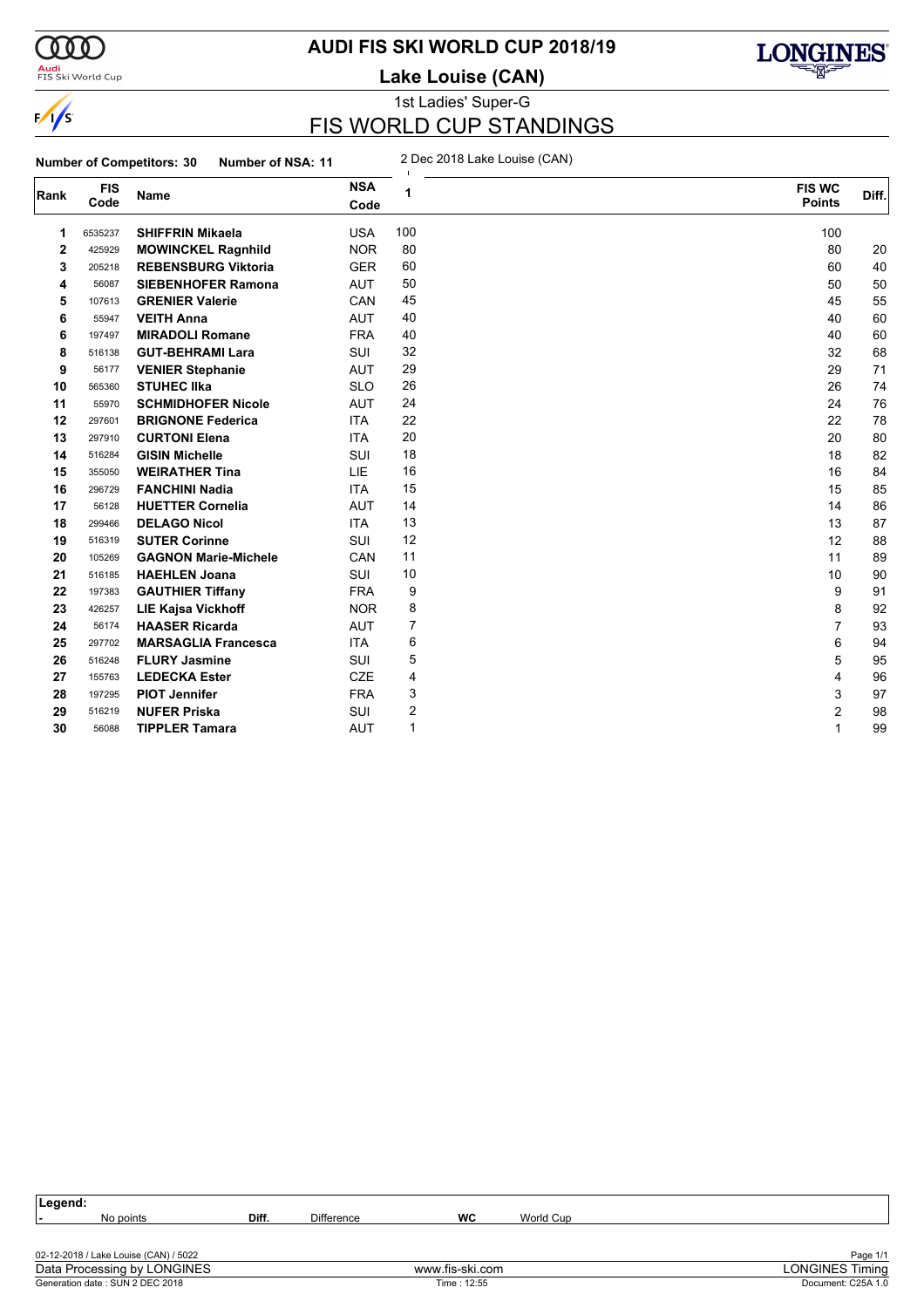

#### **Audi**<br>FIS Ski World Cup

# **AUDI FIS SKI WORLD CUP 2018/19**

**Lake Louise (CAN)**



1st Ladies' Super-G OVERALL FIS WORLD CUP STANDINGS

| Rank     | <b>FIS</b>       |                                                       | <b>NSA</b>               | <b>FIS WC</b> | Diff.      | DH                       | <b>SL</b>                | <b>GS</b>                | SG                       | AC     |
|----------|------------------|-------------------------------------------------------|--------------------------|---------------|------------|--------------------------|--------------------------|--------------------------|--------------------------|--------|
|          | Code             | Name                                                  | Code                     | <b>Points</b> |            | 2 races                  | 2 races                  | 2 races                  | 1 race                   | 0 race |
| 1        | 6535237          | SHIFFRIN Mikaela                                      | <b>USA</b>               | 489           |            | 79<br>(5)                | 200<br>(1)               | 110<br>(4)               | 100<br>(1)               |        |
| 2        | 516284           | <b>GISIN Michelle</b>                                 | SUI                      | 251           | 238        | 140<br>(2)               | 71<br>(7)                | 22 (21)                  | 18 (14)                  |        |
| 3        | 55970            | <b>SCHMIDHOFER Nicole</b>                             | <b>AUT</b>               | 224           | 265        | 200<br>(1)               | $\overline{a}$           |                          | 24 (11)                  |        |
| 4        | 297601           | <b>BRIGNONE Federica</b>                              | <b>ITA</b>               | 223           | 266        | 21 (22)                  | $\overline{a}$           | 180<br>(1)               | 22 (12)                  |        |
| 5        | 425929           | <b>MOWINCKEL Ragnhild</b>                             | <b>NOR</b>               | 214           | 275        | 9(28)                    | $\overline{a}$           | 125<br>(3)               | 80<br>(2)                |        |
| 6        | 705423           | <b>VLHOVA Petra</b>                                   | <b>SVK</b>               | 196           | 293        | $\overline{a}$           | 160<br>(2)               | 36 (13)                  | L,                       |        |
| 7        | 516280           | <b>HOLDENER Wendy</b>                                 | SUI                      | 161           | 328        |                          | (5)<br>85                | (6)<br>76                |                          |        |
| 8        | 196928           | <b>WORLEY Tessa</b>                                   | <b>FRA</b>               | 145           | 344        | $\overline{a}$           | $\overline{\phantom{a}}$ | 145<br>(2)               |                          |        |
| 9        | 505679           | <b>HANSDOTTER Frida</b>                               | SWE                      | 142           | 347        | $\overline{a}$           | (3)<br>110               | 32 (16)                  | $\overline{a}$           |        |
| 10       | 205218           | <b>REBENSBURG Viktoria</b>                            | <b>GER</b>               | 138           | 351        | 28 (18)                  |                          | 50<br>(7)                | 60<br>(3)                |        |
| 11       | 55947            | <b>VEITH Anna</b>                                     | AUT                      | 123           | 366        | 40 (14)                  |                          | 43 (12)                  | 40<br>(6)                |        |
| 12       | 56128            | <b>HUETTER Cornelia</b>                               | <b>AUT</b>               | 120           | 369        | 106<br>(3)               | $\blacksquare$           |                          | (17)<br>14               |        |
| 12       | 56032            | <b>SCHILD Bernadette</b>                              | <b>AUT</b>               | 120           | 369        | $\overline{\phantom{a}}$ | (3)<br>110               | 10(28)                   |                          |        |
| 14       | 56087            | <b>SIEBENHOFER Ramona</b>                             | AUT                      | 110           | 379        | 60<br>(7)                | $\overline{a}$           |                          | 50<br>(4)                |        |
| 15       | 56177            | <b>VENIER Stephanie</b>                               | AUT                      | 108           | 381        | 79<br>(5)                | $\blacksquare$           | $\overline{\phantom{a}}$ | 29<br>(9)                |        |
| 16       | 56217            | <b>BRUNNER Stephanie</b>                              | <b>AUT</b>               | 105           | 384        | $\overline{a}$           |                          | 105<br>(5)               |                          |        |
| 17       | 56388            | <b>LIENSBERGER Katharina</b>                          | AUT                      | 98            | 391        | $\overline{\phantom{a}}$ | (9)<br>54                | 44 (10)                  | ٠                        |        |
| 18       | 565360           | <b>STUHEC IIka</b>                                    | <b>SLO</b>               | 84            | 405        | 58<br>(8)                | $\overline{\phantom{a}}$ |                          | 26 (10)                  |        |
| 18       | 206668           | <b>WEIDLE Kira</b>                                    | <b>GER</b>               | 84            | 405        | 84<br>(4)                | $\blacksquare$           |                          | $\overline{\phantom{a}}$ |        |
| 20       | 516138           | <b>GUT-BEHRAMI Lara</b>                               | SUI                      | 80            | 409        | 18 (24)                  | $\overline{a}$           | 30 (17)                  | 32<br>(8)                |        |
| 21       | 506146           | <b>SWENN LARSSON Anna</b>                             | SWE                      | 76            | 413        | $\overline{\phantom{a}}$ | 76<br>(6)                |                          |                          |        |
| 22       | 299466           | <b>DELAGO Nicol</b>                                   | <b>ITA</b>               | 70            | 419        | 57<br>(9)                | -                        |                          | 13(18)                   |        |
| 23       | 107613           | <b>GRENIER Valerie</b>                                | CAN                      | 69            | 420        | $\overline{\phantom{a}}$ | $\overline{a}$           | 24 (19)                  | 45<br>(5)                |        |
| 23       | 197497           | <b>MIRADOLI Romane</b>                                | <b>FRA</b>               | 69            | 420        | 29 (17)                  | $\overline{\phantom{a}}$ |                          | 40<br>(6)                |        |
| 25       | 56367            | <b>GALLHUBER Katharina</b>                            | <b>AUT</b>               | 68            | 421        | $\overline{\phantom{a}}$ | 68<br>(8)                |                          |                          |        |
| 26       | 516319           | <b>SUTER Corinne</b>                                  | SUI                      | 66            | 423        | 54 (11)                  | $\blacksquare$           |                          | 12 (19)                  |        |
| 27       | 355050           | <b>WEIRATHER Tina</b>                                 | LIE                      | 65            | 424        | 45 (13)                  | $\blacksquare$           | 4(34)                    | 16 (15)                  |        |
| 28       | 296509           | <b>CURTONI Irene</b>                                  | <b>ITA</b>               | 64            | 425        | $\overline{\phantom{a}}$ | 37 (12)                  | 27 (18)                  |                          |        |
| 28       | 516185           | <b>HAEHLEN Joana</b>                                  | SUI                      | 64            | 425        | 54 (11)                  | $\overline{\phantom{a}}$ |                          | 10(21)                   |        |
| 30       | 426187           | <b>LYSDAHL Kristin</b>                                | <b>NOR</b>               | 61            | 428        | $\overline{\phantom{a}}$ | 15(22)                   | 46<br>(9)                | L,                       |        |
| 31       | 56315            | <b>TRUPPE Katharina</b>                               | <b>AUT</b>               | 58            | 431        |                          | 44 (11)                  | 14 (25)                  |                          |        |
| 32       | 56198            | <b>SCHEYER Christine</b>                              | AUT                      | 56            | 433        | 56 (10)                  | $\overline{a}$           |                          |                          |        |
| 33       | 426193           | <b>STJERNESUND Th.</b>                                | <b>NOR</b>               | 55            | 434        | $\overline{\phantom{a}}$ | 8<br>(33)                | 47<br>(8)                |                          |        |
| 34       | 425771           | <b>HAVER-LOESETH Nina</b>                             | <b>NOR</b>               | 52            | 437        |                          | 45 (10)                  | 7(31)                    |                          |        |
| 35       | 296729           | <b>FANCHINI Nadia</b>                                 | ITA.                     | 51            | 438        | 36 (15)                  | $\overline{\phantom{0}}$ |                          | 15 (16)                  |        |
| 36       | 197319           | <b>MUGNIER Adeline</b>                                | <b>FRA</b>               | 50            | 439        | $\overline{\phantom{a}}$ | 6<br>(36)                | 44 (10)                  | L,                       |        |
| 37       | 56174            | <b>HAASER Ricarda</b>                                 | <b>AUT</b>               | 46            | 443        | 20(23)                   | $\overline{a}$           | 19 (24)                  | 7 (24)                   |        |
| 38       | 155763           | <b>LEDECKA Ester</b>                                  | CZE                      | 40            | 449        | 36 (15)                  | $\overline{\phantom{0}}$ |                          | 4 (27)                   |        |
| 39       | 196725           | <b>BARIOZ Taina</b>                                   | <b>FRA</b>               | 35<br>35      | 454        | $\overline{\phantom{a}}$ | $\overline{a}$           | 35 (14)                  | $\blacksquare$           |        |
| 39<br>41 | 565471<br>425921 | <b>HROVAT Meta</b>                                    | <b>SLO</b><br><b>NOR</b> | 34            | 454<br>455 | ÷                        | 22 (16)<br>÷             | 13 (26)                  |                          |        |
| 42       | 105269           | <b>HAUGEN Kristine</b><br><b>GAGNON Marie-Michele</b> | CAN                      | 31            | 458        |                          |                          | 34 (15)<br>20 (23)       | 11 (20)                  |        |
| 42       | 197383           | <b>GAUTHIER Tiffany</b>                               | <b>FRA</b>               | 31            | 458        | 22 (20)                  | -                        |                          | 9(22)                    |        |
| 44       | 297910           | <b>CURTONI Elena</b>                                  | ITA                      | 30            | 459        | 10(27)                   |                          |                          | 20 (13)                  |        |
| 45       | 516248           | <b>FLURY Jasmine</b>                                  | SUI                      | 27            | 462        | 22 (20)                  | $\overline{a}$           |                          | 5(26)                    |        |
| 46       | 206355           | <b>DUERR Lena</b>                                     | <b>GER</b>               | 26            | 463        | $\overline{\phantom{a}}$ | 26 (13)                  |                          |                          |        |
| 47       | 506399           | <b>HECTOR Sara</b>                                    | SWE                      | 25            | 464        | $\overline{\phantom{a}}$ | 16 (21)                  | 9(30)                    |                          |        |
| 48       | 299276           | <b>BASSINO Marta</b>                                  | ITA                      | 24            | 465        | $\overline{\phantom{a}}$ | $\overline{\phantom{a}}$ | 24 (19)                  |                          |        |
| 48       | 106961           | <b>MIELZYNSKI Erin</b>                                | CAN                      | 24            | 465        | $\overline{\phantom{a}}$ | 24 (14)                  |                          |                          |        |
| 48       | 56328            | <b>ORTLIEB Nina</b>                                   | <b>AUT</b>               | 24            | 465        | 24 (19)                  | $\overline{\phantom{a}}$ |                          |                          |        |
| 48       | 107583           | <b>REMME Roni</b>                                     | CAN                      | 24            | 465        | $\blacksquare$           | 24 (14)                  |                          |                          |        |
| 52       | 55898            | <b>BREM Eva-Maria</b>                                 | AUT                      | 21            | 468        | $\overline{\phantom{a}}$ | $\overline{\phantom{a}}$ | 21 (22)                  |                          |        |
| 53       | 197616           | <b>ALPHAND Estelle</b>                                | SWE                      | 20            | 469        | $\overline{\phantom{a}}$ | 20(17)                   | ÷,                       |                          |        |
| 54       | 565320           | <b>FERK Marusa</b>                                    | <b>SLO</b>               | 18            | 471        | $\overline{\phantom{a}}$ | 18 (18)                  |                          | $\overline{\phantom{a}}$ |        |
| 54       | 297702           | <b>MARSAGLIA Francesca</b>                            | ITA                      | 18            | 471        | 12 (26)                  | $\overline{\phantom{a}}$ |                          | 6(25)                    |        |
| 54       | 107427           | <b>ST-GERMAIN Laurence</b>                            | CAN                      | 18            | 471        | $\blacksquare$           | 18 (18)                  |                          | ÷                        |        |
| 54       | 206536           | <b>WALLNER Marina</b>                                 | GER                      | 18            | 471        | $\overline{\phantom{a}}$ | 18 (18)                  |                          | $\overline{a}$           |        |
| 58       | 426257           | <b>LIE Kajsa Vickhoff</b>                             | <b>NOR</b>               | 16            | 473        | 8(29)                    | $\overline{\phantom{a}}$ |                          | 8(23)                    |        |
| 59       | 206279           | <b>GEIGER Christina</b>                               | <b>GER</b>               | 14            | 475        | $\overline{\phantom{a}}$ | 14 (23)                  |                          |                          |        |
| 59       | 6535600          | <b>MERRYWEATHER Alice</b>                             | <b>USA</b>               | 14            | 475        | 14 (25)                  | $\overline{\phantom{a}}$ |                          |                          |        |
| 59       | 539909           | <b>MOLTZAN Paula</b>                                  | <b>USA</b>               | 14            | 475        | $\overline{a}$           | 14 (23)                  |                          |                          |        |
| 62       | 516504           | <b>DANIOTH Aline</b>                                  | SUI                      | 13            | 476        | $\overline{\phantom{a}}$ | 13(25)                   |                          |                          |        |
| 63       | 155727           | <b>CAPOVA Gabriela</b>                                | CZE                      | 12            | 477        | $\overline{\phantom{a}}$ | 12 (26)                  |                          |                          |        |
| 63       | 296354           | <b>COSTAZZA Chiara</b>                                | ITA                      | 12            | 477        |                          | 12 (26)                  |                          |                          |        |
|          |                  |                                                       |                          |               |            |                          |                          |                          |                          |        |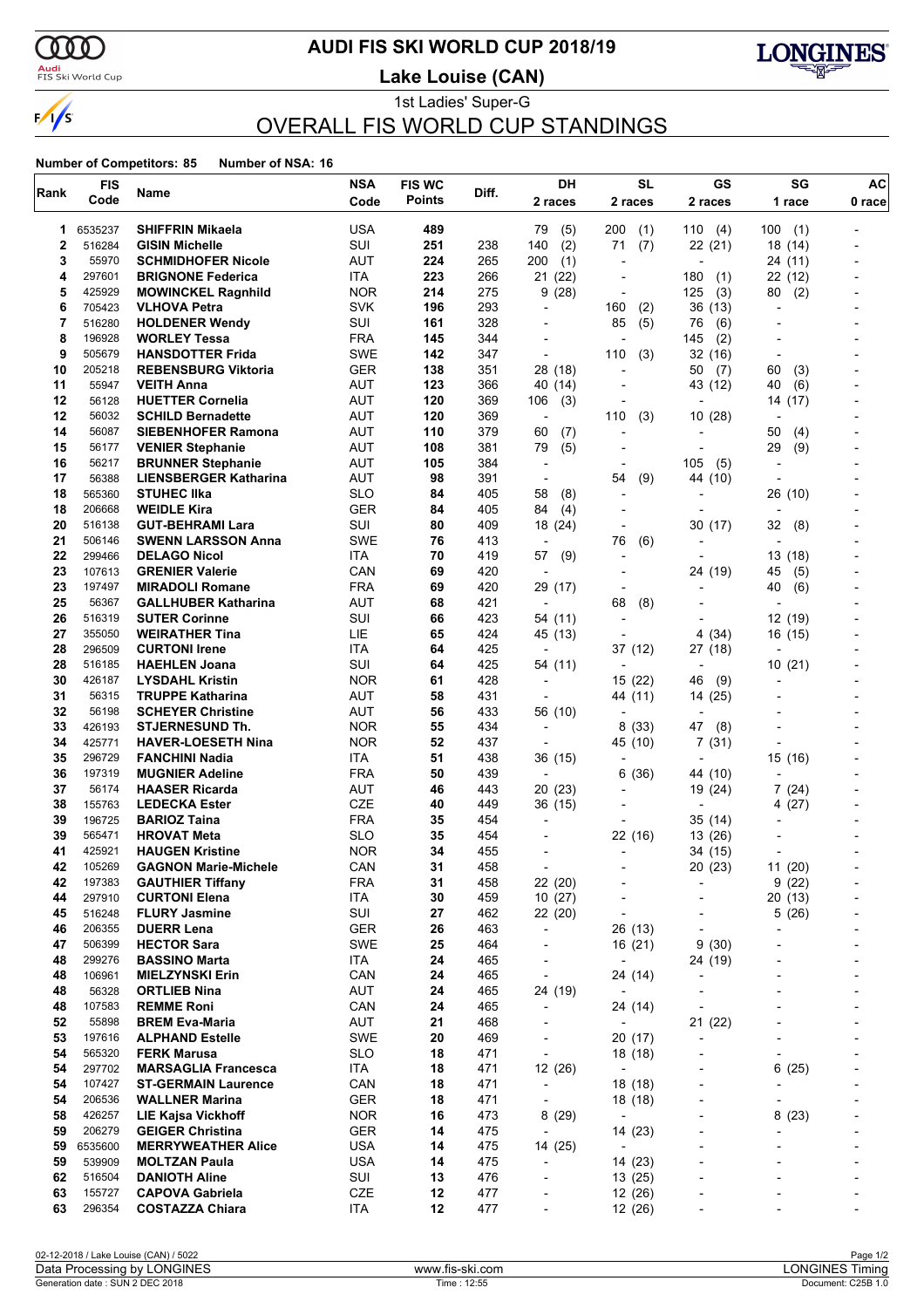

### <mark>Audi</mark><br>FIS Ski World Cup

# **AUDI FIS SKI WORLD CUP 2018/19**

**Lake Louise (CAN)**



1st Ladies' Super-G OVERALL FIS WORLD CUP STANDINGS

|      | <b>FIS</b> | <b>Name</b>                   | <b>NSA</b> | <b>FIS WC</b> | Diff. | <b>DH</b>                | <b>SL</b>                | <b>GS</b>                | SG     | AC     |
|------|------------|-------------------------------|------------|---------------|-------|--------------------------|--------------------------|--------------------------|--------|--------|
| Rank | Code       |                               | Code       | <b>Points</b> |       | 2 races                  | 2 races                  | 2 races                  | 1 race | 0 race |
| 63   | 56282      | <b>RESCH Stephanie</b>        | <b>AUT</b> | 12            | 477   | $\overline{\phantom{a}}$ | $\overline{\phantom{0}}$ | 12 (27)                  |        |        |
| 66   | 56253      | <b>HUBER Katharina</b>        | <b>AUT</b> | 11            | 478   | $\overline{\phantom{a}}$ | 11(28)                   | -                        |        |        |
| 66   | 516426     | <b>STOFFEL Elena</b>          | SUI        | 11            | 478   | $\overline{\phantom{a}}$ | 11(28)                   | $\blacksquare$           |        |        |
| 68   | 516437     | <b>BISSIG Carole</b>          | SUI        | 10            | 479   | $\overline{\phantom{0}}$ | 10(30)                   | -                        |        |        |
| 68   | 506664     | <b>FJAELLSTROEM Magdalena</b> | <b>SWE</b> | 10            | 479   |                          | 10(30)                   |                          |        |        |
| 68   | 197540     | <b>FORNI Josephine</b>        | <b>FRA</b> | 10            | 479   | $\overline{\phantom{a}}$ | 10(30)                   |                          |        |        |
| 68   | 225525     | <b>TILLEY Alex</b>            | <b>GBR</b> | 10            | 479   | $\overline{\phantom{a}}$ |                          | 10(28)                   |        |        |
| 72   | 6535773    | <b>O BRIEN Nina</b>           | <b>USA</b> | 8             | 481   | $\overline{\phantom{0}}$ | 8<br>(33)                |                          |        |        |
| 73   | 425981     | <b>SKJOELD Maren</b>          | <b>NOR</b> |               | 482   |                          | 7<br>(35)                |                          |        |        |
| 74   | 196806     | <b>NOENS Nastasia</b>         | <b>FRA</b> | 6             | 483   | $\overline{\phantom{a}}$ | 6.<br>(36)               | $\overline{\phantom{a}}$ |        |        |
| 74   | 516219     | <b>NUFER Priska</b>           | SUI        | 6             | 483   | 4 (31)                   | $\overline{\phantom{a}}$ | $\blacksquare$           | 2(29)  |        |
| 76   | 307493     | <b>ANDO Asa</b>               | <b>JPN</b> | 5             | 484   | $\overline{\phantom{0}}$ | $\overline{\phantom{0}}$ | 5(32)                    |        |        |
| 76   | 415205     | <b>HUDSON Piera</b>           | <b>NZL</b> | 5             | 484   |                          | 5<br>(38)                | -                        |        |        |
| 76   | 538573     | <b>ROSS Laurenne</b>          | <b>USA</b> | 5             | 484   | 5(30)                    |                          |                          |        |        |
| 76   | 56344      | <b>SPORER Marie-Therese</b>   | AUT        | 5             | 484   | $\overline{\phantom{0}}$ | 5 (38)                   | $\blacksquare$           |        |        |
| 76   | 107532     | <b>TOMMY Mikaela</b>          | CAN        | 5             | 484   |                          |                          | 5(32)                    |        |        |
| 81   | 56125      | <b>PUCHNER Mirjam</b>         | AUT        | 4             | 485   | 4 (31)                   | $\overline{\phantom{a}}$ | $\overline{\phantom{0}}$ |        |        |
| 81   | 56088      | <b>TIPPLER Tamara</b>         | <b>AUT</b> | 4             | 485   | 3(33)                    | $\blacksquare$           |                          | 1(30)  |        |
| 83   | 307255     | <b>ISHIKAWA Haruna</b>        | <b>JPN</b> | 3             | 486   |                          | $\overline{\phantom{0}}$ | 3(35)                    |        |        |
| 83   | 197295     | <b>PIOT Jennifer</b>          | <b>FRA</b> |               | 486   |                          | -                        | -                        | 3(28)  |        |
| 85   | 206460     | <b>WENIG Michaela</b>         | <b>GER</b> | 2             | 487   | 2(34)                    |                          | -                        |        |        |

| Legend:                         |                                       |          |                            |                 |                    |             |                                |                        |
|---------------------------------|---------------------------------------|----------|----------------------------|-----------------|--------------------|-------------|--------------------------------|------------------------|
| ı –<br><b>GS</b>                | No points<br>Giant Slalom             | АC<br>SG | Alpine Combined<br>Super-G | DH<br>SL        | Downhill<br>Slalom | Diff.<br>WC | <b>Difference</b><br>World Cup |                        |
|                                 |                                       |          |                            |                 |                    |             |                                |                        |
|                                 | 02-12-2018 / Lake Louise (CAN) / 5022 |          |                            |                 |                    |             |                                | Page 2/2               |
| Data Processing by LONGINES     |                                       |          |                            | www.fis-ski.com |                    |             |                                | <b>LONGINES Timing</b> |
| Generation date: SUN 2 DEC 2018 |                                       |          | Time: 12:55                |                 |                    |             | Document: C25B 1.0             |                        |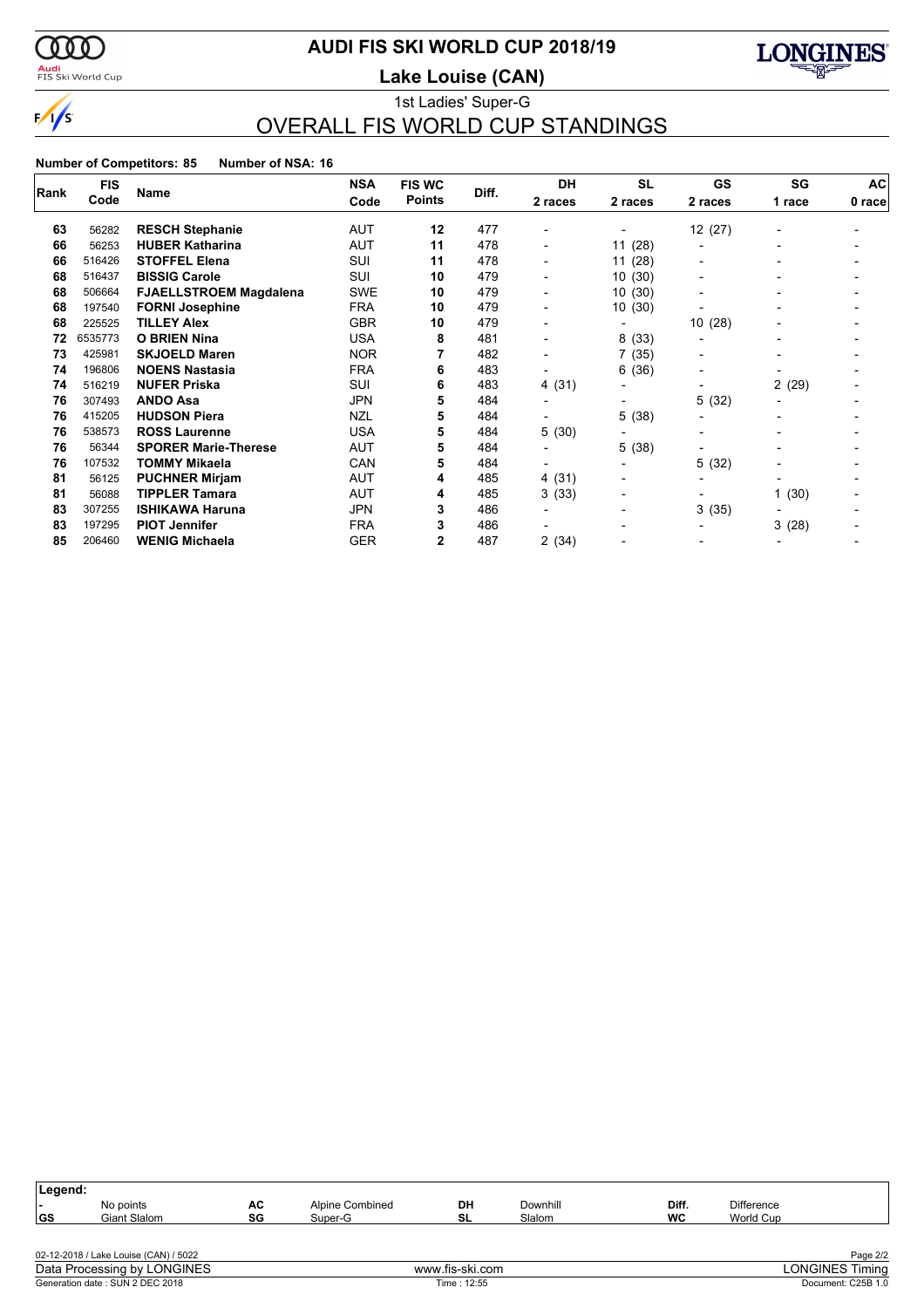

#### **Audi**<br>FIS Ski World Cup

# **AUDI FIS SKI WORLD CUP 2018/19**

**Lake Louise (CAN)**



1st Ladies' Super-G FIS WCSL LIST

**Number of Competitors: 61 Number of NSA: 12** 2 Dec 2018 Lake Louise (CAN)

| Rank     | <b>FIS</b><br>Code | Name                                             | <b>NSA</b><br>Code | 1                        | Base - X + Y |                                  |                                | <b>WCSL</b><br>SG |
|----------|--------------------|--------------------------------------------------|--------------------|--------------------------|--------------|----------------------------------|--------------------------------|-------------------|
| 1        | 355050             | <b>WEIRATHER Tina</b>                            | LIE                | 16                       | 521          | 58                               | 16                             | 479               |
| 2        | 55947              | <b>VEITH Anna</b>                                | AUT                | 40                       | 419          | 47                               | 40                             | 412               |
| 3        | 516138             | <b>GUT-BEHRAMI Lara</b>                          | SUI                | 32                       | 425          | 47                               | 32                             | 410               |
| 4        | 565360             | <b>STUHEC IIka</b>                               | <b>SLO</b>         | 26                       | 335          | 37                               | 26                             | 324               |
| 5        | 516284             | <b>GISIN Michelle</b>                            | SUI                | 18                       | 342          | 38                               | 18                             | 322               |
| 6        | 297601             | <b>BRIGNONE Federica</b>                         | <b>ITA</b>         | 22                       | 336          | 37                               | 22                             | 321               |
| 7        | 425929             | <b>MOWINCKEL Ragnhild</b>                        | <b>NOR</b>         | 80                       | 256          | 28                               | 80                             | 308               |
| 8        | 298323             | <b>GOGGIA Sofia</b>                              | ITA                | $\overline{\phantom{a}}$ | 335          | 37                               | $\overline{\phantom{a}}$       | 298               |
| 9        | 296427             | <b>SCHNARF Johanna</b>                           | ITA                | ÷,                       | 304          | 34                               | $\mathbf{v}$                   | 270               |
| 10       | 297910             | <b>CURTONI Elena</b>                             | ITA                | 20                       | 276          | 31                               | 20                             | 265               |
| 11       | 55970              | <b>SCHMIDHOFER Nicole</b>                        | AUT                | 24                       | 262          | 29                               | 24                             | 257               |
| 12       | 537544             | <b>VONN Lindsey</b>                              | <b>USA</b>         | $\overline{\phantom{a}}$ | 276          | 31                               | $\overline{\phantom{a}}$       | 245               |
| 13       | 205218             | <b>REBENSBURG Viktoria</b>                       | GER                | 60                       | 202          | 22                               | 60                             | 240               |
| 14       | 56128              | <b>HUETTER Cornelia</b>                          | AUT                | 14                       | 200          | 22                               | 14                             | 192               |
| 15       | 516248             | <b>FLURY Jasmine</b>                             | SUI                | 5                        | 165          | 18                               | 5                              | 152               |
| 16       | 6535237            | <b>SHIFFRIN Mikaela</b>                          | <b>USA</b>         | 100                      | 56           | 6                                | 100                            | 150               |
| 17       | 296729             | <b>FANCHINI Nadia</b>                            | ITA                | 15                       | 151          | 17                               | 15                             | 149               |
| 18       | 516185             | <b>HAEHLEN Joana</b>                             | SUI                | 10                       | 153          | 17                               | 10                             | 146               |
| 19       | 56087              | <b>SIEBENHOFER Ramona</b>                        | AUT                | 50                       | 97           | 11                               | 50                             | 136               |
| 20       | 516319             | <b>SUTER Corinne</b>                             | SUI                | 12                       | 137          | 15                               | 12                             | 134               |
| 21       | 56177              | <b>VENIER Stephanie</b>                          | <b>AUT</b>         | 29                       | 111          | 12                               | 29                             | 128               |
| 22       | 56088              | <b>TIPPLER Tamara</b>                            | AUT                | 1                        | 133          | 15                               | $\mathbf{1}$                   | 119               |
| 23       | 197383             | <b>GAUTHIER Tiffany</b>                          | <b>FRA</b>         | 9                        | 108          | 12                               | 9                              | 105               |
| 24       | 196928             | <b>WORLEY Tessa</b>                              | <b>FRA</b>         | $\overline{a}$           | 117          | 13                               | $\overline{\phantom{a}}$       | 104               |
| 25       | 197497             | <b>MIRADOLI Romane</b>                           | <b>FRA</b>         | 40                       | 69           | 8                                | 40                             | 101               |
| 26       | 155763             | <b>LEDECKA Ester</b>                             | <b>CZE</b>         | 4                        | 107          | 12                               | 4                              | 99                |
| 27       | 516280             | <b>HOLDENER Wendy</b>                            | SUI                | $\overline{\phantom{a}}$ | 92           | 10                               | $\blacksquare$                 | 82                |
| 28       | 516219             | <b>NUFER Priska</b>                              | SUI                | 2                        | 77           | 9                                | 2                              | 70                |
| 28       | 297702             | <b>MARSAGLIA Francesca</b>                       | ITA                | 6                        | 72           | 8                                | 6                              | 70                |
| 30       | 56198              | <b>SCHEYER Christine</b>                         | <b>AUT</b>         | $\overline{\phantom{a}}$ | 72           | 8                                | $\blacksquare$                 | 64                |
| 31       | 56174              | <b>HAASER Ricarda</b>                            | AUT                | 7                        | 63           | $\overline{7}$<br>$\overline{7}$ | $\overline{7}$<br>$\mathbf{r}$ | 63                |
| 32<br>33 | 56217<br>538573    | <b>BRUNNER Stephanie</b><br><b>ROSS Laurenne</b> | AUT<br><b>USA</b>  | ÷,<br>$\overline{a}$     | 66<br>63     | $\overline{7}$                   | $\blacksquare$                 | 59<br>56          |
| 34       | 299466             | <b>DELAGO Nicol</b>                              | ITA.               | 13                       | 42           | 5                                | 13                             | 50                |
| 35       | 107613             | <b>GRENIER Valerie</b>                           | CAN                | 45                       | 5            | 1                                | 45                             | 49                |
| 36       | 197295             | <b>PIOT Jennifer</b>                             | <b>FRA</b>         | 3                        | 48           | 5                                | 3                              | 46                |
| 37       | 197641             | <b>GAUCHE Laura</b>                              | <b>FRA</b>         |                          | 49           | 5                                | $\blacksquare$                 | 44                |
| 37       | 297195             | <b>HOFER Anna</b>                                | <b>ITA</b>         | $\overline{a}$           | 50           | 6                                | $\overline{\phantom{a}}$       | 44                |
| 39       | 538685             | <b>McKENNIS Alice</b>                            | <b>USA</b>         |                          | 43           | 5                                |                                | 38                |
| 40       | 299276             | <b>BASSINO Marta</b>                             | <b>ITA</b>         |                          | 40           | 4                                | $\overline{\phantom{a}}$       | 36                |
| 41       | 6535455            | <b>JOHNSON Breezy</b>                            | <b>USA</b>         | $\overline{a}$           | 31           | 3                                | $\overline{\phantom{a}}$       | 28                |
| 42       | 105269             | <b>GAGNON Marie-Michele</b>                      | CAN                | 11                       | 18           | 2                                | 11                             | 27                |
| 43       | 539536             | <b>WILES Jacqueline</b>                          | <b>USA</b>         |                          | 26           | 3                                | $\overline{\phantom{a}}$       | 23                |
| 43       | 426043             | <b>TVIBERG Maria Therese</b>                     | <b>NOR</b>         | $\overline{a}$           | 26           | 3                                | $\overline{\phantom{a}}$       | 23                |
| 43       | 56125              | <b>PUCHNER Mirjam</b>                            | AUT                |                          | 26           | 3                                | $\blacksquare$                 | 23                |
| 46       | 206460             | <b>WENIG Michaela</b>                            | <b>GER</b>         | $\blacksquare$           | 25           | 3                                | $\overline{\phantom{a}}$       | 22                |
| 47       | 516344             | <b>KOPP Rahel</b>                                | SUI                | $\overline{a}$           | 22           | 2                                | $\overline{\phantom{a}}$       | 20                |
| 48       | 426257             | <b>LIE Kajsa Vickhoff</b>                        | <b>NOR</b>         | 8                        | 10           | $\mathbf{1}$                     | 8                              | 17                |
| 48       | 506701             | <b>HOERNBLAD Lisa</b>                            | SWE                | $\overline{a}$           | 19           | 2                                | $\overline{\phantom{a}}$       | 17                |
| 50       | 206668             | <b>WEIDLE Kira</b>                               | <b>GER</b>         |                          | 18           | 2                                | $\blacksquare$                 | $16\,$            |
| 50       | 296472             | <b>FANCHINI Elena</b>                            | ITA                |                          | 18           | 2                                | $\blacksquare$                 | $16\,$            |
| 50       | 206520             | <b>DORSCH Patrizia</b>                           | <b>GER</b>         |                          | 18           | 2                                | $\overline{\phantom{a}}$       | $16$              |
| 53       | 515997             | <b>FEIERABEND Denise</b>                         | SUI                |                          | 15           | 2                                | $\overline{\phantom{a}}$       | 13                |
| 54       | 206652             | <b>PFISTER Meike</b>                             | <b>GER</b>         |                          | 12           | 1                                | $\blacksquare$                 | 11                |
| 55       | 196726             | <b>BARTHET Anne-Sophie</b>                       | <b>FRA</b>         |                          | 7            | 1                                | $\blacksquare$                 | 6                 |
| 55       | 6535600            | <b>MERRYWEATHER Alice</b>                        | <b>USA</b>         | $\blacksquare$           | 7            | 1                                | $\overline{\phantom{a}}$       | 6                 |
| 55       | 56417              | <b>FEST Nadine</b>                               | AUT                |                          | 7            | 1                                | $\blacksquare$                 | 6                 |
| 58       | 56328              | <b>ORTLIEB Nina</b>                              | AUT                | $\overline{\phantom{a}}$ | 5            | $\mathbf{1}$                     | $\overline{\phantom{a}}$       | 4                 |

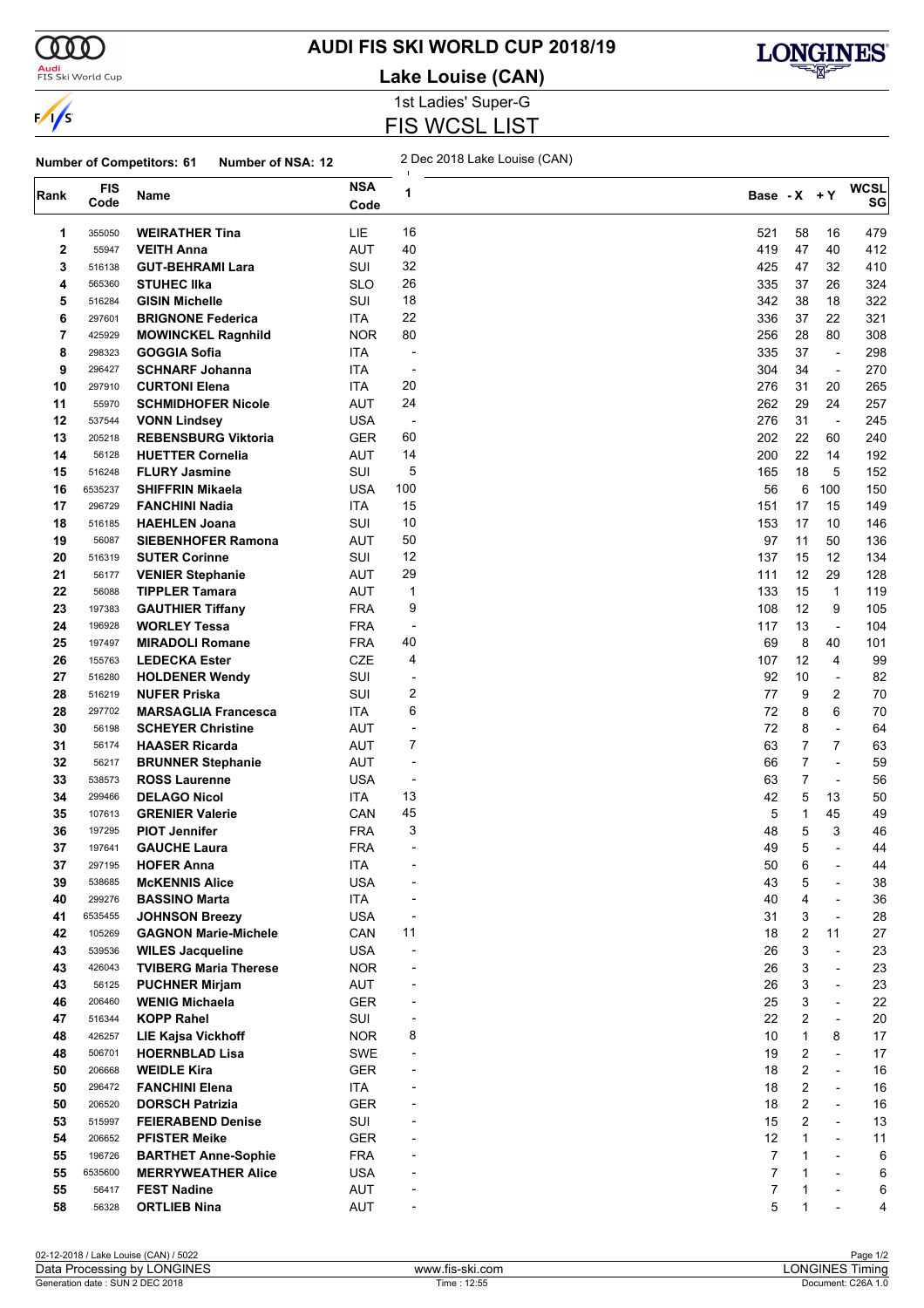

#### **Audi**<br>FIS Ski World Cup

# **AUDI FIS SKI WORLD CUP 2018/19**

**Lake Louise (CAN)**



### 1st Ladies' Super-G FIS WCSL LIST

#### **Number of Competitors: 61 Number of NSA: 12** 2 Dec 2018 Lake Louise (CAN)

| Rank | <b>FIS</b> | Name                                        |      | <b>NSA</b> |                          |      |   |      |   | Base - $X + Y$ |                          |                | <b>WCSL</b>    |
|------|------------|---------------------------------------------|------|------------|--------------------------|------|---|------|---|----------------|--------------------------|----------------|----------------|
|      | Code       |                                             | Code |            |                          |      |   |      |   |                |                          | SG             |                |
| 58   | 56258      | <b>AGER Christina</b>                       |      | AUT        | $\overline{\phantom{0}}$ |      |   |      |   | 4              |                          | $\overline{a}$ | $\overline{4}$ |
| 60   | 565320     | <b>FERK Marusa</b>                          |      | <b>SLO</b> | $\overline{\phantom{a}}$ |      |   |      |   | $\mathcal{P}$  | $\overline{\phantom{a}}$ |                | 2              |
| 61   | 296431     | <b>STUFFER Verena</b>                       |      | <b>ITA</b> | $\overline{\phantom{a}}$ |      |   |      |   |                | $\overline{\phantom{0}}$ |                |                |
|      |            | Number of competitors per NSA in the top 60 |      |            |                          |      |   |      |   |                |                          |                |                |
| AUT: | 13         | CAN:                                        | 2    | CZE:       |                          | FRA: | 6 | GER: | 5 |                | ITA:                     |                | 10             |
| LIE: |            | NOR:                                        | 3    | SLO:       | 2                        | SUI: | 9 | SWE: |   |                | USA:                     |                |                |

| $\vert$ Legend: |                                                            |                                                                                                         |
|-----------------|------------------------------------------------------------|---------------------------------------------------------------------------------------------------------|
|                 | No points<br>Base                                          | Last season FIS World Cup Start List points                                                             |
|                 | <b>WCSL SG</b> FIS World Cup Start List points for Super-G |                                                                                                         |
|                 |                                                            | (Base/number of planned races in the current season) *(number of completed races in the current season) |
|                 | FIS World Cup points won in the current season             |                                                                                                         |
|                 |                                                            |                                                                                                         |
|                 |                                                            |                                                                                                         |

| 02-12-2018<br>/ Lake Louise (CAN) / 5022 |                 | $\sim$<br>Page $2/z$         |
|------------------------------------------|-----------------|------------------------------|
| Data Processing<br>_ONGINES<br>' bv      | www.fis-ski.com | <b>LONGINES T</b><br>l iminc |
| : SUN 2 DEC 2018<br>Generation date:     | 12:55<br>Time   | C26A 1.0<br>Document:        |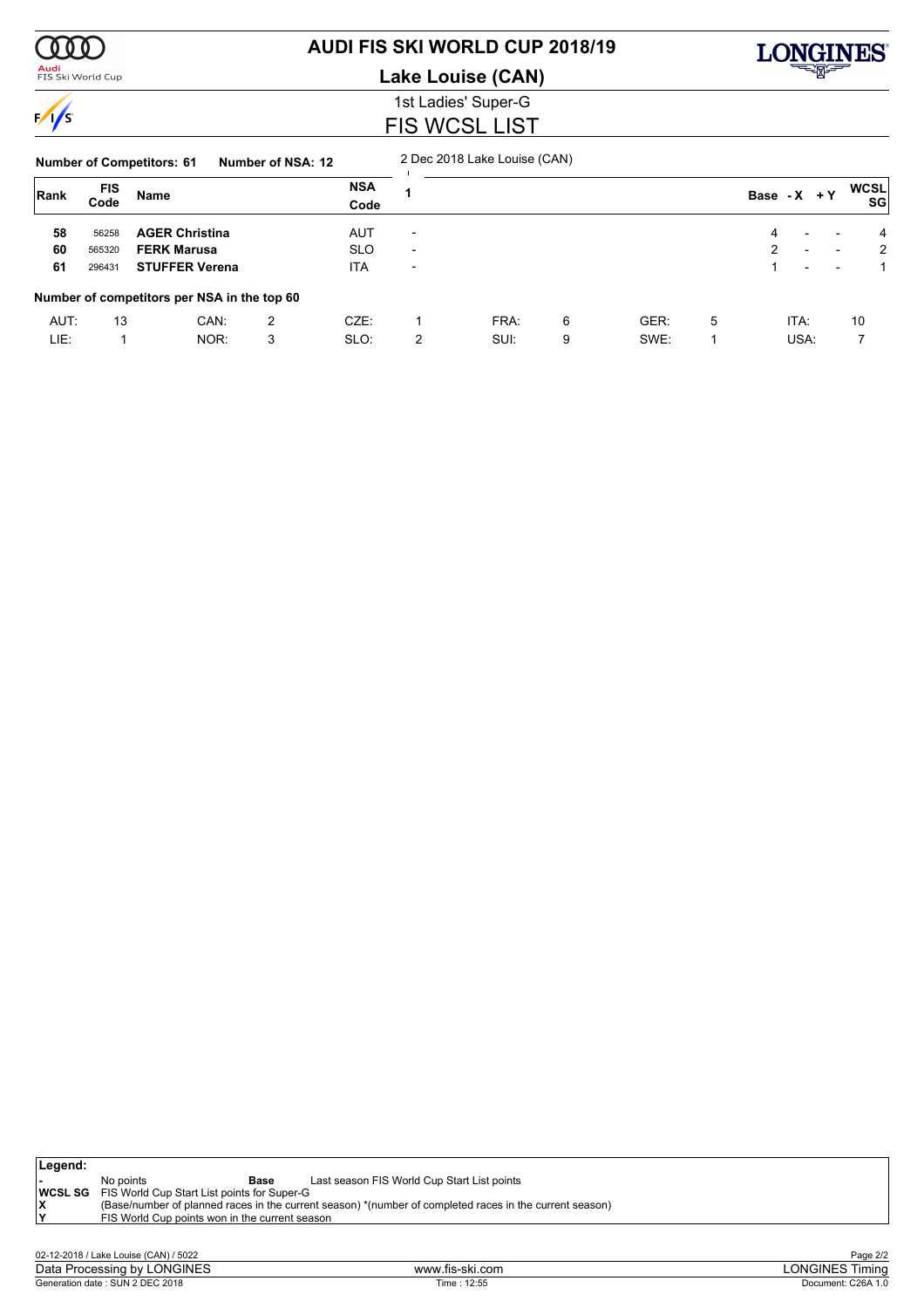ത്ത

 $\sqrt{s}$ 

### **Audi**<br>FIS Ski World Cup

# **AUDI FIS SKI WORLD CUP 2018/19**

**Lake Louise (CAN)**



1st Ladies' Super-G

# OVERALL FIS WCSL LIST

| Rank        | <b>FIS</b><br>Code | Name                                                 | NSA<br>Code       | <b>WCSL</b><br><b>Points</b> | Diff.        | DH<br>2 races                              | <b>SL</b><br>2 races                 | GS<br>2 races                              | SG<br>1 race                                         | AC<br>0 race             |
|-------------|--------------------|------------------------------------------------------|-------------------|------------------------------|--------------|--------------------------------------------|--------------------------------------|--------------------------------------------|------------------------------------------------------|--------------------------|
| 1           | 6535237            | <b>SHIFFRIN Mikaela</b>                              | <b>USA</b>        | 1940                         |              | 284<br>(7)                                 | 864<br>(1)                           | 562<br>(1)                                 | 150 (16)                                             | 80(11)                   |
| $\mathbf 2$ | 516284             | <b>GISIN Michelle</b>                                | SUI               | 1147                         | 793          | 358<br>(5)                                 | 232<br>(9)                           | 26 (38)                                    | 322<br>(5)                                           | (2)<br>209               |
| 3           | 516280             | <b>HOLDENER Wendy</b>                                | SUI               | 1111                         | 829          | 14 (45)                                    | 549<br>(4)                           | 256<br>(7)                                 | 82 (27)                                              | (1)<br>210               |
| 4           | 425929             | <b>MOWINCKEL Ragnhild</b>                            | <b>NOR</b>        | 1109                         | 831          | 235<br>(9)                                 |                                      | 476<br>(4)                                 | 308<br>(7)                                           | 90<br>(8)                |
| 5           | 205218             | <b>REBENSBURG Viktoria</b>                           | <b>GER</b>        | 1008                         | 932          | 226 (10)                                   |                                      | 542<br>(3)                                 | 240 (13)                                             |                          |
| 6           | 297601             | <b>BRIGNONE Federica</b>                             | ITA               | 998                          | 942          | 95 (27)                                    | 10(52)                               | 440<br>(5)                                 | 321<br>(6)                                           | 132<br>(3)               |
| 7           | 298323             | <b>GOGGIA Sofia</b>                                  | ITA               | 918                          | 1022         | 487<br>(1)                                 |                                      | 101(24)                                    | 298<br>(8)                                           | 32 (24)                  |
| 8           | 355050             | <b>WEIRATHER Tina</b>                                | LIE               | 908                          | 1032         | 400<br>(3)                                 | $\overline{\phantom{a}}$             | 29 (36)                                    | 479<br>(1)                                           |                          |
| 9           | 705423             | <b>VLHOVA Petra</b>                                  | SVK               | 847                          | 1093         |                                            | 575<br>(3)                           | 167 (11)                                   | $\overline{a}$                                       | 105<br>(5)               |
| 10          | 505679             | <b>HANSDOTTER Frida</b>                              | SWE               | 803                          | 1137         | ٠                                          | 634<br>(2)                           | 169 (10)                                   | ٠                                                    |                          |
| 11          | 537544             | <b>VONN Lindsey</b><br><b>STUHEC IIka</b>            | <b>USA</b>        | 748                          | 1192         | (2)<br>453                                 | $\overline{\phantom{a}}$             |                                            | 245 (12)                                             | 50 (15)                  |
| 12<br>13    | 565360<br>516138   | <b>GUT-BEHRAMI Lara</b>                              | SLO<br>SUI        | 714<br>713                   | 1226<br>1227 | 284<br>(7)<br>170 (17)                     |                                      | 5 (52)<br>111(20)                          | 324<br>(4)<br>410<br>(3)                             | (6)<br>101               |
| 14          | 55947              | <b>VEITH Anna</b>                                    | AUT               | 672                          | 1268         | 180 (13)                                   |                                      | 80 (26)                                    | 412<br>(2)                                           | 22 (31)                  |
| 15          | 196928             | <b>WORLEY Tessa</b>                                  | <b>FRA</b>        | 658                          | 1282         |                                            |                                      | (2)<br>554                                 | 104 (24)                                             |                          |
| 16          | 55970              | <b>SCHMIDHOFER Nicole</b>                            | AUT               | 631                          | 1309         | 374<br>(4)                                 |                                      |                                            | 257 (11)                                             |                          |
| 17          | 56032              | <b>SCHILD Bernadette</b>                             | <b>AUT</b>        | 540                          | 1400         |                                            | 436<br>(5)                           | 104 (22)                                   | L,                                                   |                          |
| 18          | 56128              | <b>HUETTER Cornelia</b>                              | AUT               | 532                          | 1408         | 340<br>(6)                                 |                                      |                                            | 192 (14)                                             |                          |
| 19          | 56217              | <b>BRUNNER Stephanie</b>                             | AUT               | 443                          | 1497         | $\blacksquare$                             | 40 (32)                              | 299<br>(6)                                 | 59 (32)                                              | 45 (17)                  |
| 20          | 56087              | <b>SIEBENHOFER Ramona</b>                            | <b>AUT</b>        | 425                          | 1515         | 188 (12)                                   |                                      |                                            | 136 (19)                                             | (6)<br>101               |
| 21          | 296427             | <b>SCHNARF Johanna</b>                               | ITA               | 405                          | 1535         | 121(21)                                    |                                      |                                            | 270<br>(9)                                           | 14 (36)                  |
| 22          | 425771             | <b>HAVER-LOESETH Nina</b>                            | <b>NOR</b>        | 382                          | 1558         |                                            | 266<br>(8)                           | 116 (18)                                   |                                                      |                          |
| 23          | 56177              | <b>VENIER Stephanie</b>                              | <b>AUT</b>        | 360                          | 1580         | 217(11)                                    | ÷,                                   |                                            | 128 (21)                                             | 15 (35)                  |
| 24          | 299276             | <b>BASSINO Marta</b>                                 | ITA               | 352                          | 1588         | 21 (39)                                    | -                                    | 181<br>(9)                                 | 36 (40)                                              | (4)<br>114               |
| 25          | 56367              | <b>GALLHUBER Katharina</b>                           | AUT               | 326                          | 1614         | $\blacksquare$                             | 326<br>(6)                           |                                            | $\overline{\phantom{0}}$                             |                          |
| 26          | 296729             | <b>FANCHINI Nadia</b>                                | ITA               | 321                          | 1619         | 172 (15)                                   | ÷,                                   |                                            | 149 (17)                                             |                          |
| 27          | 506146             | <b>SWENN LARSSON Anna</b>                            | SWE               | 317                          | 1623         |                                            | 317<br>(7)                           |                                            |                                                      |                          |
| 28          | 297910             | <b>CURTONI Elena</b>                                 | <b>ITA</b>        | 307                          | 1633         | 17 (44)                                    |                                      | 11 (44)                                    | 265 (10)                                             | 14 (36)                  |
| 28<br>30    | 516319<br>516248   | <b>SUTER Corinne</b>                                 | SUI               | 307                          | 1633         | 173 (14)                                   |                                      | $\blacksquare$                             | 134 (20)                                             |                          |
| 31          | 56388              | <b>FLURY Jasmine</b><br><b>LIENSBERGER Katharina</b> | SUI<br>AUT        | 296<br>288                   | 1644<br>1652 | 144 (19)<br>$\blacksquare$                 | 228 (10)                             | 60 (30)                                    | 152 (15)<br>$\overline{a}$                           |                          |
| 32          | 296509             | <b>CURTONI Irene</b>                                 | ITA               | 283                          | 1657         | $\overline{\phantom{a}}$                   | 155 (14)                             | 128 (16)                                   |                                                      |                          |
| 33          | 515997             | <b>FEIERABEND Denise</b>                             | SUI               | 281                          | 1659         | 7 (51)                                     | 178 (12)                             |                                            | 13(53)                                               | 83 (10)                  |
| 34          | 56174              | <b>HAASER Ricarda</b>                                | AUT               | 265                          | 1675         | 20 (41)                                    |                                      | 133 (15)                                   | 63 (31)                                              | 49 (16)                  |
| 35          | 516528             | <b>MEILLARD Melanie</b>                              | SUI               | 262                          | 1678         | $\overline{\phantom{a}}$                   | 154 (15)                             | 108 (21)                                   | L,                                                   |                          |
| 36          | 296259             | <b>MOELGG Manuela</b>                                | ITA               | 240                          | 1700         | $\overline{\phantom{a}}$                   | 22 (38)                              | 218<br>(8)                                 |                                                      |                          |
| 37          | 516185             | <b>HAEHLEN Joana</b>                                 | SUI               | 230                          | 1710         | 84 (28)                                    | $\overline{\phantom{a}}$             |                                            | 146 (18)                                             |                          |
| 38          | 197616             | <b>ALPHAND Estelle</b>                               | SWE               | 218                          | 1722         |                                            | 121 (17)                             | 97 (25)                                    |                                                      |                          |
| 39          | 197383             | <b>GAUTHIER Tiffany</b>                              | <b>FRA</b>        | 217                          | 1723         | 112 (23)                                   |                                      |                                            | 105 (23)                                             |                          |
| 40          | 155763             | <b>LEDECKA Ester</b>                                 | <b>CZE</b>        | 210                          | 1730         | 111(24)                                    |                                      |                                            | 99 (26)                                              |                          |
| 41          | 105269             | <b>GAGNON Marie-Michele</b>                          | CAN               | 206                          | 1734         | ٠                                          | 26 (36)                              | 80 (26)                                    | 27 (42)                                              | 73 (12)                  |
| 42          | 6535455            | <b>JOHNSON Breezy</b>                                | <b>USA</b>        | 199                          | 1741         | 171 (16)                                   | $\qquad \qquad \blacksquare$         |                                            | 28 (41)                                              |                          |
| 43          | 299466             | <b>DELAGO Nicol</b>                                  | ITA               | 184                          | 1756         | 106 (25)                                   |                                      |                                            | 50 (34)                                              | 28 (26)                  |
| 43          | 56198              | <b>SCHEYER Christine</b>                             | <b>AUT</b>        | 184                          | 1756         | 102 (26)                                   | $\overline{a}$                       | $\overline{a}$                             | 64 (30)                                              | 18 (32)                  |
| 43<br>46    | 206668<br>56315    | <b>WEIDLE Kira</b><br><b>TRUPPE Katharina</b>        | GER<br><b>AUT</b> | 184<br>182                   | 1756<br>1758 | 168 (18)                                   | $\overline{a}$                       | $\overline{\phantom{a}}$                   | 16 (50)                                              |                          |
| 47          | 106961             | <b>MIELZYNSKI Erin</b>                               | CAN               | 181                          | 1759         | $\blacksquare$<br>$\overline{\phantom{a}}$ | 158 (13)<br>181 (11)                 | 24 (40)                                    | $\overline{\phantom{a}}$<br>$\overline{\phantom{a}}$ |                          |
| 47          | 538685             | <b>McKENNIS Alice</b>                                | USA               | 181                          | 1759         | 143 (20)                                   | $\overline{\phantom{a}}$             | $\blacksquare$<br>$\overline{\phantom{a}}$ | 38 (39)                                              | -                        |
| 49          | 565471             | <b>HROVAT Meta</b>                                   | <b>SLO</b>        | 177                          | 1763         | $\overline{\phantom{a}}$                   | 27 (35)                              | 150 (14)                                   | $\overline{\phantom{a}}$                             |                          |
| 50          | 506399             | <b>HECTOR Sara</b>                                   | <b>SWE</b>        | 174                          | 1766         | $\overline{\phantom{a}}$                   | 20(43)                               | 154 (12)                                   | $\overline{\phantom{a}}$                             | $\overline{\phantom{a}}$ |
| 51          | 197497             | <b>MIRADOLI Romane</b>                               | <b>FRA</b>        | 173                          | 1767         | 46 (35)                                    | $\blacksquare$                       | $\sim$                                     | 101(25)                                              | 26 (28)                  |
| 52          | 56088              | <b>TIPPLER Tamara</b>                                | <b>AUT</b>        | 168                          | 1772         | 49 (34)                                    | $\blacksquare$                       | $\sim$                                     | 119 (22)                                             | $\blacksquare$           |
| 53          | 565401             | <b>BUCIK Ana</b>                                     | <b>SLO</b>        | 165                          | 1775         | $\sim$                                     | 67 (23)                              | 8(48)                                      | $\sim$                                               | 90(8)                    |
| 54          | 516219             | <b>NUFER Priska</b>                                  | SUI               | 158                          | 1782         | 44 (36)                                    | $\blacksquare$                       | $\sim$                                     | 70 (28)                                              | 44 (18)                  |
| 55          | 565268             | DREV Ana                                             | <b>SLO</b>        | 154                          | 1786         | $\overline{\phantom{a}}$                   | $\sim$                               | 154 (12)                                   | $\overline{\phantom{a}}$                             |                          |
| 56          | 426187             | <b>LYSDAHL Kristin</b>                               | <b>NOR</b>        | 142                          | 1798         | $\overline{\phantom{a}}$                   | 24 (37)                              | 118 (17)                                   | $\blacksquare$                                       | $\overline{a}$           |
| 56          | 539536             | <b>WILES Jacqueline</b>                              | USA               | 142                          | 1798         | 119 (22)                                   | $\sim 100$                           | $\sim 100$                                 | 23 (43)                                              |                          |
| 58          | 197319             | <b>MUGNIER Adeline</b>                               | <b>FRA</b>        | 136                          | 1804         | $\overline{\phantom{a}}$                   | 32 (34)                              | 104 (22)                                   | $\blacksquare$                                       |                          |
| 59          | 107613             | <b>GRENIER Valerie</b>                               | CAN               | 131                          | 1809         | $\overline{\phantom{a}}$                   | $\sim$                               | 26 (38)                                    | 49 (35)                                              | 56 (14)                  |
| 60          | 296354             | <b>COSTAZZA Chiara</b>                               | ITA               | 128                          | 1812         | $\overline{\phantom{a}}$                   | 128 (16)                             | $\overline{\phantom{a}}$                   | $\overline{\phantom{a}}$                             |                          |
| 61          | 206536             | <b>WALLNER Marina</b>                                | <b>GER</b>        | 118                          | 1822         | $\overline{\phantom{a}}$                   | 118 (18)                             |                                            | $\overline{\phantom{a}}$                             | $\overline{\phantom{a}}$ |
| 62          | 565320             | <b>FERK Marusa</b>                                   | <b>SLO</b>        | 115                          | 1825         | $\frac{1}{2}$                              | 71 (21)                              | $\overline{\phantom{a}}$                   | 2(60)                                                | 42 (19)                  |
| 63<br>63    | 206355<br>565373   | <b>DUERR Lena</b><br><b>ROBNIK Tina</b>              | GER<br><b>SLO</b> | 112<br>112                   | 1828<br>1828 | $\overline{\phantom{a}}$                   | 112 (19)<br>$\overline{\phantom{a}}$ | $\overline{\phantom{a}}$<br>112 (19)       | $\overline{\phantom{a}}$                             | $\overline{a}$           |
|             |                    |                                                      |                   |                              |              |                                            |                                      |                                            |                                                      |                          |
|             |                    |                                                      |                   |                              |              |                                            |                                      |                                            |                                                      |                          |

| 02-12-2018 / Lake Louise (CAN) / 5022 |                 | Page 1/3            |
|---------------------------------------|-----------------|---------------------|
| Data Processing by LONGINES           | www.fis-ski.com | LONGINES<br>l imina |
| Generation date: SUN 2 DEC 2018       | Time: 12:55     | Document: C26B 1.0  |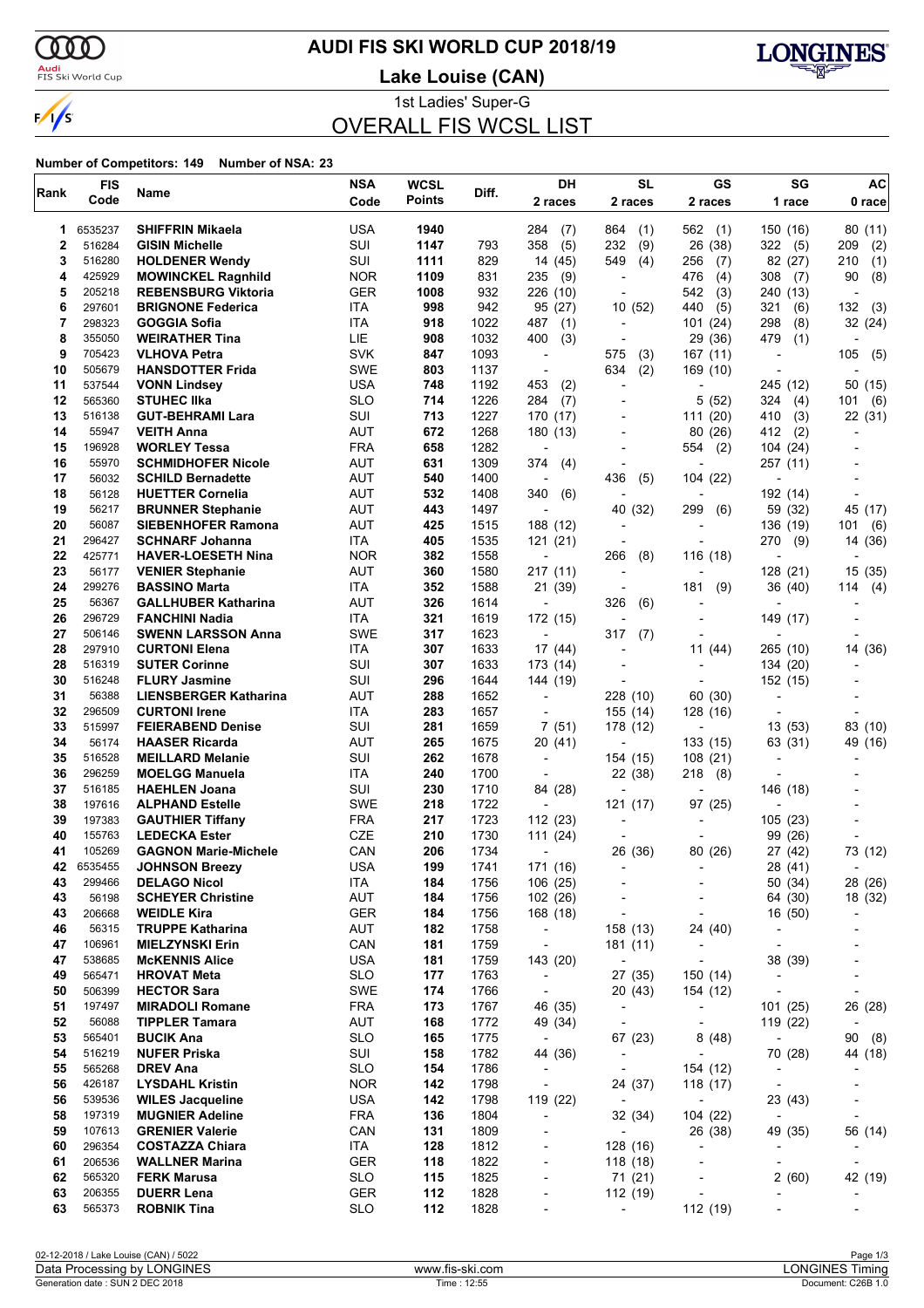

# **AUDI FIS SKI WORLD CUP 2018/19**

**Audi**<br>FIS Ski World Cup

**Lake Louise (CAN)**



1st Ladies' Super-G OVERALL FIS WCSL LIST

| Code<br>538573<br>197641<br>297702<br>206279<br>296472<br>315187<br>537582<br>196725 | Name<br><b>ROSS Laurenne</b><br><b>GAUCHE Laura</b><br><b>MARSAGLIA Francesca</b><br><b>GEIGER Christina</b>                                                                                                                                                                                                 | Code<br><b>USA</b><br><b>FRA</b><br>ITA                                                                                                                                                                                                                                                                                                                                                                                                                                                                                                                                                                                                                                                                                                                                                                                                  | Points<br>111<br>106                                                                                                                                                                                                                                                                                                                                                     | Diff.<br>1829                                                                                                                                                                                | 2 races<br>55 (31)                                                                                                                                                                                                                                                                   | 2 races                                                                                                                                                                                                                                                                                                                                                                             | 2 races                                                                                                                                                                                                       | 1 race<br>56 (33)                                                                                                                 | 0 race                                                                                                                                                                                                                          |
|--------------------------------------------------------------------------------------|--------------------------------------------------------------------------------------------------------------------------------------------------------------------------------------------------------------------------------------------------------------------------------------------------------------|------------------------------------------------------------------------------------------------------------------------------------------------------------------------------------------------------------------------------------------------------------------------------------------------------------------------------------------------------------------------------------------------------------------------------------------------------------------------------------------------------------------------------------------------------------------------------------------------------------------------------------------------------------------------------------------------------------------------------------------------------------------------------------------------------------------------------------------|--------------------------------------------------------------------------------------------------------------------------------------------------------------------------------------------------------------------------------------------------------------------------------------------------------------------------------------------------------------------------|----------------------------------------------------------------------------------------------------------------------------------------------------------------------------------------------|--------------------------------------------------------------------------------------------------------------------------------------------------------------------------------------------------------------------------------------------------------------------------------------|-------------------------------------------------------------------------------------------------------------------------------------------------------------------------------------------------------------------------------------------------------------------------------------------------------------------------------------------------------------------------------------|---------------------------------------------------------------------------------------------------------------------------------------------------------------------------------------------------------------|-----------------------------------------------------------------------------------------------------------------------------------|---------------------------------------------------------------------------------------------------------------------------------------------------------------------------------------------------------------------------------|
|                                                                                      |                                                                                                                                                                                                                                                                                                              |                                                                                                                                                                                                                                                                                                                                                                                                                                                                                                                                                                                                                                                                                                                                                                                                                                          |                                                                                                                                                                                                                                                                                                                                                                          |                                                                                                                                                                                              |                                                                                                                                                                                                                                                                                      |                                                                                                                                                                                                                                                                                                                                                                                     |                                                                                                                                                                                                               |                                                                                                                                   |                                                                                                                                                                                                                                 |
|                                                                                      |                                                                                                                                                                                                                                                                                                              |                                                                                                                                                                                                                                                                                                                                                                                                                                                                                                                                                                                                                                                                                                                                                                                                                                          |                                                                                                                                                                                                                                                                                                                                                                          |                                                                                                                                                                                              |                                                                                                                                                                                                                                                                                      |                                                                                                                                                                                                                                                                                                                                                                                     |                                                                                                                                                                                                               |                                                                                                                                   |                                                                                                                                                                                                                                 |
|                                                                                      |                                                                                                                                                                                                                                                                                                              |                                                                                                                                                                                                                                                                                                                                                                                                                                                                                                                                                                                                                                                                                                                                                                                                                                          |                                                                                                                                                                                                                                                                                                                                                                          | 1834                                                                                                                                                                                         | 21 (39)                                                                                                                                                                                                                                                                              | $\overline{a}$                                                                                                                                                                                                                                                                                                                                                                      |                                                                                                                                                                                                               | 44 (37)                                                                                                                           | 41 (20)                                                                                                                                                                                                                         |
|                                                                                      |                                                                                                                                                                                                                                                                                                              |                                                                                                                                                                                                                                                                                                                                                                                                                                                                                                                                                                                                                                                                                                                                                                                                                                          | 104                                                                                                                                                                                                                                                                                                                                                                      | 1836                                                                                                                                                                                         | 12 (47)                                                                                                                                                                                                                                                                              | $\overline{a}$                                                                                                                                                                                                                                                                                                                                                                      | 21 (41)                                                                                                                                                                                                       | 70 (28)                                                                                                                           | 1(50)                                                                                                                                                                                                                           |
|                                                                                      |                                                                                                                                                                                                                                                                                                              | <b>GER</b>                                                                                                                                                                                                                                                                                                                                                                                                                                                                                                                                                                                                                                                                                                                                                                                                                               | 103                                                                                                                                                                                                                                                                                                                                                                      | 1837                                                                                                                                                                                         | $\blacksquare$                                                                                                                                                                                                                                                                       | 103 (20)                                                                                                                                                                                                                                                                                                                                                                            |                                                                                                                                                                                                               | $\blacksquare$                                                                                                                    |                                                                                                                                                                                                                                 |
|                                                                                      | <b>FANCHINI Elena</b>                                                                                                                                                                                                                                                                                        | ITA                                                                                                                                                                                                                                                                                                                                                                                                                                                                                                                                                                                                                                                                                                                                                                                                                                      | 90                                                                                                                                                                                                                                                                                                                                                                       | 1850                                                                                                                                                                                         | 74 (30)                                                                                                                                                                                                                                                                              | $\overline{\phantom{a}}$                                                                                                                                                                                                                                                                                                                                                            |                                                                                                                                                                                                               | 16 (50)                                                                                                                           |                                                                                                                                                                                                                                 |
|                                                                                      | <b>IGNJATOVIC Nevena</b>                                                                                                                                                                                                                                                                                     | <b>SRB</b>                                                                                                                                                                                                                                                                                                                                                                                                                                                                                                                                                                                                                                                                                                                                                                                                                               | 89                                                                                                                                                                                                                                                                                                                                                                       | 1851                                                                                                                                                                                         | $\overline{\phantom{a}}$                                                                                                                                                                                                                                                             | 16 (46)                                                                                                                                                                                                                                                                                                                                                                             |                                                                                                                                                                                                               |                                                                                                                                   | 73 (12)                                                                                                                                                                                                                         |
|                                                                                      | <b>COOK Stacey</b>                                                                                                                                                                                                                                                                                           | <b>USA</b>                                                                                                                                                                                                                                                                                                                                                                                                                                                                                                                                                                                                                                                                                                                                                                                                                               | 79                                                                                                                                                                                                                                                                                                                                                                       | 1861                                                                                                                                                                                         | 79 (29)                                                                                                                                                                                                                                                                              |                                                                                                                                                                                                                                                                                                                                                                                     |                                                                                                                                                                                                               |                                                                                                                                   |                                                                                                                                                                                                                                 |
|                                                                                      | <b>BARIOZ Taina</b>                                                                                                                                                                                                                                                                                          | <b>FRA</b>                                                                                                                                                                                                                                                                                                                                                                                                                                                                                                                                                                                                                                                                                                                                                                                                                               | 71                                                                                                                                                                                                                                                                                                                                                                       | 1869                                                                                                                                                                                         | $\overline{\phantom{a}}$                                                                                                                                                                                                                                                             | $\overline{a}$                                                                                                                                                                                                                                                                                                                                                                      | 71 (28)                                                                                                                                                                                                       |                                                                                                                                   |                                                                                                                                                                                                                                 |
| 506341                                                                               | <b>WIKSTROEM Emelie</b>                                                                                                                                                                                                                                                                                      | SWE                                                                                                                                                                                                                                                                                                                                                                                                                                                                                                                                                                                                                                                                                                                                                                                                                                      | 70                                                                                                                                                                                                                                                                                                                                                                       | 1870                                                                                                                                                                                         | $\overline{\phantom{a}}$                                                                                                                                                                                                                                                             | 70 (22)                                                                                                                                                                                                                                                                                                                                                                             |                                                                                                                                                                                                               |                                                                                                                                   |                                                                                                                                                                                                                                 |
| 56199                                                                                | <b>KAPPAURER Elisabeth</b>                                                                                                                                                                                                                                                                                   | AUT                                                                                                                                                                                                                                                                                                                                                                                                                                                                                                                                                                                                                                                                                                                                                                                                                                      | 68                                                                                                                                                                                                                                                                                                                                                                       |                                                                                                                                                                                              |                                                                                                                                                                                                                                                                                      | $\overline{\phantom{a}}$                                                                                                                                                                                                                                                                                                                                                            | 68 (29)                                                                                                                                                                                                       |                                                                                                                                   |                                                                                                                                                                                                                                 |
|                                                                                      |                                                                                                                                                                                                                                                                                                              |                                                                                                                                                                                                                                                                                                                                                                                                                                                                                                                                                                                                                                                                                                                                                                                                                                          |                                                                                                                                                                                                                                                                                                                                                                          |                                                                                                                                                                                              |                                                                                                                                                                                                                                                                                      |                                                                                                                                                                                                                                                                                                                                                                                     | $\overline{a}$                                                                                                                                                                                                | 23 (43)                                                                                                                           | 36 (22)                                                                                                                                                                                                                         |
|                                                                                      |                                                                                                                                                                                                                                                                                                              |                                                                                                                                                                                                                                                                                                                                                                                                                                                                                                                                                                                                                                                                                                                                                                                                                                          |                                                                                                                                                                                                                                                                                                                                                                          |                                                                                                                                                                                              | $\overline{a}$                                                                                                                                                                                                                                                                       | $\overline{\phantom{a}}$                                                                                                                                                                                                                                                                                                                                                            |                                                                                                                                                                                                               |                                                                                                                                   | 41 (20)                                                                                                                                                                                                                         |
|                                                                                      |                                                                                                                                                                                                                                                                                                              |                                                                                                                                                                                                                                                                                                                                                                                                                                                                                                                                                                                                                                                                                                                                                                                                                                          |                                                                                                                                                                                                                                                                                                                                                                          |                                                                                                                                                                                              |                                                                                                                                                                                                                                                                                      |                                                                                                                                                                                                                                                                                                                                                                                     |                                                                                                                                                                                                               |                                                                                                                                   | (41)<br>9                                                                                                                                                                                                                       |
|                                                                                      |                                                                                                                                                                                                                                                                                                              |                                                                                                                                                                                                                                                                                                                                                                                                                                                                                                                                                                                                                                                                                                                                                                                                                                          |                                                                                                                                                                                                                                                                                                                                                                          |                                                                                                                                                                                              | ÷                                                                                                                                                                                                                                                                                    |                                                                                                                                                                                                                                                                                                                                                                                     |                                                                                                                                                                                                               |                                                                                                                                   |                                                                                                                                                                                                                                 |
|                                                                                      |                                                                                                                                                                                                                                                                                                              |                                                                                                                                                                                                                                                                                                                                                                                                                                                                                                                                                                                                                                                                                                                                                                                                                                          |                                                                                                                                                                                                                                                                                                                                                                          |                                                                                                                                                                                              |                                                                                                                                                                                                                                                                                      |                                                                                                                                                                                                                                                                                                                                                                                     |                                                                                                                                                                                                               |                                                                                                                                   |                                                                                                                                                                                                                                 |
|                                                                                      |                                                                                                                                                                                                                                                                                                              |                                                                                                                                                                                                                                                                                                                                                                                                                                                                                                                                                                                                                                                                                                                                                                                                                                          |                                                                                                                                                                                                                                                                                                                                                                          |                                                                                                                                                                                              | $\blacksquare$                                                                                                                                                                                                                                                                       |                                                                                                                                                                                                                                                                                                                                                                                     |                                                                                                                                                                                                               |                                                                                                                                   |                                                                                                                                                                                                                                 |
|                                                                                      |                                                                                                                                                                                                                                                                                                              |                                                                                                                                                                                                                                                                                                                                                                                                                                                                                                                                                                                                                                                                                                                                                                                                                                          |                                                                                                                                                                                                                                                                                                                                                                          |                                                                                                                                                                                              |                                                                                                                                                                                                                                                                                      |                                                                                                                                                                                                                                                                                                                                                                                     |                                                                                                                                                                                                               |                                                                                                                                   |                                                                                                                                                                                                                                 |
|                                                                                      |                                                                                                                                                                                                                                                                                                              |                                                                                                                                                                                                                                                                                                                                                                                                                                                                                                                                                                                                                                                                                                                                                                                                                                          |                                                                                                                                                                                                                                                                                                                                                                          |                                                                                                                                                                                              |                                                                                                                                                                                                                                                                                      | $\overline{\phantom{a}}$                                                                                                                                                                                                                                                                                                                                                            |                                                                                                                                                                                                               |                                                                                                                                   |                                                                                                                                                                                                                                 |
|                                                                                      |                                                                                                                                                                                                                                                                                                              |                                                                                                                                                                                                                                                                                                                                                                                                                                                                                                                                                                                                                                                                                                                                                                                                                                          |                                                                                                                                                                                                                                                                                                                                                                          |                                                                                                                                                                                              |                                                                                                                                                                                                                                                                                      |                                                                                                                                                                                                                                                                                                                                                                                     |                                                                                                                                                                                                               |                                                                                                                                   |                                                                                                                                                                                                                                 |
|                                                                                      |                                                                                                                                                                                                                                                                                                              |                                                                                                                                                                                                                                                                                                                                                                                                                                                                                                                                                                                                                                                                                                                                                                                                                                          |                                                                                                                                                                                                                                                                                                                                                                          |                                                                                                                                                                                              |                                                                                                                                                                                                                                                                                      |                                                                                                                                                                                                                                                                                                                                                                                     |                                                                                                                                                                                                               |                                                                                                                                   |                                                                                                                                                                                                                                 |
|                                                                                      |                                                                                                                                                                                                                                                                                                              |                                                                                                                                                                                                                                                                                                                                                                                                                                                                                                                                                                                                                                                                                                                                                                                                                                          |                                                                                                                                                                                                                                                                                                                                                                          |                                                                                                                                                                                              |                                                                                                                                                                                                                                                                                      |                                                                                                                                                                                                                                                                                                                                                                                     |                                                                                                                                                                                                               |                                                                                                                                   |                                                                                                                                                                                                                                 |
|                                                                                      |                                                                                                                                                                                                                                                                                                              |                                                                                                                                                                                                                                                                                                                                                                                                                                                                                                                                                                                                                                                                                                                                                                                                                                          |                                                                                                                                                                                                                                                                                                                                                                          |                                                                                                                                                                                              |                                                                                                                                                                                                                                                                                      |                                                                                                                                                                                                                                                                                                                                                                                     |                                                                                                                                                                                                               |                                                                                                                                   |                                                                                                                                                                                                                                 |
|                                                                                      |                                                                                                                                                                                                                                                                                                              |                                                                                                                                                                                                                                                                                                                                                                                                                                                                                                                                                                                                                                                                                                                                                                                                                                          |                                                                                                                                                                                                                                                                                                                                                                          |                                                                                                                                                                                              |                                                                                                                                                                                                                                                                                      |                                                                                                                                                                                                                                                                                                                                                                                     |                                                                                                                                                                                                               |                                                                                                                                   |                                                                                                                                                                                                                                 |
|                                                                                      |                                                                                                                                                                                                                                                                                                              |                                                                                                                                                                                                                                                                                                                                                                                                                                                                                                                                                                                                                                                                                                                                                                                                                                          |                                                                                                                                                                                                                                                                                                                                                                          |                                                                                                                                                                                              |                                                                                                                                                                                                                                                                                      |                                                                                                                                                                                                                                                                                                                                                                                     |                                                                                                                                                                                                               |                                                                                                                                   | 23 (30)                                                                                                                                                                                                                         |
|                                                                                      |                                                                                                                                                                                                                                                                                                              |                                                                                                                                                                                                                                                                                                                                                                                                                                                                                                                                                                                                                                                                                                                                                                                                                                          |                                                                                                                                                                                                                                                                                                                                                                          |                                                                                                                                                                                              |                                                                                                                                                                                                                                                                                      |                                                                                                                                                                                                                                                                                                                                                                                     |                                                                                                                                                                                                               |                                                                                                                                   | 2(49)                                                                                                                                                                                                                           |
|                                                                                      |                                                                                                                                                                                                                                                                                                              |                                                                                                                                                                                                                                                                                                                                                                                                                                                                                                                                                                                                                                                                                                                                                                                                                                          |                                                                                                                                                                                                                                                                                                                                                                          |                                                                                                                                                                                              |                                                                                                                                                                                                                                                                                      |                                                                                                                                                                                                                                                                                                                                                                                     |                                                                                                                                                                                                               |                                                                                                                                   |                                                                                                                                                                                                                                 |
|                                                                                      |                                                                                                                                                                                                                                                                                                              |                                                                                                                                                                                                                                                                                                                                                                                                                                                                                                                                                                                                                                                                                                                                                                                                                                          |                                                                                                                                                                                                                                                                                                                                                                          |                                                                                                                                                                                              |                                                                                                                                                                                                                                                                                      |                                                                                                                                                                                                                                                                                                                                                                                     |                                                                                                                                                                                                               |                                                                                                                                   |                                                                                                                                                                                                                                 |
|                                                                                      |                                                                                                                                                                                                                                                                                                              |                                                                                                                                                                                                                                                                                                                                                                                                                                                                                                                                                                                                                                                                                                                                                                                                                                          |                                                                                                                                                                                                                                                                                                                                                                          |                                                                                                                                                                                              |                                                                                                                                                                                                                                                                                      |                                                                                                                                                                                                                                                                                                                                                                                     |                                                                                                                                                                                                               |                                                                                                                                   |                                                                                                                                                                                                                                 |
|                                                                                      |                                                                                                                                                                                                                                                                                                              |                                                                                                                                                                                                                                                                                                                                                                                                                                                                                                                                                                                                                                                                                                                                                                                                                                          |                                                                                                                                                                                                                                                                                                                                                                          |                                                                                                                                                                                              |                                                                                                                                                                                                                                                                                      |                                                                                                                                                                                                                                                                                                                                                                                     |                                                                                                                                                                                                               |                                                                                                                                   |                                                                                                                                                                                                                                 |
|                                                                                      |                                                                                                                                                                                                                                                                                                              |                                                                                                                                                                                                                                                                                                                                                                                                                                                                                                                                                                                                                                                                                                                                                                                                                                          |                                                                                                                                                                                                                                                                                                                                                                          |                                                                                                                                                                                              |                                                                                                                                                                                                                                                                                      |                                                                                                                                                                                                                                                                                                                                                                                     |                                                                                                                                                                                                               |                                                                                                                                   | 36 (22)                                                                                                                                                                                                                         |
|                                                                                      |                                                                                                                                                                                                                                                                                                              |                                                                                                                                                                                                                                                                                                                                                                                                                                                                                                                                                                                                                                                                                                                                                                                                                                          |                                                                                                                                                                                                                                                                                                                                                                          |                                                                                                                                                                                              |                                                                                                                                                                                                                                                                                      |                                                                                                                                                                                                                                                                                                                                                                                     |                                                                                                                                                                                                               |                                                                                                                                   |                                                                                                                                                                                                                                 |
|                                                                                      |                                                                                                                                                                                                                                                                                                              |                                                                                                                                                                                                                                                                                                                                                                                                                                                                                                                                                                                                                                                                                                                                                                                                                                          |                                                                                                                                                                                                                                                                                                                                                                          |                                                                                                                                                                                              |                                                                                                                                                                                                                                                                                      |                                                                                                                                                                                                                                                                                                                                                                                     |                                                                                                                                                                                                               |                                                                                                                                   |                                                                                                                                                                                                                                 |
|                                                                                      |                                                                                                                                                                                                                                                                                                              |                                                                                                                                                                                                                                                                                                                                                                                                                                                                                                                                                                                                                                                                                                                                                                                                                                          |                                                                                                                                                                                                                                                                                                                                                                          |                                                                                                                                                                                              |                                                                                                                                                                                                                                                                                      |                                                                                                                                                                                                                                                                                                                                                                                     |                                                                                                                                                                                                               |                                                                                                                                   |                                                                                                                                                                                                                                 |
|                                                                                      |                                                                                                                                                                                                                                                                                                              |                                                                                                                                                                                                                                                                                                                                                                                                                                                                                                                                                                                                                                                                                                                                                                                                                                          |                                                                                                                                                                                                                                                                                                                                                                          |                                                                                                                                                                                              |                                                                                                                                                                                                                                                                                      |                                                                                                                                                                                                                                                                                                                                                                                     |                                                                                                                                                                                                               |                                                                                                                                   | 27 (27)                                                                                                                                                                                                                         |
|                                                                                      |                                                                                                                                                                                                                                                                                                              |                                                                                                                                                                                                                                                                                                                                                                                                                                                                                                                                                                                                                                                                                                                                                                                                                                          |                                                                                                                                                                                                                                                                                                                                                                          |                                                                                                                                                                                              |                                                                                                                                                                                                                                                                                      |                                                                                                                                                                                                                                                                                                                                                                                     |                                                                                                                                                                                                               | $\blacksquare$                                                                                                                    |                                                                                                                                                                                                                                 |
|                                                                                      |                                                                                                                                                                                                                                                                                                              |                                                                                                                                                                                                                                                                                                                                                                                                                                                                                                                                                                                                                                                                                                                                                                                                                                          |                                                                                                                                                                                                                                                                                                                                                                          |                                                                                                                                                                                              |                                                                                                                                                                                                                                                                                      | $\blacksquare$                                                                                                                                                                                                                                                                                                                                                                      |                                                                                                                                                                                                               |                                                                                                                                   | 12 (38)                                                                                                                                                                                                                         |
|                                                                                      |                                                                                                                                                                                                                                                                                                              |                                                                                                                                                                                                                                                                                                                                                                                                                                                                                                                                                                                                                                                                                                                                                                                                                                          |                                                                                                                                                                                                                                                                                                                                                                          |                                                                                                                                                                                              |                                                                                                                                                                                                                                                                                      |                                                                                                                                                                                                                                                                                                                                                                                     |                                                                                                                                                                                                               |                                                                                                                                   | 9(41)                                                                                                                                                                                                                           |
|                                                                                      |                                                                                                                                                                                                                                                                                                              |                                                                                                                                                                                                                                                                                                                                                                                                                                                                                                                                                                                                                                                                                                                                                                                                                                          |                                                                                                                                                                                                                                                                                                                                                                          |                                                                                                                                                                                              |                                                                                                                                                                                                                                                                                      |                                                                                                                                                                                                                                                                                                                                                                                     | -                                                                                                                                                                                                             |                                                                                                                                   | 16 (34)                                                                                                                                                                                                                         |
|                                                                                      |                                                                                                                                                                                                                                                                                                              |                                                                                                                                                                                                                                                                                                                                                                                                                                                                                                                                                                                                                                                                                                                                                                                                                                          |                                                                                                                                                                                                                                                                                                                                                                          |                                                                                                                                                                                              | $\blacksquare$                                                                                                                                                                                                                                                                       |                                                                                                                                                                                                                                                                                                                                                                                     |                                                                                                                                                                                                               |                                                                                                                                   | 32 (24)                                                                                                                                                                                                                         |
| 56417                                                                                | <b>FEST Nadine</b>                                                                                                                                                                                                                                                                                           |                                                                                                                                                                                                                                                                                                                                                                                                                                                                                                                                                                                                                                                                                                                                                                                                                                          | 30                                                                                                                                                                                                                                                                                                                                                                       |                                                                                                                                                                                              | $\blacksquare$                                                                                                                                                                                                                                                                       |                                                                                                                                                                                                                                                                                                                                                                                     | $\overline{\phantom{0}}$                                                                                                                                                                                      |                                                                                                                                   | 24 (29)                                                                                                                                                                                                                         |
| 206652                                                                               |                                                                                                                                                                                                                                                                                                              | GER                                                                                                                                                                                                                                                                                                                                                                                                                                                                                                                                                                                                                                                                                                                                                                                                                                      | 29                                                                                                                                                                                                                                                                                                                                                                       | 1911                                                                                                                                                                                         |                                                                                                                                                                                                                                                                                      |                                                                                                                                                                                                                                                                                                                                                                                     |                                                                                                                                                                                                               |                                                                                                                                   | $\blacksquare$                                                                                                                                                                                                                  |
|                                                                                      | <b>FRASSE SOMBET Coralie</b>                                                                                                                                                                                                                                                                                 |                                                                                                                                                                                                                                                                                                                                                                                                                                                                                                                                                                                                                                                                                                                                                                                                                                          |                                                                                                                                                                                                                                                                                                                                                                          |                                                                                                                                                                                              | $\overline{\phantom{a}}$                                                                                                                                                                                                                                                             | $\overline{a}$                                                                                                                                                                                                                                                                                                                                                                      |                                                                                                                                                                                                               |                                                                                                                                   |                                                                                                                                                                                                                                 |
| 426100                                                                               |                                                                                                                                                                                                                                                                                                              |                                                                                                                                                                                                                                                                                                                                                                                                                                                                                                                                                                                                                                                                                                                                                                                                                                          |                                                                                                                                                                                                                                                                                                                                                                          |                                                                                                                                                                                              | $\overline{\phantom{a}}$                                                                                                                                                                                                                                                             |                                                                                                                                                                                                                                                                                                                                                                                     |                                                                                                                                                                                                               |                                                                                                                                   |                                                                                                                                                                                                                                 |
| 206487                                                                               | <b>WIESLER Maren</b>                                                                                                                                                                                                                                                                                         | GER                                                                                                                                                                                                                                                                                                                                                                                                                                                                                                                                                                                                                                                                                                                                                                                                                                      | 25                                                                                                                                                                                                                                                                                                                                                                       |                                                                                                                                                                                              | $\qquad \qquad \blacksquare$                                                                                                                                                                                                                                                         |                                                                                                                                                                                                                                                                                                                                                                                     |                                                                                                                                                                                                               |                                                                                                                                   |                                                                                                                                                                                                                                 |
| 307493                                                                               | ANDO Asa                                                                                                                                                                                                                                                                                                     | <b>JPN</b>                                                                                                                                                                                                                                                                                                                                                                                                                                                                                                                                                                                                                                                                                                                                                                                                                               | 22                                                                                                                                                                                                                                                                                                                                                                       | 1918                                                                                                                                                                                         | $\overline{a}$                                                                                                                                                                                                                                                                       | 12 (49)                                                                                                                                                                                                                                                                                                                                                                             | 10 (46)                                                                                                                                                                                                       |                                                                                                                                   |                                                                                                                                                                                                                                 |
| 155727                                                                               | <b>CAPOVA Gabriela</b>                                                                                                                                                                                                                                                                                       | <b>CZE</b>                                                                                                                                                                                                                                                                                                                                                                                                                                                                                                                                                                                                                                                                                                                                                                                                                               | 22                                                                                                                                                                                                                                                                                                                                                                       | 1918                                                                                                                                                                                         | $\overline{a}$                                                                                                                                                                                                                                                                       |                                                                                                                                                                                                                                                                                                                                                                                     | ٠                                                                                                                                                                                                             |                                                                                                                                   |                                                                                                                                                                                                                                 |
| 56143                                                                                | <b>GRUENWALD Julia</b>                                                                                                                                                                                                                                                                                       | AUT                                                                                                                                                                                                                                                                                                                                                                                                                                                                                                                                                                                                                                                                                                                                                                                                                                      | 21                                                                                                                                                                                                                                                                                                                                                                       | 1919                                                                                                                                                                                         | $\overline{a}$                                                                                                                                                                                                                                                                       | 21 (40)                                                                                                                                                                                                                                                                                                                                                                             | -                                                                                                                                                                                                             |                                                                                                                                   | -                                                                                                                                                                                                                               |
| 516426                                                                               | <b>STOFFEL Elena</b>                                                                                                                                                                                                                                                                                         | SUI                                                                                                                                                                                                                                                                                                                                                                                                                                                                                                                                                                                                                                                                                                                                                                                                                                      | 21                                                                                                                                                                                                                                                                                                                                                                       | 1919                                                                                                                                                                                         | $\overline{\phantom{a}}$                                                                                                                                                                                                                                                             | 21 (40)                                                                                                                                                                                                                                                                                                                                                                             |                                                                                                                                                                                                               |                                                                                                                                   | $\overline{a}$                                                                                                                                                                                                                  |
| 55759                                                                                | <b>KIRCHGASSER Michaela</b>                                                                                                                                                                                                                                                                                  | AUT                                                                                                                                                                                                                                                                                                                                                                                                                                                                                                                                                                                                                                                                                                                                                                                                                                      | 19                                                                                                                                                                                                                                                                                                                                                                       | 1921                                                                                                                                                                                         | ÷                                                                                                                                                                                                                                                                                    | 19 (44)                                                                                                                                                                                                                                                                                                                                                                             |                                                                                                                                                                                                               |                                                                                                                                   |                                                                                                                                                                                                                                 |
| 705287                                                                               | <b>VELEZ ZUZULOVA</b>                                                                                                                                                                                                                                                                                        | SVK                                                                                                                                                                                                                                                                                                                                                                                                                                                                                                                                                                                                                                                                                                                                                                                                                                      | 18                                                                                                                                                                                                                                                                                                                                                                       | 1922                                                                                                                                                                                         | -                                                                                                                                                                                                                                                                                    | 18 (45)                                                                                                                                                                                                                                                                                                                                                                             |                                                                                                                                                                                                               |                                                                                                                                   | -                                                                                                                                                                                                                               |
| 516429                                                                               | <b>GROEBLI Nathalie</b>                                                                                                                                                                                                                                                                                      | SUI                                                                                                                                                                                                                                                                                                                                                                                                                                                                                                                                                                                                                                                                                                                                                                                                                                      | 17                                                                                                                                                                                                                                                                                                                                                                       | 1923                                                                                                                                                                                         | ÷                                                                                                                                                                                                                                                                                    | $\overline{\phantom{a}}$                                                                                                                                                                                                                                                                                                                                                            |                                                                                                                                                                                                               |                                                                                                                                   | 17 (33)                                                                                                                                                                                                                         |
| 385096                                                                               | <b>POPOVIC Leona</b>                                                                                                                                                                                                                                                                                         | <b>CRO</b>                                                                                                                                                                                                                                                                                                                                                                                                                                                                                                                                                                                                                                                                                                                                                                                                                               | 16                                                                                                                                                                                                                                                                                                                                                                       | 1924                                                                                                                                                                                         | ÷                                                                                                                                                                                                                                                                                    | $\overline{a}$                                                                                                                                                                                                                                                                                                                                                                      | 6(51)                                                                                                                                                                                                         | ÷                                                                                                                                 | 10(40)                                                                                                                                                                                                                          |
| 539909                                                                               | <b>MOLTZAN Paula</b>                                                                                                                                                                                                                                                                                         | USA                                                                                                                                                                                                                                                                                                                                                                                                                                                                                                                                                                                                                                                                                                                                                                                                                                      | 14                                                                                                                                                                                                                                                                                                                                                                       | 1926                                                                                                                                                                                         | $\overline{a}$                                                                                                                                                                                                                                                                       | 14 (48)                                                                                                                                                                                                                                                                                                                                                                             |                                                                                                                                                                                                               |                                                                                                                                   |                                                                                                                                                                                                                                 |
| 6535765                                                                              | <b>MANGAN Patricia</b>                                                                                                                                                                                                                                                                                       | <b>USA</b>                                                                                                                                                                                                                                                                                                                                                                                                                                                                                                                                                                                                                                                                                                                                                                                                                               | 12                                                                                                                                                                                                                                                                                                                                                                       | 1928                                                                                                                                                                                         | $\overline{\phantom{a}}$                                                                                                                                                                                                                                                             |                                                                                                                                                                                                                                                                                                                                                                                     |                                                                                                                                                                                                               | L,                                                                                                                                | 12 (38)                                                                                                                                                                                                                         |
| 56282                                                                                | <b>RESCH Stephanie</b>                                                                                                                                                                                                                                                                                       | AUT                                                                                                                                                                                                                                                                                                                                                                                                                                                                                                                                                                                                                                                                                                                                                                                                                                      | 12                                                                                                                                                                                                                                                                                                                                                                       | 1928                                                                                                                                                                                         | ÷                                                                                                                                                                                                                                                                                    | ÷,                                                                                                                                                                                                                                                                                                                                                                                  | 12 (42)                                                                                                                                                                                                       | ÷                                                                                                                                 | -                                                                                                                                                                                                                               |
| 506583                                                                               | <b>SAEFVENBERG Charlotta</b>                                                                                                                                                                                                                                                                                 | SWE                                                                                                                                                                                                                                                                                                                                                                                                                                                                                                                                                                                                                                                                                                                                                                                                                                      | 12                                                                                                                                                                                                                                                                                                                                                                       | 1928                                                                                                                                                                                         | ÷                                                                                                                                                                                                                                                                                    | 12 (49)                                                                                                                                                                                                                                                                                                                                                                             | $\overline{\phantom{0}}$                                                                                                                                                                                      | $\overline{a}$                                                                                                                    |                                                                                                                                                                                                                                 |
| 506348                                                                               | <b>STAALNACKE YIva</b>                                                                                                                                                                                                                                                                                       | SWE                                                                                                                                                                                                                                                                                                                                                                                                                                                                                                                                                                                                                                                                                                                                                                                                                                      | 11                                                                                                                                                                                                                                                                                                                                                                       | 1929                                                                                                                                                                                         | $\overline{\phantom{a}}$                                                                                                                                                                                                                                                             | 11(51)                                                                                                                                                                                                                                                                                                                                                                              |                                                                                                                                                                                                               | L,                                                                                                                                |                                                                                                                                                                                                                                 |
| 506664                                                                               | <b>FJAELLSTROEM Magdalena</b>                                                                                                                                                                                                                                                                                | <b>SWE</b>                                                                                                                                                                                                                                                                                                                                                                                                                                                                                                                                                                                                                                                                                                                                                                                                                               | 10                                                                                                                                                                                                                                                                                                                                                                       | 1930                                                                                                                                                                                         | ÷                                                                                                                                                                                                                                                                                    | 10(52)                                                                                                                                                                                                                                                                                                                                                                              |                                                                                                                                                                                                               | ÷                                                                                                                                 | -                                                                                                                                                                                                                               |
| 197540                                                                               | <b>FORNI Josephine</b>                                                                                                                                                                                                                                                                                       | FRA                                                                                                                                                                                                                                                                                                                                                                                                                                                                                                                                                                                                                                                                                                                                                                                                                                      | 10                                                                                                                                                                                                                                                                                                                                                                       | 1930                                                                                                                                                                                         | $\overline{a}$                                                                                                                                                                                                                                                                       | 10(52)                                                                                                                                                                                                                                                                                                                                                                              | -                                                                                                                                                                                                             | -                                                                                                                                 | -                                                                                                                                                                                                                               |
| 405138                                                                               | JELINKOVA Adriana                                                                                                                                                                                                                                                                                            | <b>NED</b>                                                                                                                                                                                                                                                                                                                                                                                                                                                                                                                                                                                                                                                                                                                                                                                                                               | 9                                                                                                                                                                                                                                                                                                                                                                        | 1931                                                                                                                                                                                         | $\overline{\phantom{a}}$                                                                                                                                                                                                                                                             |                                                                                                                                                                                                                                                                                                                                                                                     | 5(52)                                                                                                                                                                                                         |                                                                                                                                   | 4 (46)                                                                                                                                                                                                                          |
| 299624                                                                               | <b>PIROVANO Laura</b>                                                                                                                                                                                                                                                                                        | ITA                                                                                                                                                                                                                                                                                                                                                                                                                                                                                                                                                                                                                                                                                                                                                                                                                                      | 9                                                                                                                                                                                                                                                                                                                                                                        | 1931                                                                                                                                                                                         | $\overline{\phantom{a}}$                                                                                                                                                                                                                                                             |                                                                                                                                                                                                                                                                                                                                                                                     | 9(47)                                                                                                                                                                                                         | ÷                                                                                                                                 |                                                                                                                                                                                                                                 |
| 6535773                                                                              | <b>O BRIEN Nina</b>                                                                                                                                                                                                                                                                                          | USA                                                                                                                                                                                                                                                                                                                                                                                                                                                                                                                                                                                                                                                                                                                                                                                                                                      | 8                                                                                                                                                                                                                                                                                                                                                                        | 1932                                                                                                                                                                                         | $\overline{a}$                                                                                                                                                                                                                                                                       | 8(55)                                                                                                                                                                                                                                                                                                                                                                               | $\overline{\phantom{a}}$                                                                                                                                                                                      | $\overline{a}$                                                                                                                    |                                                                                                                                                                                                                                 |
| 155699                                                                               | <b>PAULATHOVA Katerina</b>                                                                                                                                                                                                                                                                                   |                                                                                                                                                                                                                                                                                                                                                                                                                                                                                                                                                                                                                                                                                                                                                                                                                                          | 8                                                                                                                                                                                                                                                                                                                                                                        | 1932                                                                                                                                                                                         | ÷                                                                                                                                                                                                                                                                                    |                                                                                                                                                                                                                                                                                                                                                                                     | $\overline{a}$                                                                                                                                                                                                | L,                                                                                                                                | 8(43)                                                                                                                                                                                                                           |
|                                                                                      | 426043<br>516344<br>425981<br>516268<br>107427<br>55977<br>426193<br>296431<br>196806<br>197295<br>245066<br>537772<br>516504<br>426257<br>206460<br>107583<br>225525<br>425921<br>56253<br>297195<br>196726<br>55898<br>56328<br>56125<br>56258<br>516437<br>206520<br>506701<br>6535600<br>56241<br>197124 | <b>TVIBERG Maria Therese</b><br><b>KOPP Rahel</b><br><b>SKJOELD Maren</b><br><b>WILD Simone</b><br><b>ST-GERMAIN Laurence</b><br><b>THALMANN Carmen</b><br><b>STJERNESUND Th.</b><br><b>STUFFER Verena</b><br><b>NOENS Nastasia</b><br><b>PIOT Jennifer</b><br><b>MIKLOS Edit</b><br><b>STIEGLER Resi</b><br><b>DANIOTH Aline</b><br><b>LIE Kajsa Vickhoff</b><br><b>WENIG Michaela</b><br><b>REMME Roni</b><br><b>TILLEY Alex</b><br><b>HAUGEN Kristine</b><br><b>HUBER Katharina</b><br><b>HOFER Anna</b><br><b>BARTHET Anne-Sophie</b><br><b>BREM Eva-Maria</b><br><b>ORTLIEB Nina</b><br><b>PUCHNER Mirjam</b><br><b>AGER Christina</b><br><b>BISSIG Carole</b><br><b>DORSCH Patrizia</b><br><b>HOERNBLAD Lisa</b><br><b>MERRYWEATHER Alice</b><br><b>SCHNEEBERGER Rosina</b><br><b>PFISTER Meike</b><br><b>HOLTMANN Mina Fuerst</b> | <b>NOR</b><br>SUI<br><b>NOR</b><br>SUI<br>CAN<br>AUT<br><b>NOR</b><br>ITA<br><b>FRA</b><br><b>FRA</b><br>HUN<br><b>USA</b><br>SUI<br><b>NOR</b><br>GER<br>CAN<br>GBR<br><b>NOR</b><br><b>AUT</b><br>ITA<br><b>FRA</b><br><b>AUT</b><br>AUT<br><b>AUT</b><br><b>AUT</b><br>SUI<br>GER<br>SWE<br><b>USA</b><br><b>AUT</b><br><b>AUT</b><br><b>FRA</b><br><b>NOR</b><br>CZE | 66<br>61<br>60<br>60<br>59<br>58<br>55<br>55<br>54<br>53<br>50<br>50<br>49<br>49<br>49<br>47<br>47<br>46<br>45<br>44<br>42<br>42<br>42<br>41<br>38<br>38<br>38<br>36<br>36<br>34<br>28<br>27 | 1872<br>1874<br>1879<br>1880<br>1880<br>1881<br>1882<br>1885<br>1885<br>1886<br>1887<br>1890<br>1890<br>1891<br>1891<br>1891<br>1893<br>1893<br>1894<br>1895<br>1896<br>1898<br>1898<br>1898<br>1899<br>1902<br>1902<br>1902<br>1904<br>1904<br>1906<br>1910<br>1912<br>1913<br>1915 | 7(51)<br>$\overline{\phantom{a}}$<br>54 (32)<br>$\blacksquare$<br>7(51)<br>50 (33)<br>$\overline{\phantom{a}}$<br>$\overline{\phantom{a}}$<br>9 (50)<br>25 (38)<br>$\overline{\phantom{a}}$<br>$\overline{a}$<br>$\overline{a}$<br>$\overline{a}$<br>$\overline{\phantom{a}}$<br>38 (37)<br>18 (42)<br>7(51)<br>$\overline{\phantom{a}}$<br>10 (48)<br>10(48)<br>14 (45)<br>18 (42) | 51 (26)<br>59 (24)<br>46 (29)<br>8<br>(55)<br>54 (25)<br>50 (27)<br>41 (31)<br>$\overline{\phantom{a}}$<br>47 (28)<br>45 (30)<br>$\overline{a}$<br>$\overline{a}$<br>38 (33)<br>16 (46)<br>21 (40)<br>22 (38) | 60 (30)<br>12 (42)<br>47 (32)<br>8 (48)<br>$\blacksquare$<br>47 (32)<br>46 (34)<br>42 (35)<br>2(61)<br>28 (37)<br>11(44)<br>4(58) | 20 (47)<br>$\blacksquare$<br>1 (61)<br>46 (36)<br>17 (48)<br>22 (46)<br>$\blacksquare$<br>$\overline{a}$<br>44 (37)<br>6 (55)<br>$\overline{a}$<br>4(58)<br>23 (43)<br>4 (58)<br>16 (50)<br>17 (48)<br>6(55)<br>6(55)<br>11(54) |

| 02-12-2018 / Lake Louise (CAN) / 5022 |                 | Page 2/3           |
|---------------------------------------|-----------------|--------------------|
| Data Processing by LONGINES           | www.fis-ski.com | LONGINES<br>iming  |
| Generation date : SUN 2 DEC 2018      | Time: 12:55     | Document: C26B 1.0 |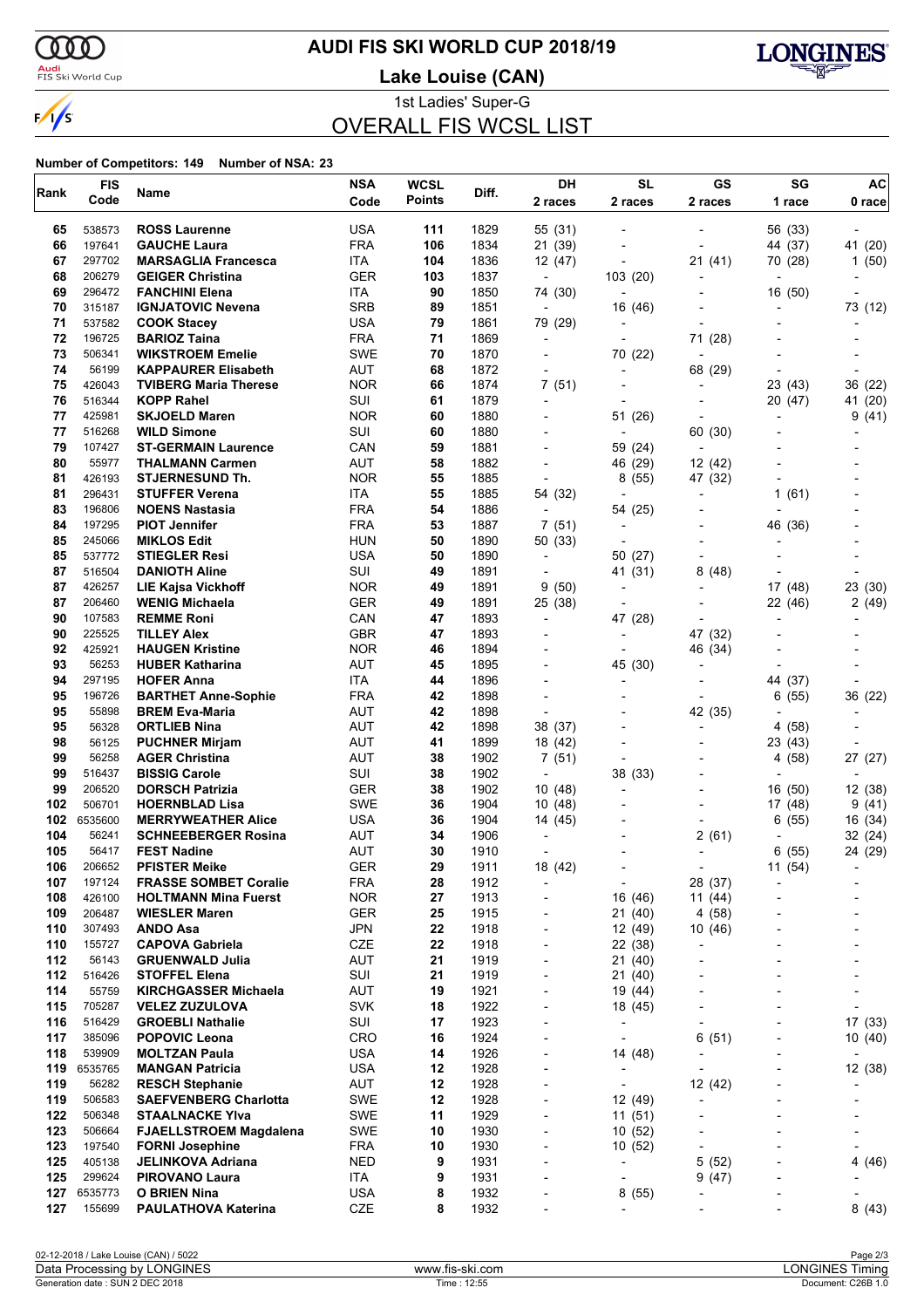

# **AUDI FIS SKI WORLD CUP 2018/19**

<mark>Audi</mark><br>FIS Ski World Cup

**Lake Louise (CAN)**



1st Ladies' Super-G OVERALL FIS WCSL LIST

| <b>FIS</b><br>Rank |        |                             | <b>NSA</b> | <b>WCSL</b>   |       | DH                       | <b>SL</b>                | GS      | SG     | <b>AC</b> |
|--------------------|--------|-----------------------------|------------|---------------|-------|--------------------------|--------------------------|---------|--------|-----------|
|                    | Code   | Name                        | Code       | <b>Points</b> | Diff. | 2 races                  | 2 races                  | 2 races | 1 race | 0 race    |
| 127                | 206532 | <b>SCHMOTZ Marlene</b>      | <b>GER</b> | 8             | 1932  |                          | $\overline{\phantom{0}}$ |         |        | 8(43)     |
| 130                | 516562 | <b>RAST Camille</b>         | SUI        |               | 1933  |                          | $\overline{\phantom{0}}$ | 7(50)   |        |           |
| 130                | 298767 | <b>SOSIO Federica</b>       | <b>ITA</b> |               | 1933  | $\overline{\phantom{0}}$ | -                        |         |        | 7 (45)    |
| 132                | 155728 | <b>DUBOVSKA Martina</b>     | <b>CZE</b> | 6             | 1934  |                          | 6<br>(57)                | -       |        |           |
| 132                | 506350 | <b>EKLUND Nathalie</b>      | <b>SWE</b> | 6             | 1934  |                          | (57)<br>6                | -       |        |           |
| 134                | 306249 | <b>HASEGAWA Emi</b>         | JPN        | 5             | 1935  |                          | $\overline{\phantom{0}}$ | 5(52)   |        |           |
| 134                | 206367 | <b>HRONEK Veronique</b>     | <b>GER</b> | 5             | 1935  | $\overline{\phantom{0}}$ | -                        | 5(52)   |        |           |
| 134                | 415205 | <b>HUDSON Piera</b>         | <b>NZL</b> | 5             | 1935  |                          | 5<br>(59)                | -       |        |           |
| 134                | 197215 | <b>MASSIOS Marie</b>        | <b>FRA</b> | 5             | 1935  |                          |                          | 5(52)   |        |           |
| 134                | 56344  | <b>SPORER Marie-Therese</b> | <b>AUT</b> | 5             | 1935  |                          | 5 (59)                   |         |        |           |
| 134                | 107532 | <b>TOMMY Mikaela</b>        | CAN        | 5             | 1935  |                          | ٠                        | 5(52)   |        |           |
| 140                | 307255 | <b>ISHIKAWA Haruna</b>      | <b>JPN</b> | 3             | 1937  |                          | -                        | 3(59)   |        |           |
| 140                | 705394 | <b>KANTOROVA Barbara</b>    | <b>SVK</b> | 3             | 1937  | $\overline{\phantom{a}}$ | -                        | -       |        | 3(47)     |
| 140                | 516407 | <b>KASPER Vanessa</b>       | SUI        | 3             | 1937  | $\overline{\phantom{0}}$ | -                        | 3(59)   |        |           |
| 140                | 197861 | <b>PASLIER Esther</b>       | <b>FRA</b> | 3             | 1937  |                          | -                        |         |        | 3(47)     |
| 144                | 375018 | <b>COLETTI Alexandra</b>    | <b>MON</b> | 2             | 1938  | 2(55)                    | $\overline{\phantom{0}}$ |         |        |           |
| 144                | 197651 | <b>DIREZ Clara</b>          | <b>FRA</b> | 2             | 1938  |                          | -                        | 2(61)   |        |           |
| 144                | 538284 | <b>McJAMES Megan</b>        | <b>USA</b> | 2             | 1938  |                          | $\overline{\phantom{0}}$ | 2(61)   |        |           |
| 144                | 485731 | <b>ROMANOVA Anastasia</b>   | <b>RUS</b> | 2             | 1938  |                          | $\blacksquare$           | 2(61)   |        |           |
| 148                | 56336  | <b>DENGSCHERZ Dajana</b>    | AUT        |               | 1939  | 1(56)                    |                          |         |        |           |
| 148                | 435334 | <b>GASIENICA-DANI.</b>      | POL        |               | 1939  |                          |                          |         |        | 1(50)     |

| Legend:   |                                                                                                         |          |                            |                 |                    |                      |                                     |                        |
|-----------|---------------------------------------------------------------------------------------------------------|----------|----------------------------|-----------------|--------------------|----------------------|-------------------------------------|------------------------|
| ۰.<br>∣GS | No points<br>Giant Slalom                                                                               | АC<br>SG | Alpine Combined<br>Super-G | DH<br>SL        | Downhill<br>Slalom | Diff.<br><b>WCSL</b> | <b>Difference</b><br>Overall points |                        |
|           |                                                                                                         |          |                            |                 |                    |                      |                                     |                        |
|           |                                                                                                         |          |                            |                 |                    |                      |                                     | Page 3/3               |
|           | 02-12-2018 / Lake Louise (CAN) / 5022<br>Data Processing by LONGINES<br>Generation date: SUN 2 DEC 2018 |          |                            | www.fis-ski.com |                    |                      |                                     | <b>LONGINES Timing</b> |
|           |                                                                                                         |          |                            | Time: 12:55     |                    |                      |                                     | Document: C26B 1.0     |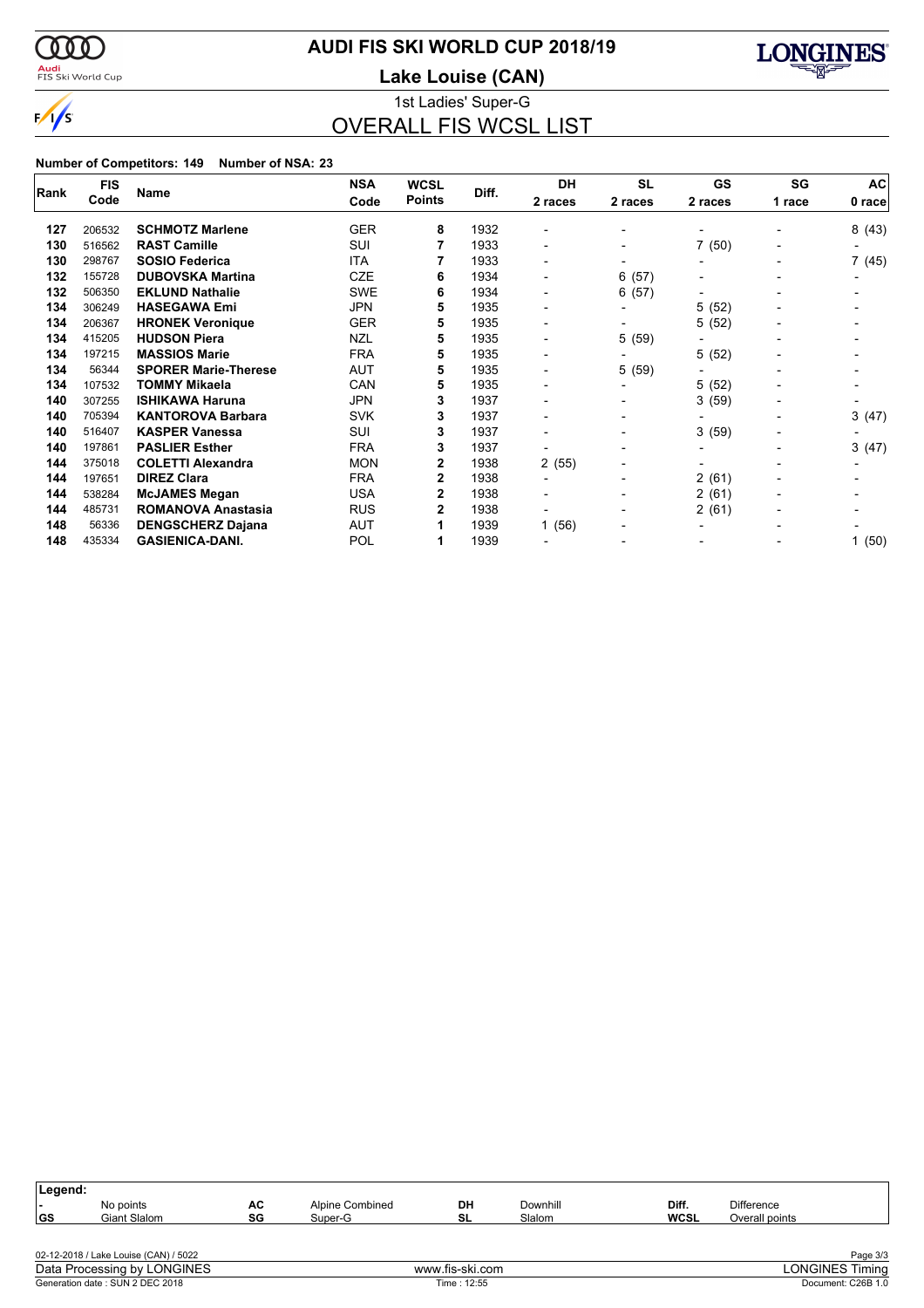

# **AUDI FIS SKI WORLD CUP 2018/19**

1st Ladies' Super-G **Lake Louise (CAN)**

FIS NATION CUP



| <b>MILLE</b> | <b>MAI</b> | - F N I. |  |
|--------------|------------|----------|--|

|          |            | <b>Number of Nations: 16</b>    |               |       |                          |           |           |     |                          |                          |
|----------|------------|---------------------------------|---------------|-------|--------------------------|-----------|-----------|-----|--------------------------|--------------------------|
| Rank NSA |            | Name                            | <b>Points</b> | Diff. | DH                       | <b>SL</b> | <b>GS</b> | SG  | AC                       | TE <sub>I</sub>          |
|          | 1 AUT      | Austria                         | 1317          |       | 592                      | 292       | 268       | 165 | $\overline{\phantom{0}}$ |                          |
|          | 2 SUI      | <b>Switzerland</b>              | 689           | 628   | 292                      | 190       | 128       | 79  |                          |                          |
|          | 3 USA      | <b>United States of America</b> | 530           | 787   | 98                       | 222       | 110       | 100 | -                        |                          |
|          | 4 ITA      | <b>Italy</b>                    | 492           | 825   | 136                      | 49        | 231       | 76  | -                        | $\sim$                   |
|          | 5 NOR      | Norway                          | 439           | 878   | 17                       | 75        | 259       | 88  | $\overline{\phantom{0}}$ | $\sim$                   |
|          | 6 FRA      | <b>France</b>                   | 349           | 968   | 51                       | 22        | 224       | 52  | $\overline{\phantom{0}}$ |                          |
|          | 7 GER      | Germany                         | 282           | 1035  | 114                      | 58        | 50        | 60  | $\overline{\phantom{0}}$ |                          |
|          | 8 SWE      | Sweden                          | 273           | 1044  | -                        | 232       | 41        |     | $\overline{\phantom{0}}$ |                          |
| 9        | <b>SVK</b> | Slovakia                        | 196           | 1121  | $\overline{\phantom{a}}$ | 160       | 36        |     | $\overline{\phantom{a}}$ | Ξ.                       |
| 10       | CAN        | Canada                          | 171           | 1146  | -                        | 66        | 49        | 56  | $\overline{\phantom{a}}$ | -                        |
| 11       | <b>SLO</b> | Slovenia                        | 137           | 1180  | 58                       | 40        | 13        | 26  | $\overline{\phantom{0}}$ |                          |
| 12       | LIE.       | Liechtenstein                   | 65            | 1252  | 45                       |           | 4         | 16  | $\overline{\phantom{0}}$ |                          |
| 13       | CZE        | <b>Czech Republic</b>           | 52            | 1265  | 36                       | 12        |           | 4   | $\overline{\phantom{0}}$ | $\overline{\phantom{0}}$ |
| 14       | <b>GBR</b> | <b>Great Britain</b>            | 10            | 1307  | $\blacksquare$           |           | 10        |     | $\overline{\phantom{0}}$ |                          |
| 15       | <b>JPN</b> | Japan                           | 8             | 1309  | -                        |           | 8         |     | $\overline{\phantom{0}}$ | -                        |
| 16       | <b>NZL</b> | <b>New Zealand</b>              | 5             | 1312  | -                        | 5         |           |     | -                        | -                        |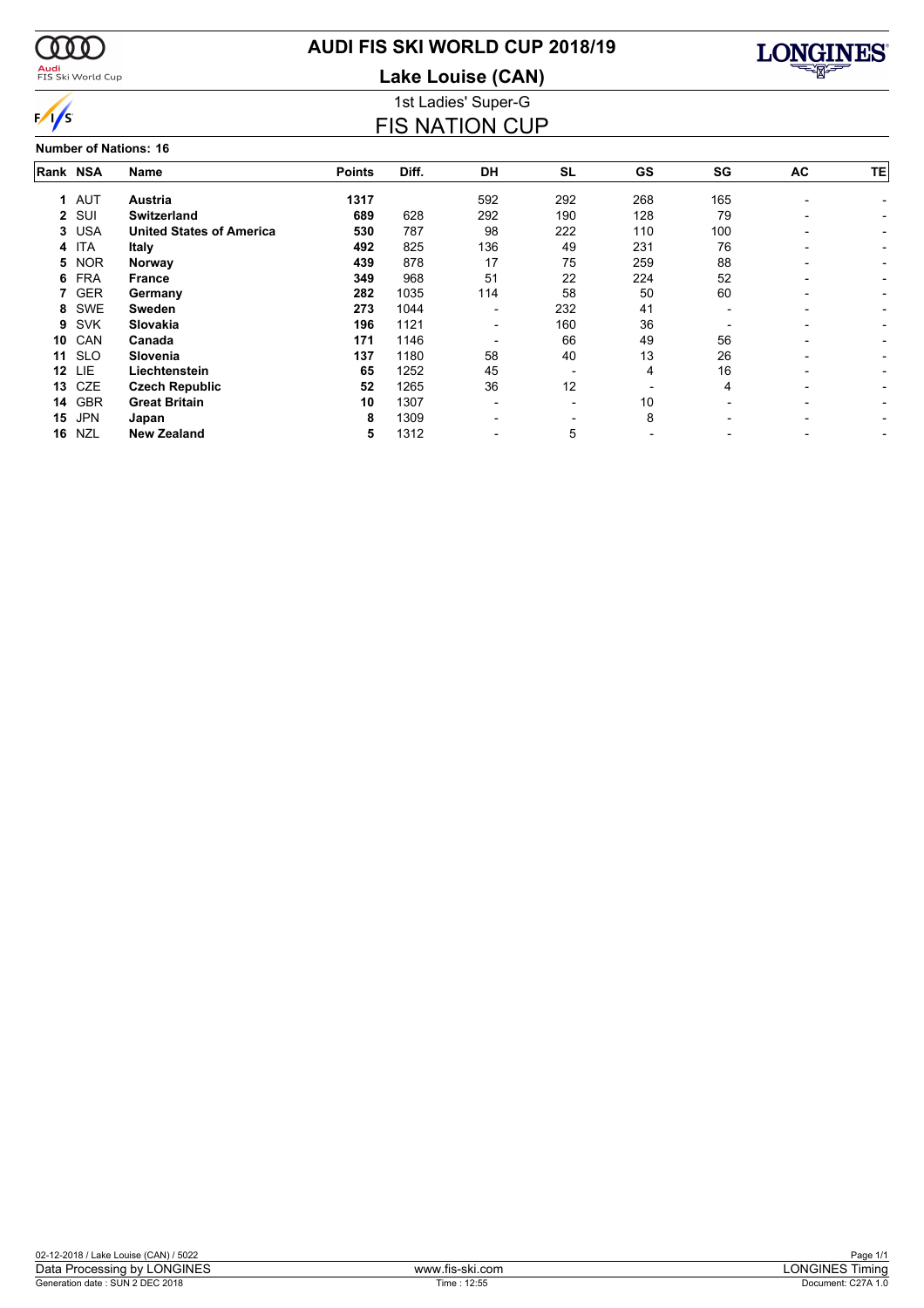

### **Audi**<br>FIS Ski World Cup

# **AUDI FIS SKI WORLD CUP 2018/19**

**Lake Louise (CAN)**



### 1st Ladies' Super-G OVERALL FIS NATION CUP

#### **Number of Nations: 18**

|      |            |                | Overall |       |     | <b>DH Points</b>         |     |                | <b>SL Points</b>         |                          | <b>GS Points</b> |                          |     |     | <b>SG Points</b> |     |     | <b>AC Points</b> |   |     | <b>TE Points</b> |  |
|------|------------|----------------|---------|-------|-----|--------------------------|-----|----------------|--------------------------|--------------------------|------------------|--------------------------|-----|-----|------------------|-----|-----|------------------|---|-----|------------------|--|
| Rank | <b>NSA</b> | M+L            | М       |       | M+L | м                        | L   | M+L            | м                        | L                        | M+L              | М                        | L   | M+L | м                |     | M+L | М                | L | M+L | М                |  |
|      | AUT        | 2387 1070 1317 |         |       | 981 | 389                      | 592 | 543            | 251                      | 292                      | 268              | $\overline{\phantom{a}}$ | 268 | 595 | 430              | 165 |     |                  |   |     |                  |  |
| 2    | SUI        | 1402 713 689   |         |       | 635 | 343                      | 292 | 337            | 147                      | 190                      | 128              | $\sim$                   | 128 | 302 | 223              | 79  |     |                  |   |     |                  |  |
| 3    | <b>NOR</b> | 1060           | 621     | 439   | 182 | 165                      | -17 | 155            | 80                       | 75                       | 259              | $\overline{\phantom{0}}$ | 259 | 464 | 376              | 88  |     |                  |   |     |                  |  |
| 4    | ITA        | 818            | 326     | 492   | 330 | 194                      | 136 | 72             | 23                       | 49                       | 231              | $\overline{\phantom{0}}$ | 231 | 185 | 109              | 76  |     |                  |   |     |                  |  |
| 5    | USA        | 739            | 209     | 530   | 216 | 118                      | 98  | 222            |                          | 222                      | 110              | $\sim$                   | 110 | 191 | -91              | 100 |     |                  |   |     |                  |  |
| 6    | <b>FRA</b> | 697            | 348     | 349   | 208 | 157                      | 51  | 87             | 65                       | 22                       | 224              | $\overline{\phantom{0}}$ | 224 | 178 | 126              | 52  |     |                  |   |     |                  |  |
|      | GER        | 380            | 98      | 282   | 172 | 58                       | 114 | 66             | 8                        | 58                       | 50               | ۰                        | 50  | 92  | 32               | 60  |     |                  |   |     |                  |  |
| 8    | SWE        | 333            | 60      | 273   |     |                          |     | 292            | 60                       | 232                      | 41               | ۰                        | 41  |     |                  |     |     |                  |   |     |                  |  |
| 9    | <b>SLO</b> | 219            | 82      | 137   | 74  | 16                       | 58  | 53             | 13                       | 40                       | 13               | ۰                        | 13  | 79  | 53               | 26  |     |                  |   |     |                  |  |
| 10   | CAN        | 216            | 45      | 171   | 16  | 16                       |     | 66             | $\overline{\phantom{0}}$ | 66                       | 49               | $\overline{\phantom{a}}$ | 49  | 85  | 29               | 56  |     |                  |   |     |                  |  |
| 11   | <b>SVK</b> | 196            |         | - 196 |     |                          |     | 160            |                          | $-160$                   | 36               |                          | 36  |     |                  |     |     |                  |   |     |                  |  |
| 12   | <b>LIE</b> | 65             | $\sim$  | 65    | 45  | $\overline{\phantom{0}}$ | 45  | $\blacksquare$ |                          |                          | 4                |                          | 4   | 16  |                  | 16  |     |                  |   |     |                  |  |
| 13   | CZE        | 52             |         | 52    | 36  | $\overline{\phantom{a}}$ | 36  | 12             |                          | 12                       |                  |                          |     | 4   |                  | 4   |     |                  |   |     |                  |  |
| 14   | <b>GBR</b> | 32             | 22      | 10    |     |                          |     | 22             | 22                       | $\overline{\phantom{a}}$ | 10               |                          | 10  |     |                  |     |     |                  |   |     |                  |  |
| 15   | <b>BUL</b> | 11             | 11      |       |     |                          |     | 11             | 11                       |                          |                  |                          |     |     |                  |     |     |                  |   |     |                  |  |
| 16   | CRO        | 10             | 10      |       |     |                          |     | 10             | 10                       |                          |                  |                          |     |     |                  |     |     |                  |   |     |                  |  |
| 17   | <b>JPN</b> | 8              |         | 8     |     |                          |     |                |                          |                          | 8                |                          | 8   |     |                  |     |     |                  |   |     |                  |  |
| 18   | NZL        | 5              |         | 5     |     |                          |     | 5              |                          | 5                        |                  |                          |     |     |                  |     |     |                  |   |     |                  |  |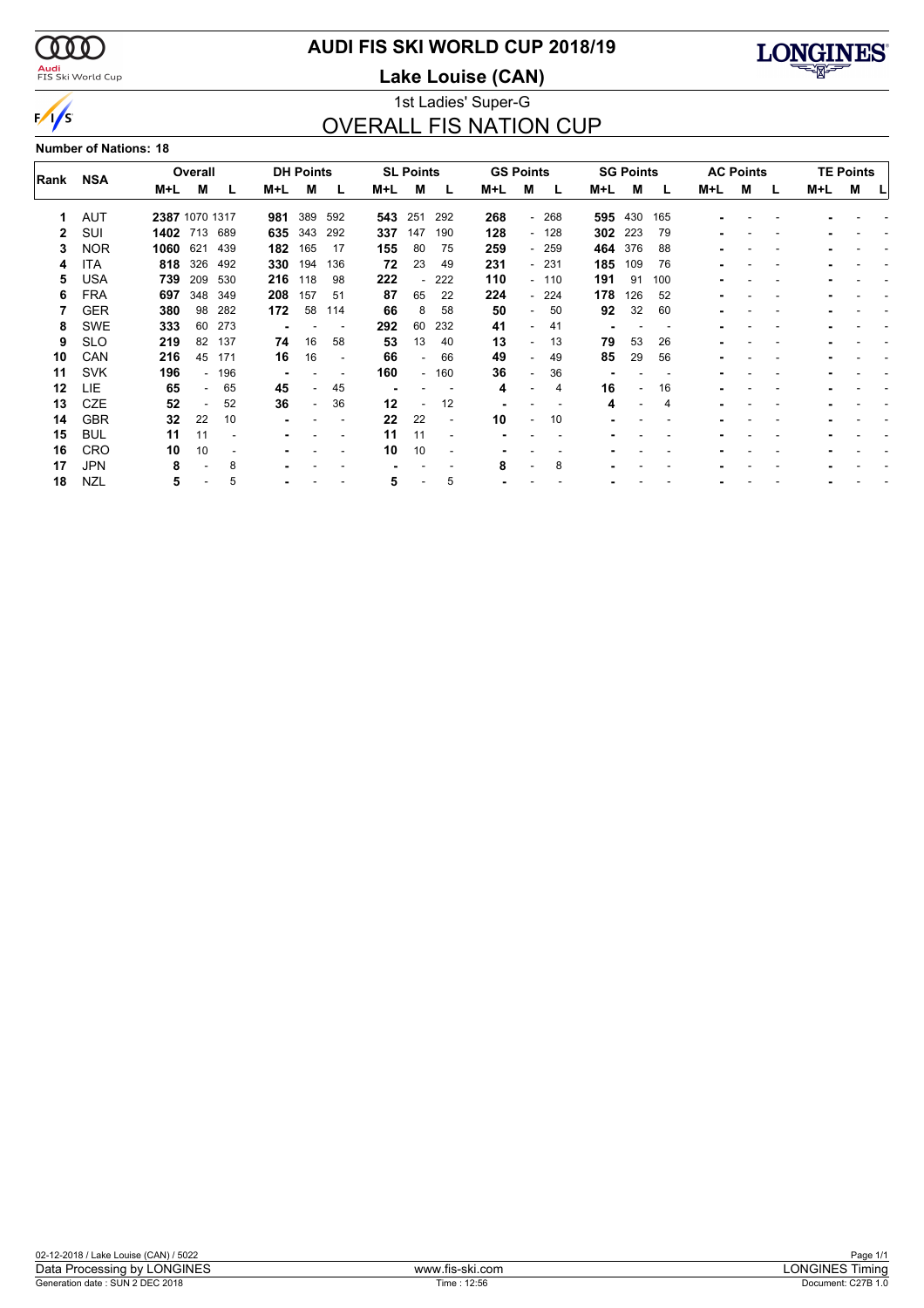

### **Audi**<br>FIS Ski World Cup

# **AUDI FIS SKI WORLD CUP 2018/19**

**Lake Louise (CAN)**



1st Ladies' Super-G BRANDS STANDINGS

#### **Number of Brands: 6**

|    | Rank Name  | <b>Points</b> | Diff. | DH                       | SL                       | GS  | SG  | AC <sup>1</sup>          |
|----|------------|---------------|-------|--------------------------|--------------------------|-----|-----|--------------------------|
|    | Rossignol  | 885           |       | 200                      | 315                      | 325 | 45  |                          |
|    | 2 Head     | 750           | 135   | 125                      | 235                      | 270 | 120 |                          |
|    | 3 Atomic   | 555           | 330   | 145                      | 200                      | 110 | 100 | ۰                        |
|    | 4 Fischer  | 290           | 595   | 240                      | $\overline{\phantom{0}}$ |     | 50  |                          |
|    | 5 Stoeckli | 150           | 735   | 40                       | $\overline{\phantom{0}}$ | 50  | 60  | -                        |
| 6. | Dynastar   | 40            | 845   | $\overline{\phantom{0}}$ | $\overline{\phantom{a}}$ | ۰   | 40  | $\overline{\phantom{a}}$ |
|    |            |               |       |                          |                          |     |     |                          |